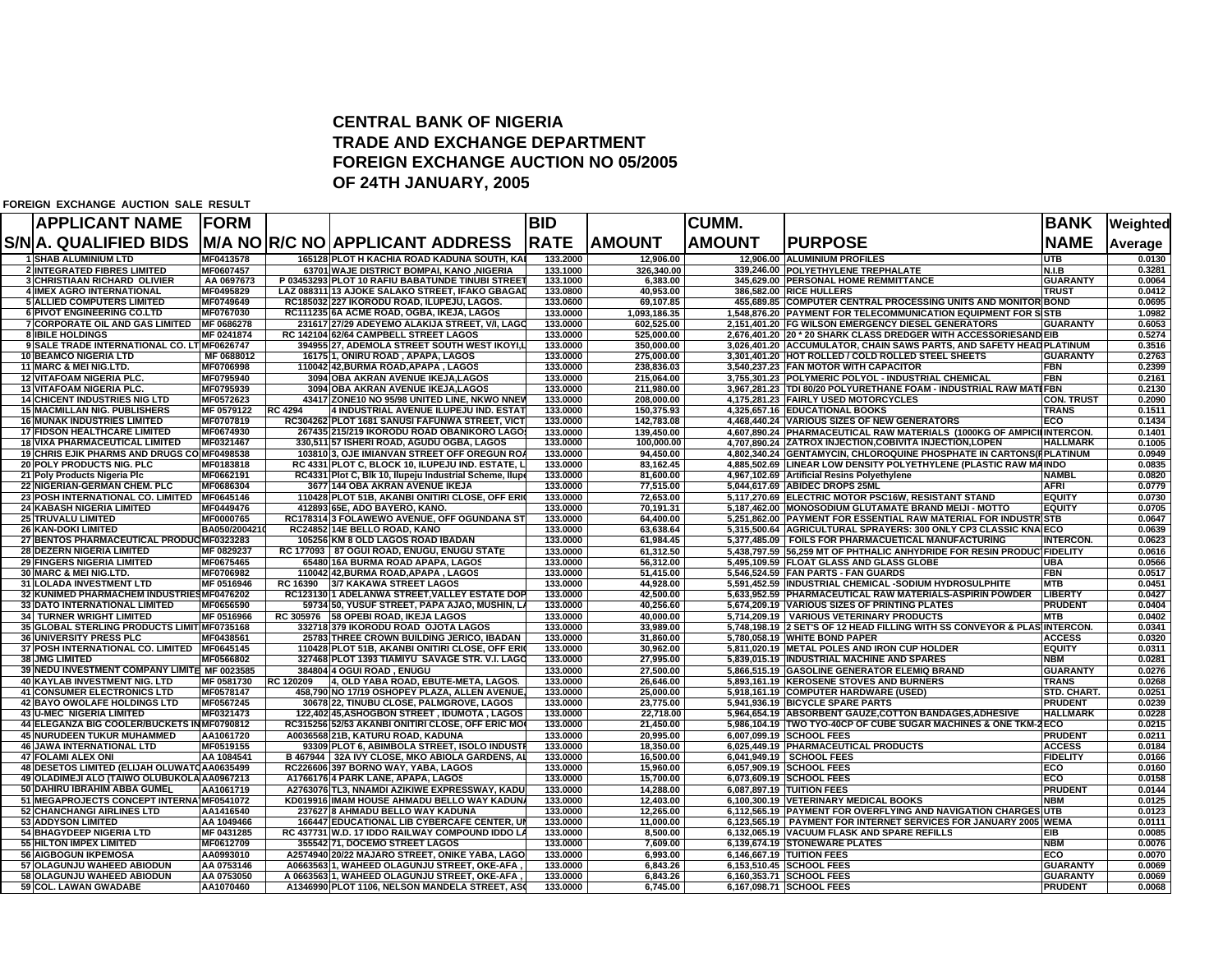| <b>60 OJIKUTU IBRAHIM</b>                          | AA0993006                | A2833266 2 FADEYI STREET, OGBA AGUDA IKEJA, LA                                       | 133.0000             | 6,331.50                 | 6,173,430.21 TUITION FEES                                                         | ECO                                 | 0.0064           |
|----------------------------------------------------|--------------------------|--------------------------------------------------------------------------------------|----------------------|--------------------------|-----------------------------------------------------------------------------------|-------------------------------------|------------------|
| 61 AKINLUDE-WILLIAM BOLANLE                        | AA0993008                | A2844616 23 SHOKUNBI STREET, MUSHIN, LAGOS                                           | 133,0000             | 4.630.50                 | 6.178.060.71 TUITION FEES                                                         | ECO                                 | 0.0047           |
| <b>62 TOPAZ CLINIC</b>                             | AA 0535658               | RC 212736 12 ADENIJI STREET SURU-LERE LAGOS                                          | 133,0000             | 4.000.00                 | 6,182,060.71 SCHOOL FEES                                                          | <b>MTB</b>                          | 0.0040           |
| <b>63 ONUIGWE JOHNSON CHIMA</b>                    | AA0993004                | A2657298 30 BORNO WAY EBUTE METTA, LAGOS                                             | 133.0000             | 2,835.00                 | 6,184,895.71 TUITION FEES                                                         | ECO                                 | 0.0028           |
|                                                    |                          | 303222 42B, AWORI ROAD, DOLPHIN ESTATE, IKOY                                         | 133.0000             |                          |                                                                                   | <b>PRUDENT</b>                      | 0.0025           |
| <b>64 SCISSORS NIGERIA LTD</b>                     | AA1062768                |                                                                                      |                      | 2,500.00                 | 6,187,395.71 BTA                                                                  |                                     |                  |
| 65 PRUDENT BANK PLC                                | AA1062801                | 142191 PLOT 708/709, ADEOLA HOPEWELL STREET                                          | 133.0000             | 2,312.86                 | 6,189,708.57 SWIFT PAYMENT                                                        | <b>PRUDENT</b>                      | 0.0023           |
| 66 ALAFIA ALIS                                     | AA0779961                | A1318049 14, OLANIYI STREET, BARIGA, LAGOS                                           | 133.0000             | 2.000.00                 | 6,191,708.57 PTA                                                                  | <b>PRUDENT</b>                      | 0.0020           |
| 67 BELLA LIMITED                                   | AA1061724                | 123074 TL3, NNAMDI AZIKIWE EXPRESSWAY, KADU                                          | 133.0000             | 2.000.00                 | 6,193,708.57 BTA                                                                  | <b>PRUDENT</b>                      | 0.0020           |
| 68 BELLA LIMITED                                   | AA1061721                | 123074 TL3, NNAMDI AZIKIWE EXPRESSWAY, KADU                                          |                      |                          | 6.195.708.57 BTA                                                                  | <b>PRUDENT</b>                      | 0.0020           |
|                                                    |                          |                                                                                      | 133.0000             | 2.000.00                 |                                                                                   |                                     |                  |
| 69 MOMODU AISHA ANTHONIA                           | AA1423478                | A2220219 PLOT 1668B OYIN JOLAYEMI STREET VICTO                                       | 133.0000             | 2.000.00                 | 6,197,708.57 PERSONAL TRAVEL ALLOWANCE                                            | <b>BROAD</b>                        | 0.0020           |
| 70 MRS OBORUAVWE EJIRO                             | AA0779957                | A0580810 1, OLADELE CRESCENT, ILUPEJU, LAGOS                                         | 133.0000             | 2,000.00                 | 6,199,708.57 PTA                                                                  | <b>PRUDENT</b>                      | 0.0020           |
| <b>71 NWAFOR VICTOR CHUKWUEMEKA</b>                | AA0779959                | A0667818 128, AGEGE MOTOR ROAD, MUSHIN, LAGOS                                        | 133.0000             | 2,000.00                 | 6,201,708.57 PTA                                                                  | <b>PRUDENT</b>                      | 0.0020           |
|                                                    |                          |                                                                                      |                      |                          |                                                                                   |                                     |                  |
| 72 OFOEGBU OKWESILI                                | AA0779958                | A0841094 20, ADEBUTU STREET, GBAGADA, LAGOS                                          | 133.0000             | 2,000.00                 | 6,203,708.57 PTA                                                                  | <b>PRUDENT</b>                      | 0.0020           |
| 73 OKEKE C. JERRY                                  | AA0779962                | A3977850 55, ADELABU STREET, SURULERE, LAGOS                                         | 133.0000             | 2,000.00                 | 6,205,708.57 PTA                                                                  | <b>PRUDENT</b>                      | 0.0020           |
| <b>74 SEGUN AKINTEMI</b>                           | AA1062770                | A2430778 708/709, ADEOLA HOPEWELL STREET, VICT                                       | 133,0000             | 2,000.00                 | 6,207,708.57 PTA                                                                  | <b>PRUDENT</b>                      | 0.0020           |
| <b>75 CHIEF EDOZIEN FRANCIS</b>                    | AA0990651                | A0862077 3 BEATRICE STREET EZENEI QUARTERS AS                                        | 133,0000             | 1,657.50                 | 6.209.366.07   REMITTANCE OF SCHOOL FEES                                          | <b>BROAD</b>                        | 0.0017           |
|                                                    | MF0631258                |                                                                                      | 133.0000             | 949.81                   | 6,210,315.88 RAW MATERIAL FOR SOFT DRINK INDUSTRY                                 | FBN                                 | 0.0010           |
| 76 FORMOSA BOTTLING CO.LTD                         |                          | 420503 PLOT 2, BLOCK A, AMUWO ODOFIN IND.SCH                                         |                      |                          |                                                                                   |                                     |                  |
| 77 AIGBOGUN IKPEMOSA                               | AA0993011                | A2574940 20/22 MAJARO STREET, ONIKE YABA, LAGO                                       | 133.0000             | 378.00                   | 6,210,693.88 ACCOMMODATION DEPOSIT                                                | ECO                                 | 0.0004           |
| 78 AKINLUDE-WILLIAM BOLANLE                        | AA0993009                | A2844616 23 SHOKUNBI STREET, MUSHIN, LAGOS                                           | 133.0000             | 378.00                   | 6,211,071.88 ACCOMMODATION DEPOSIT                                                | ECO                                 | 0.0004           |
| <b>79 OJIKUTU IBRAHIM</b>                          | AA0993005                | A2833266 2 FADEYI STREET, OGBA AGUDA IKEJA, LA                                       | 133.0000             | 378.00                   | 6,211,449.88 ACCOMMODATION DEPOSIT                                                | ECO                                 | 0.0004           |
|                                                    |                          |                                                                                      |                      |                          |                                                                                   |                                     |                  |
| 80 HONDA MOTOR COMPANY LIMITED                     | MF0711612                | 722431 KM 6 OTA IDIROKO EXPRESSWAY OTA OGU                                           | 132.9900             | 325.125.00               | 6,536,574.88   750 SETS CDK COMPONENTS FOR HUNDA MOTORCYCLE INTERCON.             |                                     | 0.3266           |
| 81 Tadeco Ind.Ent.Ltd                              | MF 0547318               | RC 84536 21, Kosoko Street, Lagos                                                    | 132.9800             | 100.000.00               | 6,636,574.88 Paper (Raw Material For The Printing Of Exercise Books)              | Capital                             | 0.1004           |
| 82 A DIFFERENT WORLD LIMITED                       | MF0541884                | 181290 65A, OPEBI ROAD IKEJA LAGOS                                                   | 132.9800             | 7,343.15                 | 6,643,918.03 CHILDREN EDUCATIONAL MATERIALS                                       | <b>NBM</b>                          | 0.0074           |
| <b>83 UCHE NWAMAKA OKOYE</b>                       | AA1056193                | A2112622 17, GBAJUMO PLAZA LAGOS                                                     | 132.9800             | 6,331.25                 | 6,650,249.28 SCHOOL FEES                                                          | <b>NBM</b>                          | 0.0064           |
| <b>84 CADBURY NIGERIA PLC</b>                      | MF0694432                | RC4151 LATEEF JAKANDE ROAD, AGIDINGBI, IKEJA                                         | 132.9700             |                          | 7,365,667.78 INGREDIENTS FOR FOOD PRODUCTION                                      | <b>BOND</b>                         | 0.7186           |
|                                                    |                          |                                                                                      |                      | 715,418.50               |                                                                                   |                                     |                  |
| <b>85 SOMOTEX NIGERIA LIMITED</b>                  | MF0620085                | 308383 KM 16, IKORODU ROAD, OJOTA, LAGOS                                             | 132.9600             | 135,996.00               | 7,501,663.78 CKD COMPONENTS AND ACCESSORIES FOR AIR CONDIT                        | <b>IACCESS</b>                      | 0.1366           |
| <b>86 VIRGO INVESTMENT LIMITED</b>                 | MF0658864                | 255259 SUITE 123, EDO HOUSE, VICTORIA ISLAND,                                        | 132.9600             | 54,215.00                | 7,555,878.78 VARIOUS AIR COOLING MACHINES AND SPARES FOR AIR PRUDENT              |                                     | 0.0544           |
| 87 AKPO INTERNATIONAL NIGERIA LIMITMF0549160       |                          | 114400 272, IKORODU ROAD, LAGOS                                                      | 132.9600             | 30,125.00                | 7,586,003.78 25 MT OF CALCIUM HYPOCHLORITE                                        | <b>EQUITY</b>                       | 0.0303           |
| 88 PEARL GLOBAL CO.LTD                             | MF0337078                | RC326129 26 OBUN EKO STREET LAGOS                                                    | 132.9600             | 24,198.75                | 7,610,202.53 SACKS FOR PACKAGING/CONVEYANCE OF GOODS                              | <b>CITIZENS</b>                     | 0.0243           |
|                                                    |                          |                                                                                      |                      |                          |                                                                                   |                                     |                  |
| 89 TOTAL NIGERIA PLC                               | MF 0949001               | 1396 4, AFRIBANK STREET, VICTORIA ISLAND, LAC                                        | 132.9500             | 2,872,399.95             | 10,482,602.48 3,950MTS OF BASE OILS                                               | <b>WEMA</b>                         | 2.8845           |
| 90 LIFE FLOUR MILL LIMITED                         | MF0615610                | LIFE FLOUR MILL LIMITED NO.10A ADETOKU<br>RC 8331                                    | 132.9500             | 2,849,502.66             | 13,332,105.14 12000MT HARD RED WINTER WHEAT (IN BULK)                             | <b>FCMB</b>                         | 2.8616           |
| 91 CONSOLIDATED BREWERIES PLC.                     | MF0681811                | 33423 IDDO HOUSE, IDDO LAGOS NIGERIA                                                 | 132.9500             | 267,366.98               | 13,599,472.12   BREWERY MACHINE COMPONENTS (I UNIT DISCHARGER INTERCON.           |                                     | 0.2685           |
| 92 NESTLE' NIGERIA PLC                             | MF0606186                | 6540 22-24, INDUSTRIAL AVENUE, ILUPEJU IKEJA                                         | 132.9500             | 149.448.12               | 13,748,920.24 MAGGI CHICKEN TABLET                                                | N.I.B                               | 0.1501           |
|                                                    |                          |                                                                                      |                      |                          |                                                                                   |                                     |                  |
| 93 TOTAL NIGERIA PLC                               | MF 0697107               | 1396 4, AFRIBANK STREET, VICTORIA ISLAND, LAC                                        | 132.9500             | 125,176.20               | 13.874.096.44   163.000UNITS OF ADDITIVES                                         | <b>WEMA</b>                         | 0.1257           |
| 94 EVANS MEDICAL PLC                               | MF0702127                | 1161 6/7 ABIMBOLA WAY, ISOLO, LAGOS                                                  | 132.9500             | 106,520.54               | 13,980,616.98 FLOXIMOX 500 MG ( AMOXYCILLIN CAPSULES ) - PHARMA FBN               |                                     | 0.1070           |
| 95 DIZENGOFF W.A (NIGERIA LIMITED)                 | MF0702112                | 6337 28 CREEK ROAD APAPA LAGOS                                                       | 132.9500             | 87,992.00                | 14,068,608.98 2000 UNITS OF MANUEL KNAPSACK SPRAYER 20LITERS, (INTERCON.          |                                     | 0.0884           |
| 96 TOTAL NIGERIA PLC                               | MF 0697110               | 1396 4, AFRIBANK STREET, VICTORIA ISLAND, LAC                                        | 132.9500             | 86,382.36                | 14,154,991.34   626,000UNITS OF TOTAL LUBRICANTS                                  | <b>WEMA</b>                         | 0.0867           |
|                                                    | MF 0710143               | 160280 10A JOEL OGUNNAIKE STREET, IKEJA, GRA                                         | 132.9500             |                          | 14,234,429.34 AGRO VETERNARY & LIVESTOCK PRODUCTS                                 |                                     |                  |
| 97 ADAMORE (NIG) LTD                               |                          |                                                                                      |                      | 79,438.00                |                                                                                   | <b>GUARANTY</b>                     | 0.0798           |
| 98 TOTAL NIGERIA PLC                               | MF 0697106               | 1396 4, AFRIBANK STREET, VICTORIA ISLAND, LAC                                        | 132.9500             | 77,167.99                | 14,311,597.33 3,000UNITS OF BURNER MS82/2 FOR BIMMAR & BLENDIN(WEMA               |                                     | 0.0775           |
| 99 PAVAN INTERNATIONAL LIMITED                     | MF 0670995               | RC 101801 44, ENU OWA STREET 2ND FLOOR, LAGOS                                        | 132.9500             | 76,738.55                | 14,388,335.88 IMPORTATION OF CASSETTE RECORDERS AND BOTTLE CFIRST ATLANT          |                                     | 0.0771           |
| 100 CONSOLIDATED BREWERIES PLC.                    | MF0681810                | 33423 IDDO HOUSE, IDDO LAGOS NIGERIA                                                 | 132.9500             | 75,023.02                | 14,463,358.90   88 SETS OF FILTER CLOTHS WITH GASKETS                             | <b>INTERCON.</b>                    | 0.0753           |
| 101 NESTLE' NIGERIA PLC                            |                          |                                                                                      |                      |                          | 14,536,281.23 NESCAFE CREM 3 IN 1                                                 |                                     | 0.0732           |
|                                                    | MF0606227                | 6540 22-24, INDUSTRIAL AVENUE, ILUPEJU IKEJA                                         | 132.9500             | 72,922.32                |                                                                                   | N.I.B                               |                  |
| 102 TAANA LTD                                      | MF0311844                | RC294223 34 IDUMAGBO AVENUE LAGOS                                                    | 132.9500             | 68,211.75                | 14,604,492.98 STONEWARE                                                           | <b>CITIZENS</b>                     | 0.0685           |
| 103 PRAMANSONS GLOBAL CO. LIMITED MF 0670855       |                          | RC 600540 34 IDUMAGBO AVENUE LAGOS                                                   | 132.9500             | 53,806.77                | 14,658,299.75 IMPORTATION OF FLASK                                                | <b>FIRST ATLAN</b>                  | 0.0540           |
| 104 FEMOLAT ENGR.SERVICES LTD.                     | MF 0762613               | RC 72149 14, OLUFEMI OLATUNJI STREET, OSAPA - LI                                     | 132.9500             | 44.370.00                | 14,702,669.75 IMPORTATION OF INSULATION MATERIALS                                 | <b>FIRST ATLAN</b>                  | 0.0446           |
| 105 PLASTIC PACKAGING INDUSTRIES LIMF0469540       |                          | 31304 7 Modupe Olajumoke Street, Off Obafemi Aw                                      | 132.9500             | 41.071.00                |                                                                                   |                                     | 0.0412           |
|                                                    |                          |                                                                                      |                      |                          | 14,743,740.75 Second partial payment for dispersion in plastics (other cold AIMB  |                                     |                  |
| <b>106 EDIL CENTRE NIGERIA LIMITED</b>             | MF0197936                | 33927 2, APAPA OSHODI EXPRESSWAY IBAFON KI                                           | 132.9500             | 40.098.89                | 14,783,839.64 17,000 KG CERAMIC AND WALLS TILES                                   | <b>PLATINUM</b>                     | 0.0403           |
| 107 DARAJU INDUSTRIES LIMITED                      | MF 0608476               | 140757 10 Ijora Causeway, Ijora, Lagos                                               | 132.9500             | 35,158.68                | 14,818,998.32 Partial payment for 45,000 kgs of precipitated silica, 1,000 kgAIMB |                                     | 0.0353           |
| 108 INNOVAXIS INTERNATIONAL LIMITED MF0730238      |                          | 411,176   A9, MKO ABIOLA GARDENS SHOPPING COI                                        | 132.9500             | 34,800.00                | 14,853,798.32 IMPORTATION OF MILD STEEL FRAME & WHEEL SETS                        | STD. CHART.                         | 0.0349           |
| 109 F.A ONWUACHU ENTERPRISES LIMITIMF 0662208      |                          | 66677 21 MODEBE AVENUE, ONITSHA, ANAMBRA                                             | 132.9500             | 30,280.00                | 14,884,078.32 PILFER PROOF CAPS PRINTED WITH EP LINERS                            | <b>FBNMB</b>                        | 0.0304           |
| <b>110 SUMACH IMPEX NIGERIA LTD</b>                | <b>MF0267067</b>         | RC415033 60/2 KOFO ABAYOMI STREET APAPA                                              | 132.9500             | 28,659.50                |                                                                                   | ETB                                 | 0.0288           |
|                                                    |                          |                                                                                      |                      |                          | 14,912,737.82 INDUSTRIAL PRESSING MACHINES                                        |                                     |                  |
| 111 F.A ONWUACHU ENTERPRISES LIMITIMF 0563594      |                          | 66677 21 MODEBE AVENUE, ONITSHA, ANAMBRA                                             | 132.9500             | 26,075.00                | 14,938,812.82 PRINTED PILFER PROOF CAPS FITTED WITH EP LINERS                     | <b>FBNMB</b>                        | 0.0262           |
| 112 INNOVAXIS INTERNATIONAL LIMITED MF0730965      |                          | 411,176 A9, MKO ABIOLA GARDENS SHOPPING COM                                          | 132.9500             | 22,684.00                | 14,961,496.82 IMPORTATION OF ADVERTISING MATERIALS                                | STD. CHART.                         | 0.0228           |
| <b>113 JOTT AGROFARMS LTD</b>                      | MF 0637429               | 611354 10 AJAKAIYE STREET, MANGORO, IKEJA,                                           | 132.9500             | 19,995.00                | 14,981,491.82 KYNOFOS 18- GRANDE                                                  | <b>GUARANTY</b>                     | 0.0201           |
| 114 INTEGRATED RUBBER PRODUCTS PLIMF0405104        |                          | RC 65033 17B McEwen STREET SABO YABA LAGOS                                           | 132.9500             | 9,215.00                 | 14,990,706.82 POLYVINYL CHLORIDE SHEET (INDUSTRIAL RAW MATERIAINDO                |                                     | 0.0093           |
|                                                    |                          |                                                                                      |                      |                          |                                                                                   |                                     |                  |
| 115 OKANLAWON A. OLANREWAJU                        | AA1056196                | A2249961 11, OLASUNKANMI STREET IJEGUN LAGOS                                         | 132.9500             | 8,532.00                 | 14,999,238.82 SCHOOL FEES                                                         | <b>NBM</b>                          | 0.0086           |
| <b>116 GBOLA OYEYINKA</b>                          | AA1056198                | A1590470 228A, AWOLOWO ROAD IKOYI LAGOS                                              | 132.9500             | 7,125.00                 | 15,006,363.82 SCHOOL FEES                                                         | <b>NBM</b>                          | 0.0072           |
| <b>117 DEMOLA DENLOYE</b>                          | AA 0776031               | A0612280 208 Regency Suites, 17 Ahmed Onibudo Stre                                   | 132.9500             | 2,000.00                 | 15,008,363.82 Second partial payment of Fall 2004 school fees b/o Miss OliAIMB    |                                     | 0.0020           |
| 118 VIVA METAL & PLASTICS IND. LTD.                | MF0664991                | 29944 OFF 11 KM .HADEJIA ROAD.GUNDUWAWA.K                                            | 132.9400             | 722.160.00               | 15.730.523.82 LINEAR LOW DENSITY POLYETHYLENE - INDUSTRIAL RAWFBN                 |                                     | 0.7252           |
|                                                    |                          |                                                                                      |                      |                          |                                                                                   |                                     |                  |
| <b>119 CORPORATE OIL AND GAS LIMITED</b>           | MF 0688484               | 213617 27/29 ADEYEMO ALAKIJA STREET, FORTUN                                          | 132.9400             | 300.000.00               | 16,030,523.82   DEFORMED REINFORCING STEEL, BARS, QUALITY BS 449GUARANTY          |                                     | 0.3012           |
| 120 ASIA PLASTICS INDUSTRIES (NIG) LTIMF0734709    |                          | 129169 EXPORT PROCESSING FACTORY JOGANA :                                            | 132.9400             | 215,825.66               | 16.246.349.48   1 LOT STRAP MOULD AND SPARE PARTS FOR INDUSTRIAINTERCON.          |                                     | 0.2167           |
| 121 CORPORATE OIL AND GAS LIMITED   MF 0949901     |                          | 213617 27/29 ADEYEMO ALAKIJA STREET, FORTUN                                          | 132.9400             | 191,020.00               | 16,437,369.48 WELDING ELECTRODES & BULBS                                          | <b>GUARANTY</b>                     | 0.1918           |
| 122 ZENITH PLASTICS INDUSTRY LIMITED MF0609714     |                          | RC3475 16 KM ABA EXPRESSWAY, PORT HARCOUR                                            | 132.9400             | 160,380.00               | 16,597,749.48 162 MT PVC SUSPENSION RESIN (PRIME) GRADE LS100                     | ECO                                 | 0.1610           |
|                                                    |                          |                                                                                      |                      |                          |                                                                                   |                                     |                  |
| 123 FAR EAST PAINT LUSTRE INK IND.LTDMF0275150     |                          | 163588 PLOT 170/171 TRANS-AMADI IND.ESTATE, P                                        | 132.9400             | 63,500.80                | 16,661,250.28 160 DRUMS OF CYCLOHEXANONE - PAINT CHEMICAL                         | FBN                                 | 0.0638           |
| 124 JOALEX VENTURES NIG. LTD                       | MF 0472746               | RC 217975 25 BADAGRY EXPRESSWAY, COKER, LAGO                                         | 132.9400             | 38,940.00                | 16,700,190.28 IMPORTATION OF 3880 SQUARE METRES OF POLISHED GINAL                 |                                     | 0.0391           |
|                                                    |                          | 22251 UNIVERSAL STEEL CRESCENT, IKEJA LAGO                                           | 132.9300             | 2,159,287.80             | 18,859,478.08 PRIME STEEL BILLETS                                                 | <b>FBN</b>                          | 2.1681           |
| 125 SELLMETALS LTD.                                | MF0654845                |                                                                                      |                      |                          |                                                                                   |                                     |                  |
|                                                    |                          |                                                                                      |                      |                          |                                                                                   | <b>WEMA</b>                         |                  |
| <b>126 DANA FOODS LIMITED</b>                      | MF 0689987               | 304446 54, MARINA, LAGOS                                                             | 132.9300             | 1,308,110.24             | 20,167,588.32   6,381MTS OF INDIAN PARBOILED RICE                                 |                                     | 1.3134           |
| 127 G.N IHEAKU & COMPANY LTD                       | MF 0662425               | 37325 24 OLD MARKET ROAD, ONITSHA, ANAMBR                                            | 132.9300             | 972,360.00               | 21,139,948.32 10,804 BAGS OF DRIED FISH HEAD (FIT FOR HUMAN CONSFBNMB             |                                     | 0.9763           |
| 128 LAVIGAR PROCESSING & PACKAGIN(MF0572372        |                          | 462041 75, OREGUN ROAD IKEJA LAGOS                                                   | 132.9300             | 450,000.00               | 21,589,948.32 FROZEN FISH                                                         | CON. TRUST                          | 0.4518           |
| <b>129 NIFEX INDUSTRIES LIMITED</b>                | MF0631352                | RC192845 122 ST.MICHAEL'S ROAD ABA ABIA STATE                                        | 132.9300             | 425,500.00               | 22,015,448.32 5,400 ROLLS OF PHOTOGRAPHIC COLOUR PAPER                            | <b>CITIZENS</b>                     | 0.4272           |
|                                                    |                          |                                                                                      |                      |                          |                                                                                   |                                     |                  |
| <b>130 DANA MOTORS</b><br>131 G.N. IHEAKU & CO.LTD | MF 0611483<br>MF 0662427 | 294984 WEMA TOWERS, 54 MARINA LAGOS<br>RC 37325 24, OLD MARKET ROAD, ONITSHA, ANAMBR | 132.9300<br>132.9300 | 401.255.00<br>364.395.00 | 22,416,703.32 KIA VEHICLES<br>22,781,098.32 STOCK FISH                            | <b>GUARANTY</b><br><b>CHARTERED</b> | 0.4029<br>0.3659 |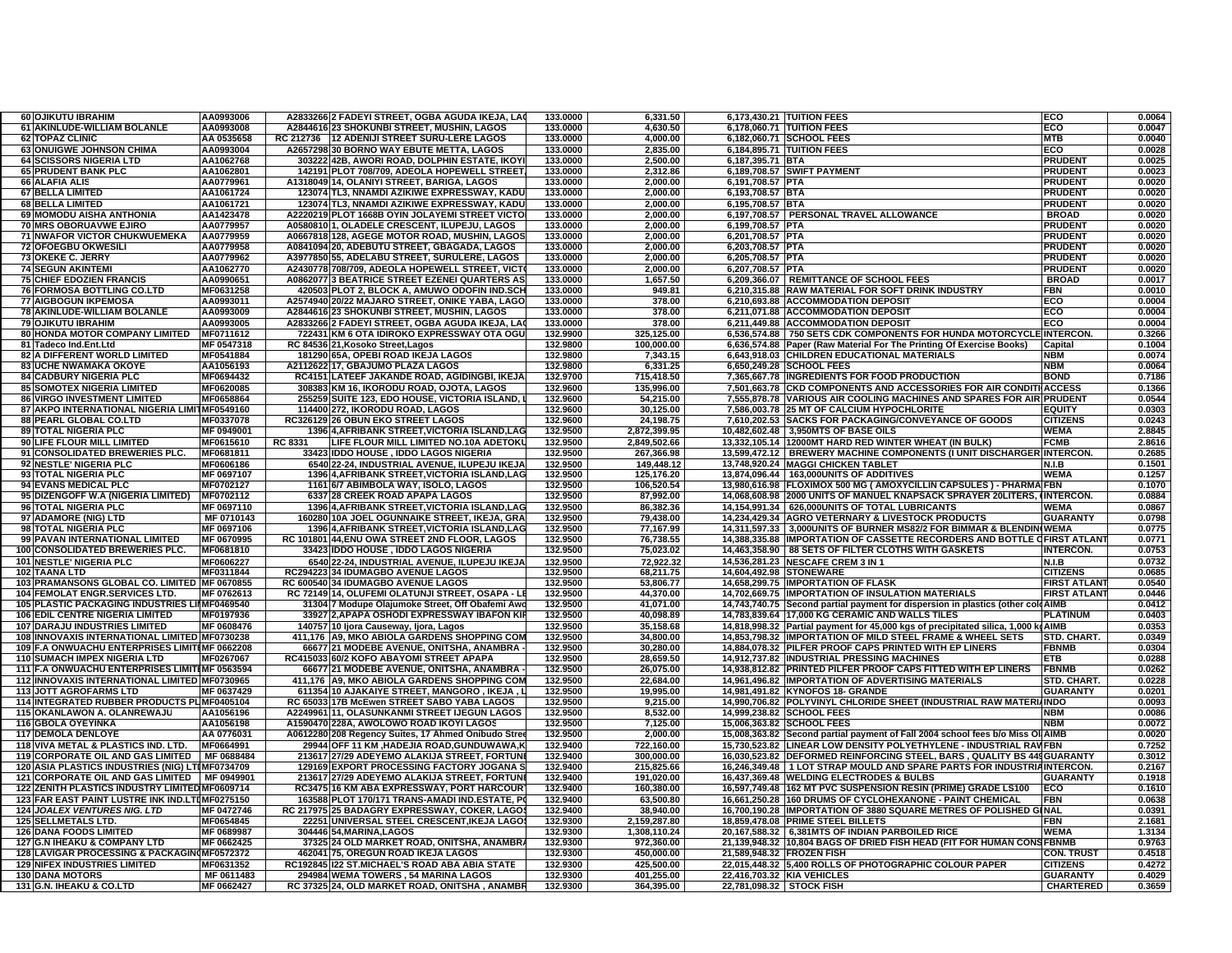| <b>132 SIMBA TECHNOLOGY LTD</b>                        | AA892366               | RC305797 77/79 ERIC MOORE ROAD SURULERE LAGOS      | 132.9300             | 276,315.75               | 23,057,414.07 ORACLE A.G  |                                                                           | <b>CITIZENS</b>                | 0.2774 |
|--------------------------------------------------------|------------------------|----------------------------------------------------|----------------------|--------------------------|---------------------------|---------------------------------------------------------------------------|--------------------------------|--------|
| 133 FIRST ALUMINIUM NIG.PLC                            | MF 0711089             | <b>RC 2288</b><br>2 AKILO STREET OGBA IKEJA LAGOS  | 132.9300             | 205.861.00               |                           | 23,263,275.07 PLASTIC SHEET MATERIALS FOR MANUFAXTURE OF TOO MTB          |                                | 0.2067 |
| <b>134 DANA PHARMACEUTICALS LIMITED</b>                | MF 0686612             | 292251 54.MARINA.LAGOS                             | 132.9300             | 146.528.30               |                           | 23.409.803.37   1.403.520UNITS OF INTRAVENOUS FLUIDS SETS (BAGS AIWEMA    |                                | 0.1471 |
| <b>135 MINL LIMITED</b>                                | MF0751739              | RC 278741 21/23 ABIMBOLA STR., ISOLO IND. ESTATE.  | 132.9300             | 144,701.96               |                           | 23.554.505.33 ZINC METALS (STEEL RAW MATERIALS)                           | <b>INDO</b>                    | 0.1453 |
| <b>136 DANA PHARMACEUTICALS LTD</b>                    | MF0654327              | 292251 54 MARINA.LAGOS                             | 132.9300             | 130,487.22               |                           | 23,684,992.55 WHITE SOFT PARAFFIN - PHARMACEUTICAL RAW MATERIFBN          |                                | 0.1310 |
| <b>137 O K PLAST LIMITED</b>                           | MF0655904              | 204976 7A, ILASAMAJA SCHEME ISOLO LAGOS            | 132.9300             | 127,586.00               |                           | 23,812,578.55 POLYPROPYLENE HOMO EXTRUSION                                | <b>NBM</b>                     | 0.1281 |
| <b>138 KGM INDUSTRIES LIMITED</b>                      | MF 0635443             | RC 118795 CHEESBROUGH WAY, BLOCK A, PLOT 6 ISC     | 132.9300             | 119,094.67               |                           | 23,931,673.22 ARTIFICIAL RESIN PP INJECTION FOR PLASTIC MANUFAC MTB       |                                | 0.1196 |
| <b>139 PERIDOT PRODUCTS LTD</b>                        | MF 0689083             | 166218 43/49 OSHODI EXPRESSWAY , ISOLO, LAGO       | 132.9300             | 85,800.00                |                           | 24,017,473.22 HDPE ( HIGH DENSITY POLYETYLENE)                            | <b>GUARANTY</b>                | 0.0861 |
| 140 UNION AUTOPARTS MANUFACTURIN(MF0631497             |                        | RC95627 4A ADEOLA HOPEWELL STREET VICTORIA         | 132.9300             | 82,432.00                |                           | 24,099,905.22 VIRGIN (NEW) PLOYPROPYLENE                                  | <b>CITIZENS</b>                | 0.0828 |
| 141 DANA PHARMACEUTICALS LIMITED   MF 0654343          |                        | 292251 54, MARINA, LAGOS                           | 132.9300             | 77,800.31                |                           | 24,177,705.53 28MTS OF PARACETAMOL                                        | <b>WEMA</b>                    | 0.0781 |
| <b>142 S.B CHEMICALS LIMITED</b>                       | <b>MF 0689980</b>      | 201406 54, MARINA, LAGOS                           | 132.9300             | 52.000.00                |                           | 24.229.705.53 11.2MTS OF SILICONE OIL                                     | <b>WEMA</b>                    | 0.0522 |
|                                                        |                        |                                                    |                      |                          |                           |                                                                           |                                |        |
| <b>143 S.B CHEMICALS LIMITED</b>                       | MF 0269389             | 201406 54, MARINA, LAGOS                           | 132.9300             | 50,021.73                |                           | 24,279,727.26 27.917MTS OF CALCIUM HYPOCHLORIDE                           | WEMA                           | 0.0502 |
| 144 UNION AUTOPARTS MANUFACTURIN(MF0631496             |                        | RC95627 4A ADEOLA HOPEWELL STREET VICTORIA         | 132.9300             | 46,864.00                |                           | 24,326,591.26 NEW POLYETHYLENE MATERIALS IN ROLL                          | <b>CITIZENS</b>                | 0.0471 |
| <b>145 DANA DRUGS LIMITED</b>                          | MF 0611492             | 298881 54, MARINA, LAGOS                           | 132.9300             | 46,083.00                |                           | 24,372,674.26   171,000BOXES OF FERRODAN CAPSULES                         | <b>WEMA</b>                    | 0.0463 |
| 146 NIMMACCO (W/A) LIMITED                             | MF0526973              | 17153611, ABIMBOLA STREET, ISOLO INDUSTRIAL E      | 132.9300             | 44,030.00                |                           | 24,416,704.26 PHOSPHORIC ACID                                             | <b>UBA</b>                     | 0.0442 |
| 147 MELVYN NICKSON NIGERIA LIMITED MF 0698449          |                        | 205371 11E OBAGUN AVENUE MATORI, LAGOS             | 132.9300             | 42,902.84                |                           | 24,459,607.10 34.88MTS OF VINYL ACETATE MONOMER                           | <b>WEMA</b>                    | 0.0431 |
| 148 DANA PHARMACEUTICALS LIMITED   MF 0654304          |                        | 292251 54, MARINA, LAGOS                           | 132.9300             | 37,610.00                |                           | 24,497,217.10 32622KGS OF PG SUGAR B.P,& SODIUM METHLY PARABEWEMA         |                                | 0.0378 |
| 149 MEGA PLASTICS INDUSTRY LIMITED MF0674984           |                        | RC 398727 PLOT 4, ILUPEJU BYEPASS, ILUPEJU, LAGO   | 132.9300             | 37,585.25                |                           | 24,534,802.35 POLY PROPYLENE (PLASTIC RAW MATERIALS)                      | <b>INDO</b>                    | 0.0377 |
| <b>150 IRVING SINAT LIMITED</b>                        | MF0674634              | RC 146218 11E, OBAGUN AVENUE, OFF FATAI ATERE \    | 132.9300             | 33,650.00                |                           | 24,568,452.35 RED, YELLOW, GREEN PIGMENTS FOR COLOURING OF TEINDO         |                                | 0.0338 |
| <b>151 DANA DRUGS LIMITED</b>                          | MF 0654404             | 298881 54, MARINA, LAGOS                           | 132.9300             | 33,490.00                |                           | 24,601,942.35   452CTNS OF DANACID TABLETS                                | <b>WEMA</b>                    | 0.0336 |
| <b>152 POLLYCARP INT'L CO.LIMITED</b>                  | MF0709372              | RC337615 3 GBADEBO STREET OFF IKORODU ROAD (       | 132.9300             | 31,400.00                |                           | 24,633,342.35 PRAFFIN WAX                                                 | <b>CITIZENS</b>                | 0.0315 |
| <b>153 AUSCHIDI NIGERIA ENT</b>                        | MF0645617              | 987281 ZONE C, BLOCK 9, SHOP 107, TRADE FAIR (     | 132.9300             | 29,990.00                |                           | 24,663,332.35 AUTO PARTS, GRINDING MILLS PARTS, LOCKS AND HANIINTERCON.   |                                | 0.0301 |
| <b>154 ASHMINA LIMITED</b>                             | MF 0654445             | 32831 54, MARINA, LAGOS                            | 132.9300             | 29,950.00                |                           | 24,693,282.35 690,000KGS OF PET PREFORMS                                  | <b>WEMA</b>                    | 0.0301 |
| <b>155 EMEL ENTERPRISES LIMITED</b>                    | MF 0748496             | 28701 136/138 NNAMDI AZIKIWE STREET, LAGOS         | 132.9300             | 27,651.00                |                           | 24,720,933.35 HURRICANE LANTERNS                                          | <b>MBC</b>                     | 0.0278 |
| <b>156 EMEL ENTERPRISES LIMITED</b>                    | MF 0752112             | 28701 136/138 NNAMDI AZIKIWE STREET, LAGOS         | 132.9300             | 24,525.00                |                           | 24,745,458.35 VACUUM FLASKS                                               | <b>MBC</b>                     | 0.0246 |
| <b>157 MINL LIMITED</b>                                | MF0751738              | RC 278741 21/23 ABIMBOLA STR., ISOLO IND. ESTATE,  | 132.9300             | 24,188.80                |                           | 24,769,647.15 POLY VINYL CHLORIDE SHRINK SLEEVES (IND. RAW MATEINDO       |                                | 0.0243 |
| <b>158 G.K.C INDUSTRIES LIMITED</b>                    | MF0223023              | RC158435 34, IDOLUWO STREET.LAGOS                  | 132.9300             | 21,433.70                |                           | 24,791,080.85 COMMERCIAL MOTOR VEHICLE PARTS                              | <b>CITIZENS</b>                | 0.0215 |
| <b>159 ROSCAN ENTERPRISES</b>                          | AA1354254              | RC474702 E STREET, FLAT 513 1004, VICTORIA ISLAND  | 132.9300             | 20,000.00                |                           | 24,811,080.85 SCHOOL FEES                                                 | <b>CITIZENS</b>                | 0.0201 |
| <b>160 EMEL ENTERPRISES LIMITED</b>                    | MF 0752122             | 28701 136/138 NNAMDI AZIKIWE STREET, LAGOS         | 132.9300             | 14,254.00                | 24,825,334.85 FLASHLIGHTS |                                                                           | <b>MBC</b>                     | 0.0143 |
| <b>161 EMEL ENTERPRISES LIMITED</b>                    | MF 0752127             | 28701 136/138 NNAMDI AZIKIWE STREET, LAGOS         | 132.9300             | 13.174.00                |                           | 24.838.508.85 DINNER PLATES                                               | <b>MBC</b>                     | 0.0132 |
| <b>162 DANA PHARMACEUTICALS LIMITED</b>                | MF 0654427             | 292251 54. MARINA LAGOS                            | 132.9300             | 12,795.00                |                           | 24.851.303.85 8.150KGS OF DRIED ALUMINIUM HYDROXIDE GEL                   | <b>WEMA</b>                    | 0.0128 |
| <b>163 ARFUROL TRADING NIG.LTD</b>                     |                        |                                                    | 132.9300             |                          |                           | 24.860.833.85 PORCELAIN TABLEWARE                                         | <b>CITIZENS</b>                |        |
|                                                        | MF0454756              | RC436983 17 COMMERCIAL ROAD APAPA LAGOS            |                      | 9,530.00                 |                           |                                                                           |                                | 0.0096 |
| <b>164 BARTHMANSION ENTERPRISES</b>                    | MF0410524              | 985903 1/3, CREEK ROAD APAPA, LAGOS                | 132.9300             | 7,170.00                 |                           | 24,868,003.85 ENGINEERING FILES OF STEEL                                  | <b>ACCESS</b>                  | 0.0072 |
| <b>165 EMEL ENTERPRISES LIMITED</b>                    | MF 0752120             | 28701 136/138 NNAMDI AZIKIWE STREET, LAGOS         | 132.9300             | 6,580.00                 |                           | 24,874,583.85 PORCELAIN SETS                                              | <b>MBC</b>                     | 0.0066 |
| <b>166 DANGOTE INDUSTRIES</b>                          | MF 0681572             | 71242 1, ALFRED REWANE RD, FALOMO , IKOYI, L.      | 132.9200             | 4,975,557.84             |                           | 29,850,141.69 18,792 MT OF BRAZILIAN CANE RAW SUGAR                       | <b>GUARANTY</b>                | 4.9955 |
| <b>167 CHURCHGATE NIG LTD</b>                          | MF 0499274             | 10406 PLOT PC 30, AFRIBANK STREET, V/I, LAGO!      | 132.9200             | 3,450,000.00             | 33.300.141.69 THAI RICE   |                                                                           | <b>GUARANTY</b>                | 3.4638 |
| <b>168 DANGOTE INDUSTRIES</b>                          | MF 0725569             | 71242 1. ALFRED REWANE RD. FALOMO, IKOYI, L.       | 132.9200             | 1.427.827.00             |                           | 34.727.968.69 11.768 MT OF BRAZILIAN CANE SUGAR                           | <b>GUARANTY</b>                | 1.4335 |
| <b>169 VEE NETWORKS LTD.</b>                           | AA1277827              | 398557 27, ADEYEMO ALAKIJA STREET VICTORIA IS      | 132.9200             | 1,127,407.15             |                           | 35,855,375.84 SUPPLY OF MSC/VLR FEATURES SOFTWARE                         | <b>FBN</b>                     | 1.1319 |
| <b>170 INNOSON NIGERIA LTD</b>                         | MF0500555              | 96761 20 NEW MARKET ROAD NNEWI, ANAMBRA            | 132.9200             | 720.000.00               |                           | 36,575,375.84 MOTORCYCLE COMPONENETS AND SPARE PARTS (CKD QUTB            |                                | 0.7229 |
| 171 WEST AFRICAN MILK COY (NIG) PLC MF 0711460         |                        | 11330 PLOT 7B ACME ROAD, OGBA INDUSTRIAL E         | 132.9200             | 650,980.00               |                           | 37,226,355.84 242 MT WHOLE MILK POWDER 28%                                | FBN                            | 0.6536 |
| 172 WEST AFRICA MILK COMPANY (NIGEHMF0672313           |                        | 11330 PLOT 7B ACME ROAD, OGBA INDUSTRIAL E         | 132.9200             | 647,760.00               |                           | 37,874,115.84 240 M/T OF SPRAY SKIMMED MILK POWDER WITH HS CODIBTC        |                                | 0.6504 |
| <b>173 GMT NIGERIA LIMITED</b>                         | MF 0711496             | 333700 14 GERARD ROAD IKOYI LAGOS                  | 132.9200             | 613,460.82               |                           | 38,487,576.66 GENERAL ELECTRIC PARTS/INSTRUMENTS FOR DAIRY INFBN          |                                | 0.6159 |
| <b>174 GMT NIGERIA LIMITED</b>                         | MF 0711082             | 333700 14 GERARD ROAD IKOYI LAGOS                  | 132.9200             | 441,005.50               |                           | 38,928,582.16 DOUBLE REDUCED ELECTROLYTIC TIN PLATE -2.8/5.0              | <b>FBN</b>                     | 0.4428 |
| <b>175 AKWA IBOM STATE GOVERNMENT</b>                  | MF 0670983             | <b>SECRETARIAT COMPLEX, UYO AKWA IBOM</b>          | 132.9200             | 380,145.00               |                           | 39,308,727.16 IMPORTATION OF TECHNOBROADCAST S. R.L.                      | <b>FIRST ATLAN</b>             | 0.3817 |
| <b>176 WEST AFRICAN MILK COMPANY</b>                   | MF 0672025             | 11330 PLOT 7B, ACME, OGBA, IKEJA, LAGOS            | 132.9200             | 374,272.00               |                           | 39,682,999.16 ANHYDROUS MILKFAT                                           | <b>GUARANTY</b>                | 0.3758 |
| <b>177 SPINTEX MILLS NIGERIA LIMITED</b>               | MF0695787              | 6864 PLOT 37/39 IGANMU IND. EST. S/LERE LAGO       | 132.9200             | 332,614.00               |                           | 40,015,613.16 POLYETHYLENE TEREPHTHALATE CHIPS                            | <b>AFRI</b>                    | 0.3339 |
| <b>178 SPINTEX MILLS NIGERIA LIMITED</b>               | MF0668358              | 6864 37/39 IGANMU INDUSTRIAL ESTATE IGANMU         | 132.9200             | 323,950.00               |                           | 40,339,563.16 209,000 KGS POLYETHYLENE CHIPS SEMI DULL A GRADE FBN        |                                | 0.3252 |
| <b>179 GMT NIGERIA LIMITED</b>                         | MF 0711462             | 333700 14 GERARD ROAD IKOYI LAGOS                  | 132.9200             | 280,116.76               |                           | 40,619,679.92 COLD REDUCED ELECTROLYTIC TIN PLATE -5.0/7.5                | FBN                            | 0.2812 |
| 180 WEST AFRICAN MILK COY (NIG) PLC MF0703419          |                        | 11330 PLOT 7B ACME ROAD, OGBA INDUSTRIAL E         | 132.9200             | 257,280.00               |                           | 40,876,959.92 96 MTS OF MILEX INSTANT MILK POWDER                         | FBN                            | 0.2583 |
| 181 MONAPLEX IND.NIG.LTD                               | MF 0758835             | RC 27223 KM 16, IKORODU RD, OJOTA. LAGOS           | 132.9200             | 254,488.55               |                           | 41,131,448.47 STOCK LOT OF STEEL BEAMS                                    | <b>CHARTERED</b>               | 0.2555 |
| <b>182 IBALEX NIGERIA LIMITED</b>                      | MF0576916              | 152885 407/413, APAPA/OSHODI EXPRESSWAY, ILA       | 132.9200             | 229,092.14               |                           | 41,360,540.61 NEW 357000 SQUARE METERS OF WALL AND FLOOR TILE EQUITY      |                                | 0.2300 |
| <b>183 CIC LIMITED</b>                                 | BA050/2004210          | RC480642 36/39 CREEK ROAD, APAPA, LAGOS            | 132.9200             | 178,080.00               | 41,538,620.61 FROZEN FISH |                                                                           | ECO                            | 0.1788 |
| <b>184 CHELLARAMS PLC</b>                              | MF0792402              | 639 2, GORIOLA STREET, VICTORIA ISLAND, LA         | 132.9200             |                          |                           | 41,706,495.61 IMPORTATION OF TOLUENE DI ISOCYANATE 80/20 COSMOSTD. CHART. |                                | 0.1685 |
| 185 OLYMPIC ENTERPRISES NIGERIA LIMIMF0543723          |                        | 57706 4, DABARA STREET, OLOWOGBOWO, LAGC           | 132.9200             | 167,875.00<br>140,970.00 |                           | 41,847,465.61 111MT ARTIFICIAL RESINS - LINEAR LOW DENSITY POLYE EQUITY   |                                | 0.1415 |
| 186 PRIMA IMPEX (NIG) LIMITED                          | MF0661110              | RC 215875 12 AKINWANDE STREET ALABA COKER LAO      | 132.9200             | 133,920.00               |                           | 41,981,385.61 PLASTIC RAW MATERIAL: OTHER COLORING MATTER BLATRUST        |                                | 0.1345 |
|                                                        |                        |                                                    |                      |                          |                           |                                                                           |                                |        |
| <b>187 DERAS NIGERIA LIMITED</b>                       | MF0092466              | 100717 15A BURMA ROAD, APAPA LAGOS                 | 132.9200             | 130,900.00               |                           | 42,112,285.61 COLOURING FOR PLASTIC MATERIALS                             | <b>UBA</b>                     | 0.1314 |
| <b>188 SHAKTI LIMITED</b><br><b>189 CHELLARAMS PLC</b> | MF0705774<br>MF0729964 | RC419934 4 DABARA STREET OLOWOGBOWO LAGOS          | 132.9200<br>132.9200 | 113,437.50               |                           | 42.225.723.11 ARTIFICIAL RESINS-LDPE FILM                                 | <b>CITIZENS</b><br><b>INDO</b> | 0.1139 |
|                                                        |                        | RC 639 2, GORIOLA STREET, VICTORIA ISLAND, LA      |                      | 110,328.00               |                           | 42,336,051.11 UNASSEMBLED BICYCLES IN CKD CONDITION                       |                                | 0.1108 |
| 190 SALIENT RUBBER PRODUCTS LIMITE MF0543722           |                        | 68361 4, DABARA STREET, OLOWOGBOWO, LAGO           | 132.9200             | 108,000.00               |                           | 42.444.051.11 90 MT ARTIFICIAL RESINS - HDPE FILM.                        | <b>EQUITY</b>                  | 0.1084 |
| <b>191 SETRACO (NIG) LIMITED</b>                       | MF0680072              | 22039 PLOT 192 BLOCK 11 MAKENI STREET WUS          | 132.9200             | 107,534.30               |                           | 42,551,585.41 SPARE PARTS FOR CAT.HEAVY EQUIPMENT                         | <b>UTB</b>                     | 0.1080 |
| 192 ISPAT STEEL NIG. LTD.                              | MF0743664              | 387955 6. BAUCHI STREET. APAPA LAGOS               | 132.9200             | 100.758.40               |                           | 42,652,343.81 HOT ROLLED SHEETS                                           | N.I.B                          | 0.1012 |
| 193 DANMAN PLASTICS & PACKAGING IN MF0729875           |                        | RC 96422 21 KOPEK ROAD, OFF FATAI ATERE WAY, M     | 132.9200             | 96,409.48                |                           | 42,748,753.29 POLYVINYL CHLORIDE (CHEMICALS)                              | <b>INDO</b>                    | 0.0968 |
| 194 DANMAN PLASTICS & PACKAGING IN MF0640982           |                        | RC 96422 21 KOPEK ROAD, OFF FATAI ATERE WAY, M     | 132.9200             | 96,211.56                |                           | 42,844,964.85 RESIN (CHEMICALS)                                           | <b>INDO</b>                    | 0.0966 |
| 195 ALLIED RUBBER & PACKAGING INDUIMF0691251           |                        | RC82261 9 OGUNYINKA STREET OFF MURTALA MOH         | 132.9200             | 95.274.26                |                           | 42,940,239.11 LINGLONG BRAND TYRES                                        | ETB                            | 0.0957 |
| <b>196 LIBERTY INDUSTRIES LIMITED</b>                  | MF 0253850             | 21173 17 FATAI ATERE WAY, MATORI INDUSTRIAL        | 132.9200             | 87.800.00                |                           | 43,028,039.11 4 SETS OF INDUSTRIAL WATER CHILLER, 1 SET OF CHAIR FBNMB    |                                | 0.0882 |
| <b>197 SAGINOV LIMITED</b>                             | MF0687840              | RC245028 18 CARTER STREET EBUTE-METTA LAGOS        | 132.9200             | 78,152.00                |                           | 43,106,191.11 LANETTE WAX AO                                              | ETB                            | 0.0785 |
| 198 Chellarams Pic                                     | MF07347950             | RC639 2, Gorriola Street, Victoria Island, Lagos   | 132.9200             | 77,962.50                |                           | 43,184,153.61 Resin, Low Density Poylethylene, Film Grade                 | <b>NAMBL</b>                   | 0.0783 |
| 199 G. M. O. & COMPANY LIMITED                         | MF 0501893             | rc 5328<br>G.M.O. & COMPANY LIMITED 1, ABIMBOLA \$ | 132.9200             | 74,475.00                |                           | 43,258,628.61 CKD BICYCLE COMPONENTS                                      | <b>FCMB</b>                    | 0.0748 |
| 200 DOMESTIC ELECTRONICS & ELECTRI MF0730534           |                        |                                                    | 132.9200             | 62,524.12                |                           | 43,321,152.73 IMPORTATION OF A.C MOTORS SINGLE                            | STD. CHART.                    | 0.0628 |
|                                                        |                        | 35943 PLOT 1, BLOCK A, AFPRINT INDUSTRIAL ES       |                      |                          |                           |                                                                           |                                |        |
| 201 MICKEY LADEY COMMERCIAL COMPAMF0620814             |                        | 213134 33, ISALE AGBEDE STREET, LAGOS ISLAND,      | 132.9200             | 56,254.59                |                           | 43,377,407.32 BICYCLE PARTS CKD (ALL NEW)                                 | <b>ACCESS</b>                  | 0.0565 |
| <b>202 ACEZ INVESTMENTS LIMITED</b>                    | MF0790070              | RC226766 129 EHI ROAD, ABA                         | 132.9200             | 54.940.00                |                           | 43.432.347.32 STOCK FISH HEADS                                            | ECO                            | 0.0552 |
| 203 DN MEYER PLC                                       | MF0792343              | 2188 PLOT 34, MOBOLAJI JOHNSON AVENUE, AL.         | 132.9200             | 54.000.00                |                           | 43,486,347.32 IMPORTATION OF VINYL TILES                                  | <b>STD. CHART.</b>             | 0.0542 |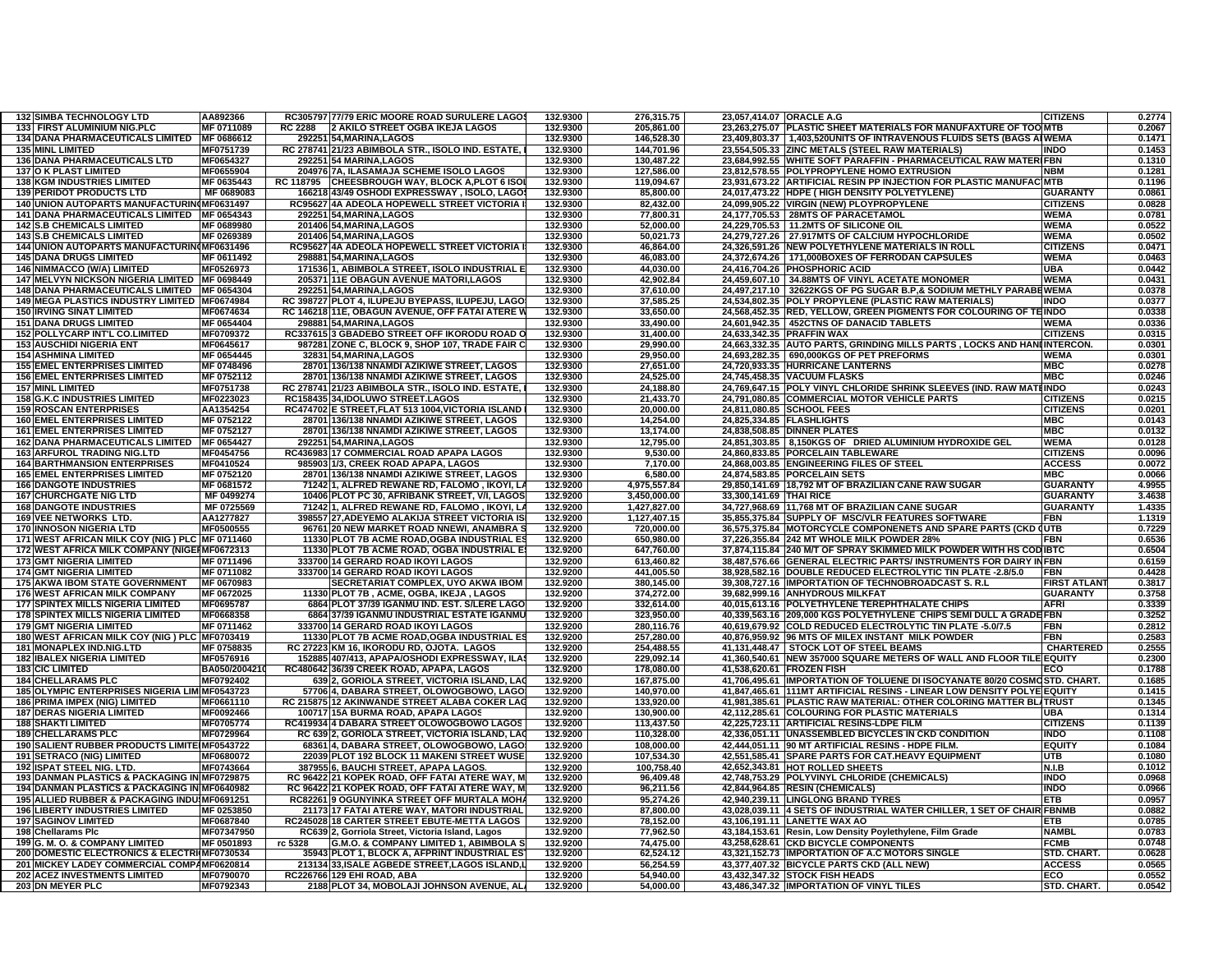| 204 DRUGFIELD PHARMACEUTICALS LTD MF 0779885    |                  | 162264 LYNSON CHEMICAL AVENUE, KM 38 LAGOS                 | 132.9200 | 51.040.00    |                          | 43,537,387.32  PHARMACTEUTICAL PACKAGING MATERIALS ( 10ML LUP(GUARANTY         |                   | 0.0512 |
|-------------------------------------------------|------------------|------------------------------------------------------------|----------|--------------|--------------------------|--------------------------------------------------------------------------------|-------------------|--------|
| <b>205 DEEVICK NIG LTD</b>                      | MF0346521        | RC213140 13 OYADIRAN ESTATE, SABO-YABA LAGOS               | 132.9200 | 42,352.70    |                          | 43,579,740.02 ESSENTIAL PHARMACEUTICAL PROD                                    | <b>MANNY</b>      | 0.0425 |
| 206 INTERWORLD PRODUCTS (NIG.) LTD MF0578405    |                  | 268357 PLOT 1, BLOCK A, AFPRINT INDUSTRIAL ES              | 132.9200 | 33,293.10    |                          | 43.613.033.12 IIMPORTATION OF BINATONE SUPERACTIVE ROTATING & ISTD. CHART.     |                   | 0.0334 |
| 207 SPINTEX MILLS NIGERIA LTD.                  | MF0695789        | 6864 28. ERIC MOORE ROAD. IGANMU LAGOS                     | 132.9200 | 31.100.00    |                          | 43,644,133.12 SPARE PARTS FOR TEXTILE MACHINERY                                | N.I.B             | 0.0312 |
| 208 G.M.O & COMPANY LTD                         | MF 0620312       | 5328 1, ABIMBOLA SHODIPE STREET, WESTERN                   | 132.9200 | 30.800.00    |                          | 43,674,933.12 BICYCLE SPARE PARTS                                              | <b>GUARANTY</b>   | 0.0309 |
| 209 Vitabiotics Nig Ltd                         | MF 0559239       | RC 16471 35, Mobolaji Johnson Avenue, Ikeja, Lagos         | 132.9200 | 23,973.02    |                          | 43,698,906.14 Nitrazepam and Diazepam (Pharmaceutical Raw Materials)           | Capital           | 0.0241 |
| 210 Domestic Electronics                        | MF 0362690       | RC 35943 Afprint Industrial Estate, Plot 122/132, Apapa/C  | 132.9200 | 23,901.34    |                          | 43,722,807.48 Airconditioner Motor Single Phase and Extension Tube(Goo Capital |                   | 0.0240 |
| 211 EMSONS TS&S NIGERIA LTD                     | MF0621545        |                                                            | 132.9200 | 23,850.00    | 43,746,657.48 FLASKS     |                                                                                | <b>ACCESS</b>     | 0.0239 |
|                                                 |                  | 38047 6, OJO STREET, LAGOS                                 | 132.9200 |              |                          |                                                                                |                   |        |
| 212 INTERWORLD PRODUCTS (NIG.) LTD MF0730532    |                  | 268357 PLOT 1, BLOCK A, AFPRINT INDUSTRIAL ES              |          | 23,733.11    |                          | 43,770,390.59 IMPORTATION OF BINATONE 2 SLICE TOASTER, SINGLE ESTD. CHART.     |                   | 0.0238 |
| 213 Interworld Products                         | MF 0737839       | RC 268357 Afprint Industrial Estate, Plot 122/132, Apapa/C | 132.9200 | 19,153.23    |                          | 43,789,543.82 Binatone Rechargeable Lantern (Goods Are New)                    | Capital           | 0.0192 |
| 214 INFINITY TYRES LIMITED                      | MF0691275        | RC44960 PLOT 233 NO.35 ADEOLA ODEKU STREET V               | 132.9200 | 18,000.00    | 43,807,543.82 TYRES      |                                                                                | ETB               | 0.0181 |
| 215 PURECHEM INDUSTRIES LIMITED                 | MF0602791        | 11565719. TOWN PLANNING WAY, 2ND FLOOR                     | 132.9200 | 16,180.64    |                          | 43,823,724.46 INDUSTRIAL RAW MATERIALS: ANTHRACITE COAL                        | N.I.B             | 0.0162 |
| 216 UDUJI ELECTRIC LIMITED                      | MF0691602        | RC240424 1 ST. PATRICK STREET OJO ALABA                    | 132.9200 | 14,740.00    |                          | 43,838,464.46   DECORATION BULBS                                               | ETB               | 0.0148 |
| 217 AFRICAN STEEL MILLS NIG. LTD                | MF0758837        | 395473 PLOT 337 IKORODU IND. AREA IKORODU LA               | 132.9200 | 14,364.00    |                          | 43,852,828.46 CALCIUM HYPOCHLORIDE(WATER TREATMENT CHEM.)                      | <b>AFRI</b>       | 0.0144 |
| 218 INTERWORLD PRODUCTS (NIG.) LTD MF0737821    |                  | 268357 PLOT 1, BLOCK A, AFPRINT INDUSTRIAL ES              | 132.9200 | 13,142.63    |                          | 43,865,971.09 IMPORTATION OF BINATONE STAINLESS STEEL GAS COOSTD. CHART.       |                   | 0.0132 |
| <b>219 PADSON INDUSTRIES LIMITED</b>            | MF0401171        | RC72167 3 MURTALA MOHAMMED WAY ILORIN                      | 132.9200 | 12,590.00    |                          | 43,878,561.09 USED AUTO SPARE PARTS, ENGINE WITH GEAR BOX                      | ETB               | 0.0126 |
| 220 INTERWORLD PRODUCTS (NIG.) LTD   MF0730541  |                  | 268357 PLOT 1, BLOCK A, AFPRINT INDUSTRIAL ES              | 132.9200 | 10,313.50    |                          | 43,888,874.59 IMPORTATION OF INDUSTRIAL FAN PARTS, BLADE, FRON STD. CHART.     |                   | 0.0104 |
| 221 INTERWORLD PRODUCTS (NIG.) LTD MF0578406    |                  | 268357 PLOT 1, BLOCK A, AFPRINT INDUSTRIAL ES              | 132.9200 | 9,554.89     |                          | 43,898,429.48 IMPORTATION OF BINATONE 14X" WALL CLOCK                          | STD. CHART.       | 0.0096 |
| <b>222 OCHE EJIGA</b>                           | AA1382654        | A0485240 28/30 BUKURU BYE PASS, JOS PLATEAU                | 132.9200 | 7,848.00     |                          | 43,906,277.48 PAYMENT OF SCHOOL FEES                                           | <b>MANNY</b>      | 0.0079 |
| 223 Domestic Electronics                        | MF 0737808       | RC 35943 Afprint Industrial Estate, Plot 122/132, Apapa/C  | 132.9200 | 4,808.81     |                          | 43,911,086.29 Fan Blade (Goods Are New)                                        | Capital           | 0.0048 |
|                                                 |                  |                                                            |          |              |                          |                                                                                |                   |        |
| 224 AMADIUME UCHENNA A.                         | AA0642789        | A0437305 10 BENJAMIN AKINMOLADUN STREET OMO                | 132.9200 | 4,498.55     |                          | 43,915,584.84 SCHOOL FEES IFO NNEKA UDODILI AMADIUME                           | ETB               | 0.0045 |
| <b>225 MANNYBANK PLC</b>                        | AA1382655        | RC161020 2 ADEYEMO ALAKIJA STR, V/ISLAND                   | 132.9200 | 2,250.00     |                          | 43,917,834.84 SWIFT SERVICE CHARGE                                             | <b>MANNY</b>      | 0.0023 |
| 226 S.S. RANJAN                                 | AA1099902        | E1464701 42, ADEOLA HOPEWELL STREET, V/I, LAGO             | 132.9200 | 1,950.00     |                          | 43,919,784.84 PERSONAL HOME REMITTANCE                                         | <b>INDO</b>       | 0.0020 |
| <b>227 VICTOR OHASIRI</b>                       | AA 1084622       | A 1103573   2 KOFO BAYOMI STREET VICTORIA ISLAND           | 132.9200 | 1,500.00     |                          | 43,921,284.84 SCHOOL FEES                                                      | <b>FIDELITY</b>   | 0.0015 |
| <b>228 EMMANUEL KALU</b>                        | AA 1084826       | A 2643771 2 KOFO BAYOMI STREET VICTORIA ISLAND             | 132.9200 | 1.000.00     |                          | 43,922,284.84 PERSONAL TRAVEL ALLOWANCE                                        | <b>FIDELITY</b>   | 0.0010 |
| <b>229 EQUITORIAL TRUST BANK LTD</b>            | AA0967892        | RC145392 PLOT 1092 ADEOLA ODEKU STREET VICTOR              | 132.9200 | 686.00       |                          | 43,922,970.84 EQUANT INVOICE PAYMENTS                                          | ETB               | 0.0007 |
| <b>230 SEAFORCE SHIPPING CO LTD</b>             | MF0605587        | RC 399991 7 TIAMIYU SAVAGE STREET VICTORIA ISLAND LAGOS    | 132.9100 | 4,297,500.00 |                          | 48,220,470.84 MOTOR TANKER (SHIP)                                              | <b>HABIB</b>      | 4.3144 |
| 231 COSCHARIS MOTORS LIMITED                    | MF 0205894       | RC 56536 1-7 COSCHARIS STREET KIRIKIRI INDUSTRI            | 132.9100 | 1,000,000.00 |                          | 49,220,470.84 ABRO PRODUCTS - FIRE EXTINGUISHER, BODY FILLER, ETGUARDIAN       |                   | 1.0039 |
| <b>232 COSCHARIS MOTORS LIMITED</b>             | MF 0205867       | RC 56536 1-7 COSCHARIS STREET KIRIKIRI INDUSTRI            | 132.9100 | 975,867.08   |                          | 50,196,337.92 ABRO PRODUCTS - FIRE EXTINGUISHER, BODY FILLER, ETGUARDIAN       |                   | 0.9797 |
| 233 Saturn Frozen Foods                         | MF 0362756       | RC 462310 71, Trans Amadi Industrial Layout, Portharcou    | 132.9100 | 717,088.40   |                          | 50,913,426.32 Horse Mackerel(Frozen Fish)                                      | Capital           | 0.7199 |
| <b>234 VEE NETWORKS LIMITED</b>                 | AA0930107        | RC398557 PLOT 1678 OLAKUNLE BAKARE CLOSE, V/IS             | 132.9100 | 705,012.00   |                          | 51,618,438.32 SOFTWARE LICENSE & MAINTENANCE CHARGES IN RESPIECO               |                   | 0.7078 |
|                                                 |                  |                                                            |          |              |                          |                                                                                |                   |        |
| <b>235 ASIA PLASTICS IND.NIG LTD</b>            | MF0790710        | 29169 KM 18 HADEJIA ROAD JOGANA KANO                       | 132.9100 | 649,568.00   |                          | 52,268,006.32 249.2MT ETHYLENE-VINYL ACETATE COPOLYMER (PRIME)UBN              |                   | 0.6521 |
| 236 NEWTECH MASTERBATCH COY NIG LIMF0790702     |                  | 480309 PLOT NO 30 CHALAWA IND.EST.CHALLAWA                 | 132.9100 | 477,120.00   |                          | 52,745,126.32 201.6MT LINEAR LOW DENSITY POLYETHYLENE                          | UBN               | 0.4790 |
| <b>237 VEE NETWORKS LIMITED</b>                 | AA 0930103       | 398557 PLOT 1678 OLAKUNLE BAKARE CLOSE, VICT               | 132.9100 | 426,501.00   |                          | 53.171.627.32 TELECOMMUNICATION CHARGES                                        | <b>GUARANTY</b>   | 0.4282 |
| <b>238 VEE NETWORKS LIMITED</b>                 | MF0615069        | RC398557 FORTUNE TOWERS, 27 ADEYEMO ALAKIJA                | 132.9100 | 371,968.15   |                          | 53,543,595.47   PAYMENT FOR CISCO ROUTER 7507, CATALYST 6509 AND STB           |                   | 0.3734 |
| <b>239 NAGODE INDUSTRIES LIMITED</b>            | MF0730060        | 134,615 PLOT 4, BLOCK F 159/161, LADIPO STREET,            | 132.9100 | 342,720.00   |                          | 53,886,315.47 IMPORTATION OF INDUSTRIAL CHEMICALS                              | STD. CHART.       | 0.3441 |
| <b>240 LION TRUCKS LIMITED</b>                  | MF0736098        | 486379 PLOT 5, BLOCK M ABIMBOLA STREET INDU                | 132.9100 | 263,340.00   |                          | 54,149,655.47 5 UNIT OF MAN TRUCK HEAD MODEL FE 19.370 WITH ACCIINTERCON.      |                   | 0.2644 |
| 241 West African Seasoning Co                   | MF 0559124       | RC 164542 37, Creek Road, Apapa, Lagos                     | 132.9100 | 242,385.66   |                          | 54,392,041.13 Biaxially Oriented Polypropylene (Packing Materials)             | Capital           | 0.2433 |
| <b>242 KOLORKOTE NIGERIA LIMITED</b>            | MF 0480665       | 45814 IDIROKO INDUSTRIAL ESTATE , OTTA , OGU               | 132.9100 | 235.745.00   |                          | 54.627.786.13 GALVALUM COILS- FIRST CHOICE                                     | <b>GUARANTY</b>   | 0.2367 |
| 243 SOSAPLAST NIG.LTD                           | MF0632218        | RC147143 PLOT 1 BLOCK C FATAI ATERE WAY MATOR              | 132.9100 | 224,500.00   | 54,852,286.13 POLYESTER  |                                                                                | <b>CITIZENS</b>   | 0.2254 |
| <b>244 KEN MADUAKOR GROUP LIMITED</b>           | MF0799315        | 486406 5, GODWIN KRIS ROAD, UMUDIM, NNEWI, AI              | 132.9100 | 200,000.00   |                          | 55,052,286.13 USED MOTORCYCLES                                                 | <b>PRUDENT</b>    | 0.2008 |
| <b>245 HAANSBRO NIGERIA LIMITED</b>             | MF 0459028       | HAANSBRO NIG LTD 239C KOFO ABAYOMI S<br><b>RC 427122</b>   | 132.9100 | 187,000.00   |                          | 55,239,286.13 IMPORTATION OF POLYVINYL CHLORIDE - ARTIFICIAL RESFCMB           |                   | 0.1877 |
|                                                 |                  | RC63849 25 NEW MARKET ROAD NNEWI ANAMBRA S                 |          |              |                          | 55,412,374.93 MOTO/MOTOR CYCLE SPARE PARTS                                     |                   |        |
| 246 O.G.CHUMA STORES NIG.LTD                    | MF0378084        |                                                            | 132.9100 | 173,088.80   |                          |                                                                                | <b>CITIZENS</b>   | 0.1738 |
| 247 NIGERIAN SYNTHETIC FABRICS LIMITIMF0578226  |                  | 4447 PLOT B, BLOCK 1, ILUPEJU INDUSTRIAL ES                | 132.9100 | 159,738.63   |                          | 55,572,113.56 IMPORTATION OF HIGH DENSITY POLYETHYLENE                         | <b>STD. CHART</b> | 0.1604 |
| 248 CLARION INDUSTRIES NIGERIA LIMITIMF 0788918 |                  | RC 243475 70, DOCEMO STREET IDUMOTA LAGOS                  | 132.9100 | 158,995.36   |                          | 55,731,108.92 SATURATED MONOHYDRIC ALCOHOL                                     | <b>GUARDIAN</b>   | 0.1596 |
| <b>249 NEXUS FOR LIFE LIMITED</b>               | MF 0459039       | RC 608323<br>NEXUS FOR LIFE LIMITED 11B ADEOLA ODE         | 132.9100 | 142,754.10   |                          | 55,873,863.02 IMPORTATION OF WHITE LINED CHIP BOARD                            | <b>FCMB</b>       | 0.1433 |
| <b>250 LINTO INDUSTRIES</b>                     | MF0631336        | RC42681 136 TENANT ROAD ABA ABIA STATE IMO ST              | 132.9100 | 138,000.00   | 56,011,863.02 STOCK FISH |                                                                                | <b>CITIZENS</b>   | 0.1385 |
| <b>251 IMPERIAL BOND LIMITED</b>                | MF 0516742       | RC 234384 BLOCK 7, SHOP 5/6 AGRIC MKT, BADAGRY E           | 132.9100 | 119,094.67   |                          | 56,130,957.69 CERAMIC TILES, SANTARY WARES AND NEW BATH TUBE MTB               |                   | 0.1196 |
| <b>252 LINTO INDUSTRIES</b>                     | MF0631338        | RC42681 136 TENANT ROAD ABA ABIA STATE IMO ST              | 132.9100 | 117,450.00   |                          | 56,248,407.69 DRIED FISH HEADS                                                 | <b>CITIZENS</b>   | 0.1179 |
| <b>253 DUNLOP NIGERIA LIMITED</b>               | MF0652712        | 2736 OBA AKRAN AVENUE IKEJA LAGOS                          | 132.9100 | 107,830.00   |                          | 56,356,237.69 NO 2 STEEL CORD STANDED WIRE                                     | <b>INTERCON.</b>  | 0.1083 |
| <b>254 OCEAN DRIVE FOODS LTD</b>                | MF0727671        | RC 509627 53 LAWSON STREET LAGOS                           | 132.9100 | 100.610.00   |                          | 56,456,847.69 VARIOUS FAST FOODS EQUIPMENT                                     | <b>HABIB</b>      | 0.1010 |
| 255 S.I.L. CHEMICALS LTD                        | MF0565534        | RC 463012 3, BLIND CENTRE ROAD, CAPPA, OSHODI, I           | 132.9100 | 98,581.85    |                          | 56,555,429.54 SILICATE (INDUSTRIAL RAW MATERIALS)                              | <b>INDO</b>       | 0.0990 |
| 256 HOESCH PIPE MILLS (NIGERIA)                 | MF0742728        | 13688 KM 38, LAGOS-ABEOKUTA ROAD, SANGO -                  | 132.9100 | 97,330.00    |                          | 56,652,759.54 CHRYSOTILE FIBRES                                                | N.I.B             | 0.0977 |
| <b>257 VEE NETWORKS LIMITED</b>                 | MF0614804        | RC398557 FORTUNE TOWERS, 27 ADEYEMO ALAKIJA                | 132.9100 | 96,736.26    |                          | 56,749,495.80 PAYMENT FOR AVAYA S8700, G650 CONTACT CENTRE PLISTB              |                   | 0.0971 |
| 258 CHINA UNITY MANUFACTURING CO.L MF0748492    |                  |                                                            | 132.9100 |              |                          | 56,845,111.80 SETS OF BUTTERFLY SEWING MACHINES                                | <b>CITIZENS</b>   | 0.0960 |
|                                                 |                  | RC98374 136/138 NNAMDI AZIKIWE STREET.LAGOS                |          | 95,616.00    |                          |                                                                                |                   |        |
| 259 Midway Ventures Limited                     | MF0696630        | RC78434 31/32, Afariogun Street, Ajao Estate, Lagos        | 132.9100 | 84,403.12    |                          | 56,929,514.92 Artificial Resins HD Blow PB270, HD Film H 5604F                 | <b>NAMBL</b>      | 0.0847 |
| 260 WANDEL INTERNATIONAL (NIG.) LIMITMF0536761  |                  | RC113254 77/79, ERIC MOORE, SURULERE, LAGOS                | 132.9100 | 78,247.83    |                          | 57,007,762.75 CKD COMPONENTS OF GENERATORS                                     | <b>ASSURANCE</b>  | 0.0786 |
| 261 INTERNATIONAL CARPETS INDS. LTD MF0039683   |                  | RC 29100 57 MORISON CRESCENT IKEJA LAGOS                   | 132.9100 | 72,576.00    |                          | 57,080,338.75 BUTADINE RUBBER                                                  | <b>HABIB</b>      | 0.0729 |
| 262 Waterford Limited                           | MF0641365        | RC78464 31/32, Asa Afariogun Street, Ajao Estate, Lag      | 132.9100 | 66.511.80    |                          | 57,146,850.55 Peak Evaporated Milk 48 x 410 gms                                | <b>NAMBI</b>      | 0.0668 |
| <b>263 IRVING SINAT LIMITED</b>                 | MF 0697644       | 146218 11E, OBAGUN AVENUE MATORI MUSHIN, LA                | 132.9100 | 59,375.05    |                          | 57,206,225.60   85MTS OF B1800 TRIPLE PRESSED STEARIC ACID                     | <b>WEMA</b>       | 0.0596 |
| <b>264 LATERNA VENTURES</b>                     | MF0457228        | RC 202868<br>LATERNA VENTURES 13B OKO AWO CLOSE            | 132.9100 | 56,326.84    |                          | 57,262,552.44 TO PURCHASE BOOKS AND BIBLES                                     | <b>FCMB</b>       | 0.0565 |
| <b>265 EMEL ENTERPRISES LIMITED</b>             | MF0748488        | RC28701 136/138 NNAMDI AZIKIWE STREET.LAGOS                | 132.9100 | 53,422.00    |                          | 57,315,974.44 DINNER PLATES                                                    | <b>CITIZENS</b>   | 0.0536 |
| <b>266 FINE CHEMICALS NIGERIA LIMITED</b>       | MF0771109        | 31570 22A, MUSA YAR'ADUA STREET, VICTORIA IS               | 132.9100 | 52,900.00    |                          | 57,368,874.44 PIGMENT COPPER PHTHALOCYANINE BLUE 15.0                          | <b>UBA</b>        | 0.0531 |
| <b>267 DUNLOP NIGERIA LIMITED</b>               | MF0810037        | 2736 OBA AKRAN AVENUE IKEJA LAGOS                          | 132.9100 | 48,450.00    |                          | 57,417,324.44 NYLON FIBER DIPPED AND STRETCHED TO DUNLOP SPECINTERCON.         |                   | 0.0486 |
| 268 VINCHEM INT'L LTD                           | MF 0949501       | 274073 38 KOFO ABAYOMI STREET VICTORIA ISLAI               | 132.9100 | 48,262.50    |                          | 57,465,586.94 ACRYLONITRILE BUTALEN STIRENE FOR PLASTIC INDUSTGUARANTY         |                   | 0.0485 |
|                                                 |                  |                                                            |          |              |                          |                                                                                |                   | 0.0462 |
| <b>269 RANONA LIMITED</b>                       | MF0742921        | 256515 7A, CREEK ROAD, APAPA LAGOS                         | 132.9100 | 46,000.00    |                          | 57,511,586.94 IINSTANT FULL CREAM MILK POWDER                                  | N.I.B<br>NAMBL    | 0.0431 |
| 270 Global Ventures Nigeria Ltd                 | <b>MF0685500</b> | RC21711 21, Olosa Street, Victoria Island, Lagos           | 132.9100 | 42,900.00    |                          | 57,554,486.94 Peak Powdered Milk                                               |                   |        |
| 271 TONILLA NIG.LIMITED                         | MF0412463        | RC236757 77/79 ERIC MOORE ROAD SURULERE LAGO               | 132.9100 | 40,000.00    |                          | 57,594,486.94 AGRIC.MACHINERY/PRIME MOVERS FOR CORN MILLS & SCITIZENS          |                   | 0.0402 |
| 272 MIDLAND GALVANISING PRODUCTS L MF 0576688   |                  | 18220 KM 10, ABEOKUTA- LAGOS ROAD, ABEOKI                  | 132.9100 | 36,650.00    |                          | 57,631,136.94 22MT GALVA FLUX EFC & 3MT DEOXIDANT EFC (NEW)                    | <b>GUARANTY</b>   | 0.0368 |
| <b>273 LOACO LIMITED</b>                        | MF0536959        | RC14229 86 SIMPSON STREET, EBUTE METTA LAGOS               | 132.9100 | 35,785.20    |                          | 57,666,922.14 SYNTHETIC RESIN SOLUTION BODY FILLERS                            | <b>CITIZENS</b>   | 0.0359 |
| <b>274 EUNACO REFRACTORIES LIMITED</b>          | MF 0594294       | RC 362978 2/4 UNITY CLOSE OFF LADIPO STR MATORI            | 132.9100 | 31,605.84    |                          | 57,698,527.98 REFACTORY CASTABLES (DURAX 9550)                                 | <b>GUARDIAN</b>   | 0.0317 |
| <b>275 ALAKS NIGERIA LIMITED</b>                | MF 0372263       | 24182 34/36, BURMA ROAD, APAPA, LAGOS                      | 132.9100 | 30,400.00    |                          | 57,728,927.98   40,000MTS OF PARAFFIN WAX TYPE 580                             | <b>WEMA</b>       | 0.0305 |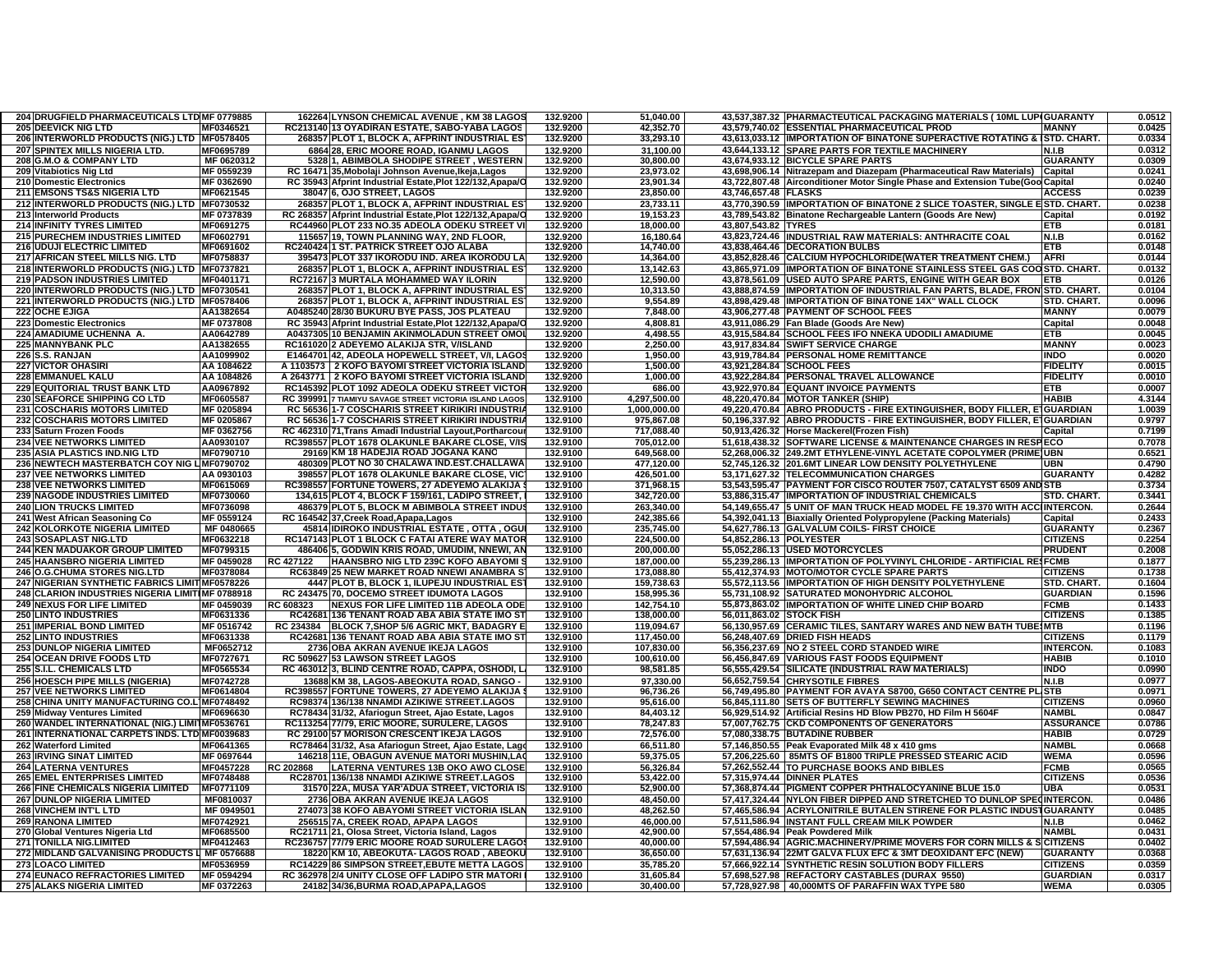| 276 VEEVEE PAPER PRODUCTS LTD                                                    | MF 0727684               | 462986 35/37 GBOLADE ADEBANJO STREET ILUPEJ                                              | 132.9100             | 30.000.00                    |                             | 57,758,927.98   40MTS OF GLUE FOR CORRUGATED INDUSTRY                                                                                       | <b>WEMA</b>      | 0.0301           |
|----------------------------------------------------------------------------------|--------------------------|------------------------------------------------------------------------------------------|----------------------|------------------------------|-----------------------------|---------------------------------------------------------------------------------------------------------------------------------------------|------------------|------------------|
| <b>277 LAVASH NIGERIA LIMITED</b>                                                | MF 0543448               | RC 166397 15, KOPADE LANE, 2ND FLOOR IDUMOTA, L                                          | 132.9100             | 27,269.00                    |                             | 57,786,196.98 3,630 UNITS OF RADIO CASSETTE RECORDERS                                                                                       | <b>GUARDIAN</b>  | 0.0274           |
| <b>278 CHELLARAMS PLC</b>                                                        | MF0831368                | RC639 2 GORIOLA STREET. V/I. LAGOS                                                       | 132.9100             | 27.200.00                    |                             | 57.813.396.98 UHT LOW FAT MILK                                                                                                              | ECO              | 0.0273           |
| <b>279 LION DISTILLERS NIGERIA LTD</b>                                           | MF0709608                | RC237216 111 AGEGE MOTOR ROAD IDIORO MUSHIN                                              | 132.9100             | 25.770.00                    |                             | 57.839.166.98 MICROPHONE AND LOUD SPEAKERS                                                                                                  | <b>CITIZENS</b>  | 0.0259           |
| 280 COSCHARIS TECHNOLOGY LIMITED MF 0501844                                      |                          | RC 216991 68A ADEOLA ODEKU STREET V/ISLAND LAG                                           | 132.9100             | 21,341.35                    |                             | 57.860.508.33 COMPUTER ACCESSORIES                                                                                                          | <b>GUARDIAN</b>  | 0.0214           |
| <b>281 FAREAST MERCANTILE</b>                                                    | MF0738211                | 1104 13, FATAI ATERE WAY MATORI LAGOS STAT                                               | 132.9100             | 18,223.68                    |                             | 57,878,732.01 SETS OF SAMSUNG AUDIO                                                                                                         | <b>BROAD</b>     | 0.0183           |
| 282 N.A OLUWASOLA                                                                | AA 1421323               | A 0615114 13 EKOLOLU STREET, SURULERE, LAGOS                                             | 132.9100             | 11,718.00                    |                             | 57,890,450.01 SCHOOL FEES                                                                                                                   | <b>FBNMB</b>     | 0.0118           |
| <b>283 ASJAY AND CO NIGERIA LIMITED</b>                                          | MF0603277                | 305537 B122, ALABA INTERNATIONAL MARKET, O.                                              | 132.9100             | 10,657.00                    |                             | 57,901,107.01 ELECTRONICS                                                                                                                   | UBA              | 0.0107           |
| 284 ODU JOHNSON OLADIPO                                                          | AA1010185                | C664323 10A, TEACHERS AVENUE, BEACHLAND EST                                              | 132.9100             | 7,854.00                     | 57,908,961.01 TUITION FEES. |                                                                                                                                             | <b>EQUITY</b>    | 0.0079           |
| 285 PATIANA VENTURES NIGERIA LIMITEIMF0603297                                    |                          | 375362 DD 23 - 24 GARAGE LINE, ALABA INTERNAT                                            | 132.9100             | 4,592.00                     |                             | 57,913,553.01 PORCELAIN INSULATORS                                                                                                          | <b>UBA</b>       | 0.0046           |
| <b>286 INDO-NIGERIAN BANK LIMITED</b>                                            | AA1099901                | RC 43350 42, ADEOLA HOPEWELL STREET, V/I, LAGO                                           | 132.9100             | 1,372.00                     |                             | 57,914,925.01 S.W.I.F.T. RECURRING CHARGES                                                                                                  | <b>INDO</b>      | 0.0014           |
| 287 AJA CHIDI EZE/GUARDIAN EXPRESS IAA 1200343                                   |                          | RC 381325 5A, ELSIE FEMI PEARSE STREET V/ISLAND                                          | 132.9100             | 461.04                       |                             | 57,915,386.05 EXAMINATION FEES (CDCS) - INSTITUTE OF FINANCIAL SEGUARDIAN                                                                   |                  | 0.0005           |
| 288 ADEBAYO ADELEKE                                                              | AA 1421320               | A1436670 FBN (MERCHANT BANKERS) LIMITED, 9/11                                            | 132.9100             | 142.49                       |                             | 57,915,528.54 SCHOOL FEES                                                                                                                   | <b>FBNMB</b>     | 0.0001           |
| <b>289 VIRGIN ATLANTIC</b>                                                       | AA0235692                | AIRLINE THE SHERATON HOTELS & TOWERS, MOBO                                               | 132.9000             | 3,180,302.68                 |                             | 61,095,831.22 REMITTANCE OF NOVEMBER 2004 SURPLUS                                                                                           | <b>ZENITH</b>    | 3.1926           |
| 290 VEE NETWORKS                                                                 | AA 1277823               | 398557 27 ADEYEMO ALAKIJA STREET, 7TH FLOOR                                              | 132.9000             | 3,015,000.00                 |                             | 64,110,831.22 PAYMENT FOR SUPPLY OF SWITCHING SOFTWARE                                                                                      | <b>ZENITH</b>    | 3.0266           |
| 291 BONNY ALLIED INDUSTRIES LTD                                                  | MF 0790163<br>MF 0672177 | 311157 FEDERAL OCEAN TERMINAL, ONNE PORT H                                               | 132.9000<br>132.9000 | 2,569,600.00                 |                             | 66,680,431.22 38,500 MT GREY ORDINARY PORTLAND CEMENT CONFOR ZENITH                                                                         | <b>CHARTERED</b> | 2.5795<br>2.0954 |
| 292 FLOUR MILLS OF NIGERIA PLC<br>293 HONEYWELL FLOUR MILLS LTD.                 | MF0635913                | RC 2343 2, OLD DOCK ROAD, APAPA LAGOS<br>55495 2ND GATE.TINCAN ISLAND PORT, APAPA.       | 132.9000             | 2,087,347.50<br>2.000.000.00 |                             | 68,767,778.72   28,791 MT OF BULK CEMENT                                                                                                    | <b>FBN</b>       | 2.0077           |
| <b>294 HALIOS LTD</b>                                                            | MF0792257                | 334884 9 AMODU TIJANI CLOSE VICTORIA ISLAND                                              | 132.9000             | 1,810,000.00                 |                             | 70,767,778.72 RED WINTER WHEAT<br>72,577,778.72 99.8 DEG COLOUR WHITE REFINED SUGAR                                                         | <b>ZENITH</b>    | 1.8170           |
| 295 MULTICHOICE NIG. LTD                                                         | AA1114391                | 234847 1379 TIAMIYU SAVAGE STREET, VICTORIA I                                            | 132.9000             | 1,639,027.00                 |                             | 74,216,805.72 PROGRAMMING CHARGES FOR DECEMBER 2004                                                                                         | ZENITH           | 1.6453           |
| <b>296 STARCOMMS NIGERIA LIMITED</b>                                             | MF 0475219               | 276160 PLOT 1261C, BISHOP KALE CLOSE, VICTOR                                             | 132.9000             | 1,571,364.00                 |                             | 75,788,169.72 WIRELESS TRANSMISSION & RECEPTION EQUIPMENT                                                                                   | <b>MBC</b>       | 1.5774           |
| 297 OANDO SUPPLY & TRADING LTD                                                   | MF 0765638               | 480939 2 AJOSE ADEOGUN STREET, VICTORIA ISLA                                             | 132.9000             | 1,365,000.00                 |                             | 77,153,169.72 7,000MT OF BITUMEN                                                                                                            | ZENITH           | 1.3703           |
| 298 ADMIRAL OVERSEAS (NIG) LTD                                                   | MF0276900                | RC153534 24A OREGUN ROAD, IKEJA, LAGOS                                                   | 132.9000             | 1.340.748.76                 |                             | 78,493,918.48 FROZEN FISH - MACKEREL AND HERRING                                                                                            | <b>BOND</b>      | 1.3459           |
| 299 NIGERIAN EAGLE FLOUR MILLS                                                   | MF 0689592               | 30737 4A SAPARA WILLIAMS STREET LAGOS                                                    | 132.9000             | 1,338,333.33                 |                             | 79,832,251.81 6000 METRIC TONS IN BULK NO 3 OR BETTER CWRS WHE FBN                                                                          |                  | 1.3435           |
| <b>300 VEE NETWORKS</b>                                                          | MF0786092                | 398557 27 ADEYEMO ALAKIJA STREET, 7TH FLOOF                                              | 132.9000             | 1,324,989.40                 | 81,157,241.21 SIM PACKS     |                                                                                                                                             | <b>ZENITH</b>    | 1.3301           |
| 301 OANDO SUPPLY & TRADING LTD                                                   | MF 0765641               | 480939 2 AJOSE ADEOGUN STREET, VICTORIA ISLA                                             | 132.9000             | 1,293,990.00                 |                             | 82,451,231.21 3,000MT OF AUTOMOTIVE GASOIL(AGO)                                                                                             | <b>ZENITH</b>    | 1.2990           |
| 302 FLOUR MILLS OF NIGERIA PLC                                                   | MF0672179                | 2343 2 OLD DOCK ROAD, APAPA, LAGOS                                                       | 132.9000             | 1,233,475.76                 |                             | 83,684,706.97 6,500.531 METRIC TONS OF U.S. NO. 2 SOFT RED WINTER VIBTC                                                                     |                  | 1.2382           |
| 303 FLOOR MILLS OF NIGERIA PLC                                                   | MF 0488515               | 2343 2 OLD DOCK ROAD, APAPA, LAGOS                                                       | 132.9000             | 965,334.62                   |                             | 84,650,041.59 5083.384M/T OF U.S. NO.2 SRW WHEAT                                                                                            | <b>GUARANTY</b>  | 0.9691           |
| 304 PEUGEOT AUTO.NIG LTD                                                         | MF0695344                | 10961 PLOT 1144 MALLAM KULBI ROAD KADUNA                                                 | 132.9000             | 954,696.00                   |                             | 85,604,737.59 CKD FOR PEUGEOT                                                                                                               | UBN              | 0.9584           |
| 305 NATIONAL AGENCY FOR FOOD AND IMF0513182                                      |                          | EE 15 OF 1993 PLOT 2032 OLUSEGUN OBASANJO WAY WI                                         | 132.9000             | 941,511.37                   |                             | 86,546,248.96 LABORATORY EQUIPMQNT / ACCESSORIES AND CONSUMINTERCON.                                                                        |                  | 0.9451           |
| 306 CROWN FLOUR MILLS LTD                                                        | MF 0765013               | 8575 53, MALU SIDING ROAD, APAPA LAGOS                                                   | 132.9000             | 939,900.00                   |                             | 87,486,148.96 3,900MT OF HARD RED WINTER WHEAT                                                                                              | <b>ZENITH</b>    | 0.9435           |
| 307 CROWN FLOUR MILLS LTD                                                        | MF 0566735               | RC 8575 20, NORTH AVENUE, APAPA, LAGOS                                                   | 132.9000             | 880,600.00                   |                             | 88,366,748.96 IMPORTATION OF HARD RED WHEAT                                                                                                 | FSB              | 0.8840           |
| 308 FEDERATED STEEL MILLS LTD                                                    | MF0526241                | 20344 BLOCK XI PLOT 3-10 OTTA IND.EST. OTTA                                              | 132.9000             | 870,000.00                   |                             | 89,236,748.96 STEEL BILLETS                                                                                                                 | UBN              | 0.8734           |
| 309 WEST AFRICA MILK COY.NIG PLC                                                 | MF0664218                | 11330 PLOT 7B ACME ROAD OGBA IND.EST.IKEJA                                               | 132.9000             | 812.640.00                   |                             | 90,049,388.96 240MTNS OF BUTTERMILK POWDER                                                                                                  | <b>UBN</b>       | 0.8158           |
| <b>310 UNIKEM INDUSTRIES LIMITED</b>                                             | MF0810982                | 47739 20 OLD WHARF ROAD APAPA LAGOS                                                      | 132.9000             | 746.000.00                   |                             | 90,795,388.96 2,000,000LT VOLUME AT 20DGREES C(+O/-5%)ETHYL ALC INTERCON.                                                                   |                  | 0.7489           |
| 311 PEUGEOT AUTOMOBILE                                                           | MF 0695323               | RC 10961 PLOT 1144 MALLAM KUIBI ROAD KAKURI IN                                           | 132.9000             | 741.240.00                   |                             | 91.536.628.96 CKD FOR PEUGEOT VEHICLES                                                                                                      | DBL              | 0.7441           |
| 312 BASCO NIGERIA LTD                                                            | MF0524750                | 247330 6/2 RACE COURSE SABO ROAD ADAMASIM                                                | 132.9000             | 640.000.00                   |                             | 92,176,628.96 CKD COMPONENTS FOR MOTORCYCLES                                                                                                | UTR              | 0.6425           |
| 313 TECHNOLOGY DISTRIBUTION LIMITED MF0810166                                    |                          | 351814 13A IDOWU MARTINS STREET V/ISLAND LAO                                             | 132.9000             | 586,414.77                   |                             | 92,763,043.73 COMPONENTS FOR MANUFACTURING OF DESKTOP CONHINTERCON                                                                          |                  | 0.5887           |
| 314 KNIGHTSBRIDGE LIMITED                                                        | MF0578238                | 220,692 234, M/MUHAMMED WAY, YABA                                                        | 132.9000             | 528,192.00                   |                             | 93,291,235.73 IMPORTATION OF CARBON BLACK N-375/N-330/N-326 &N-6STD. CHART.                                                                 |                  | 0.5302           |
| 315 ADMIRAL OVERSEAS (NIG.)LTD.                                                  | MF0276890                | 369010 24A, OREGUN ROAD, IKEJA, LAGOS                                                    | 132.9000             | 500,000.00                   |                             | 93,791,235.73 1200M/TNS OF HERRING FISH, 400M/TNS OF BLUE WHITIN(FBN                                                                        |                  | 0.5019           |
| 316 LIFE FLOUR MILL LIMITED                                                      | MF 0554547               | 8331 10A ADETOKUNBO ADEMOLA ST VICTORIA                                                  | 132.9000             | 476,118.00                   |                             | 94,267,353.73 RAW MATERIAL- ELCOVIT 2017 VITAMIN C GRANULATE                                                                                | <b>ZENITH</b>    | 0.4780           |
| 317 AFRICAN FISH COMPANY NIG. LTD                                                | MF 0655639               | 365260 PLOTC 55, AMUWO ODOFIN ESTATE. AMUW                                               | 132.9000             | 472,500.00                   |                             | 94,739,853.73 FISH MEAL-WHOLE ROUND FISH                                                                                                    | <b>ZENITH</b>    | 0.4743           |
| 318 FLOUR MILLS OF NIG. PLC                                                      | MF 0488842               | 2343 2 OLD DOCK ROAD APAPA LAGOS                                                         | 132.9000             | 429,707.50                   |                             | 95,169,561.23 35,000MT ORDINARY PORTLAND CEMENT IN BULK                                                                                     | <b>ZENITH</b>    | 0.4314           |
| 319 BHOJSONS & CO. (NIGERIA) PLC.                                                | MF0485372                | 1053 29C KOFO ABAYOMI STREET, V/I LAGOS                                                  | 132.9000             | 429,240.00                   |                             | 95,598,801.23 LIFAN MOTORCYCLES                                                                                                             | N.I.B            | 0.4309           |
| 320 BOULOS ENTERPRISES LIMITED                                                   | MF0315765                | 3763 PLOT 10, BLOCK D ACME ROAD, OGBA                                                    | 132.9000             | 415,200.00                   |                             | 96,014,001.23 1200 SETS OF JINCHENG MOTORCYCLE IN CKD AX100                                                                                 | <b>N.I.B</b>     | 0.4168           |
| 321 GOLDEN PASTA COY LTD.                                                        | AA0992891                | 437660 2 OLD DOCK RD. APAPA LAGOS                                                        | 132.9000             | 400,000.00                   |                             | 96,414,001.23  INSTALMENTAL PRINCIPAL LOAN REPAYMENT                                                                                        | <b>ZENITH</b>    | 0.4015           |
| 322 BHARAT VENTURES LIMITED                                                      | MF 0622692               | 491399 12 WAZIRI IBRAHIM CRESCENT, VICTORIA I                                            | 132.9000             | 393,220.00                   |                             | 96,807,221.23 ASSORTED HERRING                                                                                                              | <b>FBNMB</b>     | 0.3947           |
| 323 PZ INDUSTRIES LIMITED.                                                       | MF 0777586               | 693 45/47, TOWN PLANNING WAY, ILUPEJU INDU                                               | 132.9000             | 385,727.48                   |                             | 97,192,948.71 CHEMICAL RAW MATERIAL- MIXTURE OF TWO OR MORE CZENITH                                                                         |                  | 0.3872           |
| <b>324 NUCLEUS VENTURES LTD</b>                                                  | MF0562846                | RC 129768 PLOT 1B BLK E FATAI ATERE WAY MATORI                                           | 132.9000             | 371.640.00                   |                             | 97,564,588.71   WHITE OFFSET PAPER IN SHEET (RAW MATERIAL)                                                                                  | NATIONAL         | 0.3731           |
| <b>325 WAHUM PACKAGING LTD</b>                                                   | MF 0794858               | RC 14694 3. ADENIYI JONES AVENUE . IKEJA LAGOS                                           | 132.9000             | 361.510.00                   | 97.926.098.71               | <b>SPARE PARTS &amp; CHEMICAL PAPERS</b>                                                                                                    | <b>CHARTERED</b> | 0.3629           |
| 326 PATERSON ZOCHONIS IND.PLC                                                    | MF0794581                | 693 45/47 TOWN PLANNING WAY IKEJA LAGOS                                                  | 132.9000             | 354,283.09                   |                             | 98,280,381.80 SYTHETIC CAMPHOR BP, PARACETAMOL BP, TECHNICAL JUBN                                                                           |                  | 0.3556           |
| 327 JOBIKAN NIGERIA LIMITED                                                      | MF 0751175               | 177134 16 KOFO ABAYOMI STREET VICTORIA ISL                                               | 132.9000             | 348,840.00                   |                             | 98,629,221.80 265.5MT OF HIGH DENSITY POLYETHYLENE                                                                                          | ZENITH           | 0.3502           |
| <b>328 NANFANG MOTOR NIG. LTD</b>                                                | MF0790253                | 510226 KM 38, ABEOKUTA/LAGOS EXPRESS WAY L                                               | 132.9000             | 312,225.00                   |                             | 98.941.446.80 BRAND NEW MOTOR CYCLES IN CKD COMPONENT                                                                                       | <b>ZENITH</b>    | 0.3134           |
| 329 CORPORATE OIL AND GAS LTD.                                                   | MF0581851                | RC213617 27, ADEYEMO ALAKIJA STREET, V/I, LAGOS.                                         | 132.9000             | 296,625.00                   |                             | 99,238,071.80 525 MT OF EQUAL ANGLES (STEEL)                                                                                                | <b>OMEGA</b>     | 0.2978           |
| 330 FLOUR MILLS OF NIGERIA PLC                                                   | MF0595387                | RC2343 2 OLD DOCK ROAD, APAPA, LAGOS                                                     | 132.9000             | 289.062.03                   |                             | 99,527,133.83 1,388.053 MT OF US. NO.2 HRW WHEAT                                                                                            | ECO              | 0.2902           |
| 331 COCA COLA NIGERIA LIMTIED                                                    | MF0742718                | 134367 PEMBERTON PLACE, 16, GERRARD ROAD.                                                | 132.9000             | 276,600.00                   |                             | 99,803,733.83 200,000 KG CITRIC ACID ANYHYDROUS                                                                                             | N.I.B            | 0.2777           |
| 332 OKONTA FARMS LTD<br>333 WEST AFRICA MILK COMPANY (NIGERMF0672308             | MF 0472631               | RC 349789 98 JUBILEE ROAD, ABA, ABIA STATE<br>11330 PLOT 7B ACME ROAD, OGBA INDUSTRIAL E | 132.9000<br>132.9000 | 270,000.00                   |                             | 100,073,733.83 IMPORTATION OF 3000 BAGS ICELANDIC FISH HEADS / FISNAL<br>100,332,837.83 96 METRIC TONNES SPRAY SKIMMED MILK POWDER HHH IBTC |                  | 0.2710<br>0.2601 |
|                                                                                  | MF 0698069               |                                                                                          | 132.9000             | 259,104.00                   |                             | 100,581,147.83  INDUSTRIAL RAW MATERIAL- HYUNDAI SEETEC LDPE BZENITH                                                                        |                  |                  |
| 334 VEEPEE INDUSTRIES LTD<br>335 ALUBARIKA SANNI INDUSTRIES LIMITMF 0573169      |                          | 16530 KM 38 ABEOKUTA MOTOR ROAD SANGO O                                                  | 132.9000             | 248,310.00<br>240,560.70     |                             | 100,821,708.53 MILD STEEL COLD ROLLED SHEETS IN COMMERCIAL QUAFBNME                                                                         |                  | 0.2493<br>0.2415 |
| 336 VISTA INT'L LTD                                                              | MF 703889                | 92742 12/14 OBE STREET, LAGOS<br>208914 PLOT 44, BLOCK I, JIMOH ODUTOLA STREE            | 132.9000             | 240,396.98                   |                             | 101,062,105.51 RAW MATERIALS FOR PAPER & PRINTING INDUSTRY ; UNIGUARANTY                                                                    |                  | 0.2413           |
| 337 ORAZULIKE TRADING COMPANY LIMI MF 0690706                                    |                          | 7382 PLOT 204 RUMUOGBA ESTATE, PORT HAR                                                  | 132.9000             | 239.800.00                   |                             | 101,301,905.51 MID STEEL ANGLES - 400 TONS                                                                                                  | <b>GUARANTY</b>  | 0.2407           |
| 338 CENTURY ELECTRIC PRODUCTS LIMI MF0193339                                     |                          | 374904 NO. 4, ST PATRICK'S CHURCH ROAD, ALAB                                             | 132.9000             | 233,324.13                   |                             | 101,535,229.64 T.V ANTENNAS, STABILIZERS, ETC                                                                                               | <b>EQUITY</b>    | 0.2342           |
| 339 DANTATA & SAWOE CONSTRUCTION MF 0346364                                      |                          | RC 18876 SOUTHERN EXPRESSWAY, OPPOSITE CENT                                              | 132.9000             | 232,433.86                   |                             | 101,767,663.49 2 NOS. USED CATERPILLAR WHEEL LOADER TYPE 928G                                                                               | <b>DBL</b>       | 0.2333           |
| 340 REDINGTON NIGERIA LIMITED                                                    | MF0792567                | 463,227 122-132 OSHODI-APAPA EXPRESSWAY, ISO                                             | 132.9000             | 231,500.00                   |                             | 101,999,163.49  IMPORTATION OF COMPUTER PARTS AND ACCESSORIES STD. CHART.                                                                   |                  | 0.2324           |
| 341 NIGERIAN BAG MANUFACTURING CO MF0706968                                      |                          | 3584 45, ERIC MOORE ROAD, IGANMU LAGOS                                                   | 132.9000             | 222.112.67                   |                             | 102,221,276.16 POLYTHYLENE IN GRANULAR FORM                                                                                                 | FBN              | 0.2230           |
| <b>342 COCA COLA NIGERIA LIMTIED</b>                                             | MF0742714                | 134367 PEMBERTON PLACE, 16, GERRARD ROAD.                                                | 132.9000             | 218,944.33                   |                             | 102,440,220.49 944 KG OF CITRUS OIL WONF #4462,512 KG ORANGE OIL                                                                            | N.I.B            | 0.2198           |
| <b>343 GEEPEE INDUSTRIES LIMITED</b>                                             | MF 0697747               | 38910 35/37 GBOLADE ADEBANJO STREET.ILUPE                                                | 132.9000             | 207.307.94                   |                             | 102.647.528.43 204MTS OF PVC RESIN                                                                                                          | <b>WEMA</b>      | 0.2081           |
|                                                                                  |                          |                                                                                          |                      |                              |                             | 102,853,779.06 2787 CARTONS OF FROZEN FISH                                                                                                  | UBN              | 0.2070           |
|                                                                                  | MF0607317                |                                                                                          | 132.9000             |                              |                             |                                                                                                                                             |                  |                  |
| <b>344 WORLDWIDE IND LTD</b>                                                     |                          | 143049 25 MUSA YAR'ADUA CRESCENT V/I LAGOS                                               |                      | 206,250.63                   |                             |                                                                                                                                             | <b>HABIB</b>     |                  |
| 345 VAN VLIET TRUCKS NIGERIA LTD<br>346 BRITISH AMERICAN TOBACCO NIGER MF0942226 | MF0727693                | RC 322667 29 ABIMBOLA STREET ISOLO LAGOS<br>384467 PC 35 IDOWU TAYLOR STREET VICTORIA IS | 132.9000<br>132.9000 | 204,875.00<br>200,663.54     |                             | 103,058,654.06 NEW TRAILER TANK FITTINGS<br>103,259,317.60 CIGARETTE PAPER                                                                  | <b>UBA</b>       | 0.2057<br>0.2014 |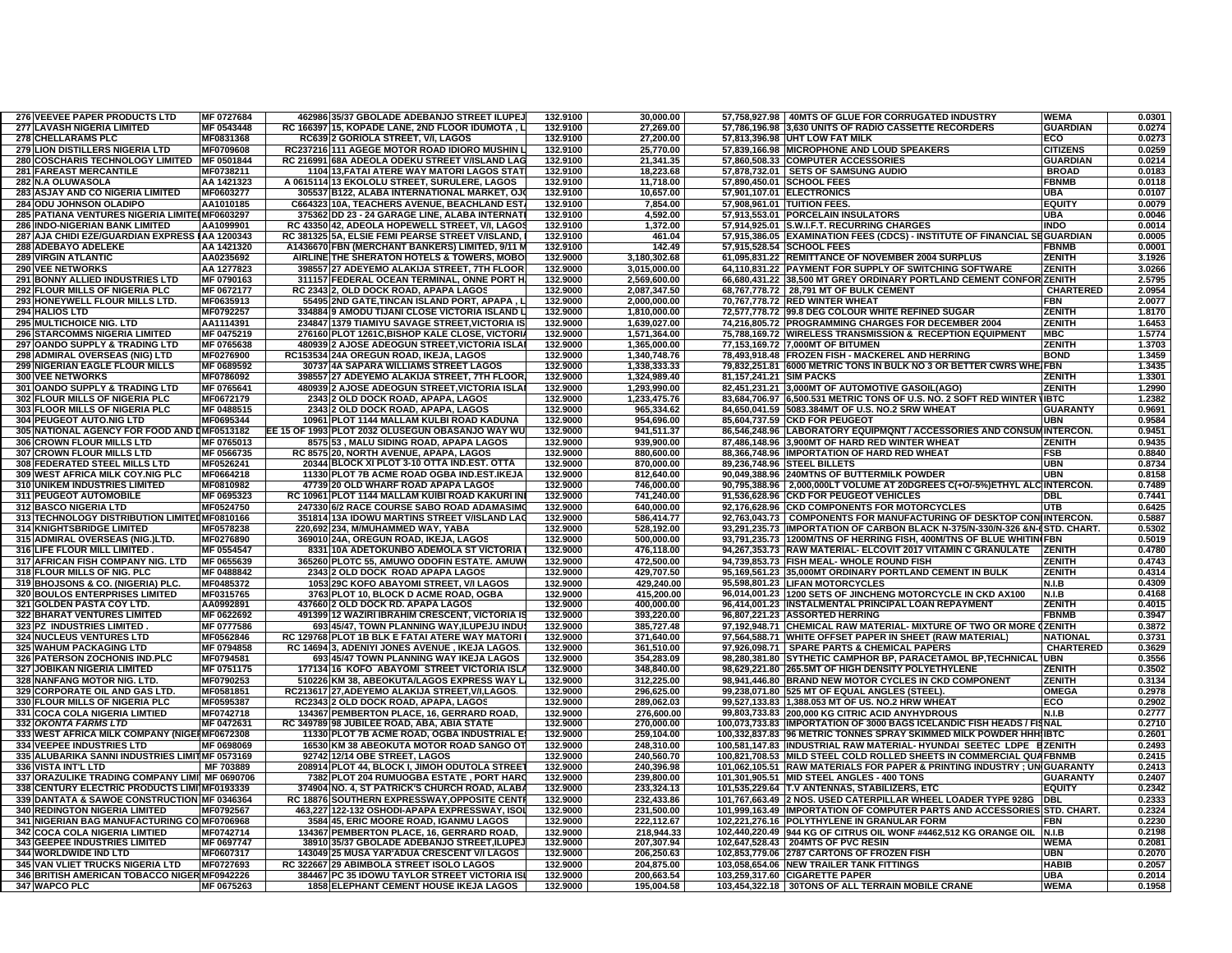| 348 S. I. L. CHEMICALS LTD                                   | MF0695841              | 463012 3 BLIND CENTRE STREET, CAPPA OSHODI L.                                                    | 132.9000             | 192,777.12               |                        | 103,647,099.30 CHEMICAL RAW MATERIAL- SILICATE                            | <b>ZENITH</b>    | 0.1935           |
|--------------------------------------------------------------|------------------------|--------------------------------------------------------------------------------------------------|----------------------|--------------------------|------------------------|---------------------------------------------------------------------------|------------------|------------------|
| 349 WEST AFRICAN PORTLAND CEMENT (MF0628291                  |                        | 1858 ELEPHANT CEMENT HOUSE , IKEJA CENTRA                                                        | 132.9000             | 189,463.94               |                        | 103,836,563.24 30TONNE ALL TERRAIN MOBILE CRANE ( MODELTYPE RT FBN        |                  | 0.1902           |
| 350 ORAZULIKE TRADING COMPANY LIMI MF 0685837                |                        | 7382 PLOT 204 RUMUOGBA ESTATE, PORT HAR                                                          | 132.9000             | 184,935.36               |                        | 104,021,498.60 HOT ROLLED PLATES: 325 TONS - NEW                          | <b>GUARANTY</b>  | 0.1856           |
| 351 ALCONI NIGERIA LIMITED                                   | MF 0686428             | 399493 116, OGUDU OJOTA ROAD , OGUDU GRA , L                                                     | 132.9000             | 184,500.00               |                        | 104,205,998.60 6 MILLION LITRES OF DENATURED ETHYL ALCOHOL                | <b>GUARANTY</b>  | 0.1852           |
| 352 OSYCHRIS INDUSTRIES LTD                                  | MF 0596270             | RC 177537 2 HERBERT MACAULAY STREET, EBUTE M                                                     | 132.9000             | 181.450.00               |                        | 104,387,448.60 1040 QTY OF MOTORCYCLE PARTS AND COMPONENTS                | <b>FIDELITY</b>  | 0.1821           |
| 353 COCA COLA NIGERIA LIMTIED                                | MF0742709              | 134367 PEMBERTON PLACE, 16, GERRARD ROAD,                                                        | 132.9000             | 179,978.24               |                        | 104,567,426.84 20,000 KG CLOUDIFIER                                       | N.I.B            | 0.1807           |
| 354 JONCOD NIG. LTD.                                         | MF0655589              | 51000 22, OJUELEGBA ROAD SURULERE, LAGOS                                                         | 132.9000             | 175,430.00               |                        | 104,742,856.84 GASOLINE GENERATING SET                                    | <b>ZENITH</b>    | 0.1761           |
| 355 BRITISH AMERICAN TOBACCO (NIG) LIMF0942216               |                        | RC384467 PC 35 IDOWU TAYLOR STREET, V/ISLAND, L                                                  | 132.9000             | 175,355.71               |                        | 104,918,212.55 CIGARETTE PAPER                                            | ECO              | 0.1760           |
| 356 MINL LIMITED.                                            | MF 0637016             | 278741 21/23, ABIMBOLA STREET ISOLO INDUSTRI                                                     | 132.9000             | 163,812.00               |                        | 105,082,024.55 ALUMINIUM COILS                                            | <b>ZENITH</b>    | 0.1644           |
| 357 FRIGOGLASS INDUSTRIES (NIG) LTD MF0744284                |                        | <b>IDDO HOUSE, IDDO LAGOS</b><br>270208                                                          | 132.9000             | 163.079.87               |                        | 105,245,104.42 GREY PVC GRANULES                                          | N.I.B            | 0.1637           |
| 358 CFAO NIGERIA PLC- MOTORS                                 | MF 0795579             | 4A IJORA CAUSEWAY IJORA LAGOS<br>6508                                                            | 132.9000             | 161,530.82               |                        | 105,406,635.24 MITSUBUISHI VEHICLES - 3 LAGUNA EXI 2.0A, 1 KANGOO, FBN    |                  | 0.1622           |
| 359 SUNPLAST INDUSTRIES LIMITED                              | MF 0642413             | 28900<br>SUN GROUP COMPOUND PLOT NO,4C, BLO                                                      | 132.9000             | 159,200.00               |                        | 105,565,835.24 IINDUSTRIAL CHEMICAL- POLYPROPYLENE                        | <b>ZENITH</b>    | 0.1598           |
| 360 INTERKEL NIG. LIMITED                                    | MF0765231              |                                                                                                  | 132.9000             |                          |                        | 105,720,945.83 TELECOMMUNICATION EQUIPMENTS-INTERGY RECTIFIER ZENITH      |                  | 0.1557           |
|                                                              |                        | 58836 32 WESTERN AVENUE, SURULERE LAGOS                                                          |                      | 155,110.59               |                        |                                                                           |                  |                  |
| 361 HPZ LIMITED                                              | MF0678528              | 395262 45-47 TOWN PLANNING WAY, ILUPEJU INDU                                                     | 132.9000             | 153,867.89               |                        | 105,874,813.72 COMPRESSOR MODEL FR7.5B AND FR6B WITH HS CODE 8IBTC        |                  | 0.1545           |
| 362 ROBERT JOHNSON NIG. LTD                                  | MF0765921              | 205983 286 IKORODU ROAD ANTHONY VILLAGE LA                                                       | 132.9000             | 148,750.00               |                        | 106,023,563.72 GLORY BRAN NOTE COUNTING MACHINE                           | ZENITH           | 0.1493           |
| 363 BERLIAC ENGINEERING COMPANY LTMF0549559                  |                        | 79604 523, AGEGE MOTOR ROAD, ALASIA - SHOGI                                                      | 132.9000             | 147.085.96               |                        | 106,170,649.68 NON-ALLOY STUCCO EMBOSSED RECTANGULAR ALUMINEQUITY         |                  | 0.1477           |
| 364 CHIZZY NIGERIA LTD,                                      | MF0597137              | 93191 OPPOSITE SADDLE CLUB OLOWORA JUNC                                                          | 132.9000             | 145,254.00               |                        | 106,315,903.68 IINDUSTRIAL CHEMICALS- ACRONAL 296 D (88400 KGS)           | <b>IZENITH</b>   | 0.1458           |
| 365 NIGERIAN BAG MANF CO LTD                                 | MF0664005              | 3584 45 ERIC MOORE ROAD IGANMU LAGOS                                                             | 132.9000             | 143.199.99               |                        | 106.459.103.67 ELECTRICAL TRUNKING ASSO.EQUIPMENT.25 TONNES OF UBN        |                  | 0.1438           |
| 366 MARDIX INTERNATIONAL CO. LIMITED MF0549341               |                        | 311001 SHOP NO. BB5, ALABA INTERNATIONAL MA                                                      | 132.9000             | 142,600.00               |                        | 106,601,703.67 PORTABLE GASOLINE GENERATORS.                              | <b>EQUITY</b>    | 0.1431           |
| 367 PZ INDUSTRIES LIMITED                                    | MF 0678569             | 693 45/47, TOWN PLANNING WAY, ILUPEJU IND.E                                                      | 132.9000             | 139,649.72               |                        | 106,741,353.39 FLOW WRAPS AND WRAPPERS- RAW MATERIAL                      | <b>ZENITH</b>    | 0.1402           |
| 368 DEFLORA ENTERPRISES LIMITED                              | MF0634460              | RC89186 35, Caulcrick Road, Apapa, Lagos                                                         | 132.9000             | 138,450.00               |                        | 106,879,803.39 ABOUT 195 TONS OF MILD STEEL COLD ROLLED SHEETS FIB        |                  | 0.1390           |
| 369 BOB ARISON VENTURES LTD                                  | MF0751095              | 168665 126, OKOTA ROAD, ISOLO, LAGOS                                                             | 132.9000             | 138,000.00               |                        | 107,017,803.39  INDUSTRIAL MACHINERY- USED CATERPILLAR, GRADER, IZENITH   |                  | 0.1385           |
| 370 RANONA LTD.                                              | MF0696547              | 256515 7A CREEK RD, APAPA, LAGOS                                                                 | 132.9000             | 137,709.72               |                        | 107,155,513.11 ALUMINIUM LAMINATED FOIL                                   | <b>ZENITH</b>    | 0.1382           |
| 371 UNIVERSAL STEELS LTD                                     | MF 0654846             | 7146 UNIVERSAL STEELS CRESCENT OFF SURUI                                                         | 132.9000             | 135,396.30               |                        | 107,290,909.41 INDUSTRIAL RAW MATERIAL-151.45MT OF COLD ROLLED ZENITH     |                  | 0.1359           |
| 372 COMPUTER WAREHOUSE LIMITED                               | MF0547995              | RC175641 5TH FLOOR, OCTAGON BUILDING, 13A, A. J                                                  | 132.9000             | 134,418.50               |                        | 107,425,327.91 COMPUTER HARDWARE                                          | <b>ASSURANCE</b> | 0.1349           |
| 373 BHOJSONS & CO (NIG.) PLC,                                | MF 0737251             | 1053 29C KOFO ABAYOMI STREET VICTORIA ISL                                                        | 132.9000             | 133,276.00               |                        | 107,558,603.91 GENERATING SET                                             | ZENITH           | 0.1338           |
| 374 PROGRESS INT'L RESOURCES LTD. MF0790389                  |                        | 449158 33 DOHERTY STREET, LAGOS ISLAND LAGO                                                      | 132.9000             | 132,318.20               |                        | 107,690,922.11 INFANT FORMULAR MILK POWDER                                | <b>ZENITH</b>    | 0.1328           |
| 375 ABB ELECTRICAL SYSTEMS LIMITED MF0639020                 |                        | 260897 PLOT C BLOCK 1 INDUSTRIAL AVENUE ILUR                                                     | 132.9000             | 130,363.43               |                        | 107,821,285.54 ELECTRICAL MATERIAL- RINGMAIN UNIT TYPE ABB:RMCQZENITH     |                  | 0.1309           |
| 376 NIGERIAN BAG MANUFACTURING CO MF0706969                  |                        | 3584 45, ERIC MOORE ROAD, IGANMU LAGOS                                                           | 132.9000             | 129,302.30               |                        | 107,950,587.84 POWER CONVERTER, ELECTRODE PIPE, HOSE - INDUSTRIFBN        |                  | 0.1298           |
| 377 VAN VLIET TRUCKS NIGERIA LTD                             | MF0687889              | RC 322667 29 ABIMBOLA STREET ISOLO LAGOS                                                         | 132.9000             | 127,900.00               |                        | 108,078,487.84 NEW UNITS OF NEW BPW BOGIE AXLES                           | <b>HARIF</b>     | 0.1284           |
| <b>378 COSCHARIS TECHNOLOGIES LTD</b>                        | MF0679364              | 216991 29 OGUNLANA DRIVE SURULERE. LAGOS S                                                       | 132.9000             | 127.017.00               |                        | 108,205,504.84 COMPUTER PARTS-MOUSE, KEYBOARD                             | <b>ZENITH</b>    | 0.1275           |
| 379 ORAZULIKE TRADING COMPANY LIMII MF 0576608               |                        | 7382 PLOT 204 RUMUOGBA ESTATE . PORT HAR                                                         | 132.9000             | 125,164.65               |                        | 108.330.669.49 PRIME HOT ROLLE4D STEEL PROFILES -NEW                      | <b>GUARANTY</b>  | 0.1256           |
| <b>380 PURECHEM INDUSTRIES LIMITED</b>                       | MF0624756              | 115657 19, TOWN PLANNING WAY, ILUPEJU LAGOS                                                      | 132.9000             | 124,758.32               |                        | 108,455,427.81 VINYL ACETATE MONOMER                                      | <b>UBA</b>       | 0.1252           |
| 381 VEEPEE INDUSTRIES LTD-                                   | MF0727649              | 16530 KM 38 ABEOKUTA MOTOR ROAD SANGO O'                                                         | 132.9000             | 124,155.00               |                        | 108,579,582.81 RAW MATERIAL-LG DAESAN LDPE BF410                          | <b>ZENITH</b>    | 0.1246           |
| 382 UNILEVER NIGERIA PLC.                                    | MF0769003              | 113 1, BILINGSWAY OREGUN IKEJA LAGOS                                                             | 132.9000             |                          |                        | 108,703,702.33 IINDUSTRIAL CHEMICAL - SIRIUS M350 LIQUID PARAFFIN         | FBN              | 0.1246           |
|                                                              |                        |                                                                                                  |                      | 124,119.52               |                        |                                                                           |                  |                  |
| 383 HPZ LIMITED                                              | MF0794596              | 395262 45/47 TOWN PLANNING WAY, ILUPEJU, LAG                                                     | 132.9000             | 121.034.60               |                        | 108,824,736.93 CKD COMPONENTS FOR FREEZERS                                | FBN              | 0.1215           |
| 384 EDYSYL CHRISTIAN BOOKSHOP & LIBMF0204927                 |                        | LAZ0285821A. HUSSEY STREET. YABA. LAGOS                                                          | 132.9000             | 120.000.00               |                        | 108.944.736.93 CHRISTIAN RELIGIOUS BOOKS                                  | URA              | 0.1205           |
| 385 MULTICHEM INDUSTRIES LIMITED                             | MF 0690803             | 130408 PLOT D2 ISRAEL ADEBAJO CLOSE, IKEJA,                                                      | 132.9000             | 118.800.00               |                        | 109.063.536.93 240MT CALCIUM CARBIDE                                      | <b>GUARANTY</b>  | 0.1193           |
| 386 GALVANIZING INDUSTRIES LIMITED MF0795903                 |                        | 2858 PLOT 78, OBA AKRAN AVENUE IKEJA LAGO                                                        | 132.9000             | 117,450.00               |                        | 109,180,986.93   81MT ELECTROLYTIC ZINC INGOTS                            | <b>INTERCON.</b> | 0.1179           |
| 387 HPZ LIMITED                                              | MF0794569              | 395262 45/47 TOWN PLANNING WAY, ILUPEJU, LAG                                                     | 132.9000             | 117,383.08               |                        | 109,298,370.01 CKD COMPONENTS FOR FRIDGES                                 | FBN              | 0.1178           |
| <b>388 ESS-AY HOLDING LIMITED</b>                            |                        |                                                                                                  |                      |                          |                        |                                                                           |                  |                  |
|                                                              | MF 0673541             | RC 90574 40 OPEBI ROAD IKEJA LAGOS                                                               | 132.9000             | 116,660.70               |                        | 109,415,030.71  RAW MATERIALS (UNEXPOSED PHOTOGRAPHIC PAPERS) MTB         |                  | 0.1171           |
| <b>389 NUTRICIMA LIMITED</b>                                 | MF0678555              | 495141 45-47 TOWN PLANNING WAY, ILUPEJU INDU                                                     | 132.9000             | 116,566.75               |                        | 109,531,597.46 PLASTIC FILMS FOR THE MANUFACTURE OF NUNU MILK FIBTC       |                  | 0.1170           |
| <b>390 MOUKA LIMITED</b>                                     | MF0475450              | RC209244 PLOT 'M' AWOSIKA AVENUE, IKEJA, LAGOS                                                   | 132.9000             | 116,382.00               |                        | 109,647,979.46 COLD ROLLED STEEL COILS                                    | ECO              | 0.1168           |
| <b>391 UNILEVER NIGERIA PLC</b>                              | MF0769012              | RC113 1 BILLINGSWAY OREGUN, IKEJA, LAGOS                                                         | 132.9000             | 115,818.00               |                        | 109,763,797.46 PAYMENT FOR ODIFEROUS MIXTURE SC 939                       | <b>STB</b>       | 0.1163           |
| 392 AIICO INSURANCE PLC                                      | AA1075625              | RC 7340 PC12, AFRIBANK STR VI                                                                    | 132.9000             | 112,500.00               |                        | 109,876,297.46 PAYMENT OF TECHNICAL AND CONSULTATION FEES FOR STD. CHART. |                  | 0.1129           |
| 393 ABB ELECTRICAL SYSTEMS LIMITED MF0639018                 |                        | 260897 PLOT C BLOCK 1 INDUSTRIAL AVENUE ILUR                                                     | 132.9000             | 110,680.00               |                        | 109,986,977.46 OIL IMMERSED DISTRIBUTION TRANSFORMERS                     | <b>ZENITH</b>    | 0.1111           |
| 394 JMG LTD                                                  | MF0581679              | RC327468 PLOT 1393 TIAMIYU SAVAGE STREET V/I LA                                                  | 132.9000             | 108,598.24               |                        | 110,095,575.70 SPARE PARTS FOR GENERATING SETS.                           | <b>OMEGA</b>     | 0.1090           |
|                                                              |                        |                                                                                                  | 132.9000             |                          |                        |                                                                           |                  |                  |
| 395 HOMUS INDUSTRIES LIMITED,<br>396 GOLDEN TRIUMPH NIG. LTD | MF0668049<br>MF0555923 | 216731 PLOT 15 & 16, BLK X111 IND. EST., OTA - OG<br>488934 47/57 MARTINS STREET 10TH FLOOR GREA | 132.9000             | 108,225.00<br>106.700.00 | 110.310.500.70 CANDLES | 110,203,800.70 INDUSTRIAL RAW MATERIALS - 92.5M TONS ARTIFICIAL RIZENITH  | 7FNITI-          | 0.1086<br>0.1071 |
| <b>397 OK PLAST LIMITED</b>                                  | MF 0655961             | 204976 7A ILASAMAJA SCHEME ITIRE JUNCTION.IS                                                     | 132.9000             | 105.400.00               |                        | 110.415.900.70 PLASTIC RAW MATERIAL-85 TONS OF B391G OF PP COPOIZENITH    |                  | 0.1058           |
|                                                              |                        |                                                                                                  |                      |                          |                        |                                                                           |                  |                  |
| 398 REGATTA IND. LTD.                                        | MF0591797              | 290623 44, DOCEMO STREET, LAGOS                                                                  | 132.9000<br>132.9000 | 102.714.48               |                        | 110,518,615.18 CHEMICALS FOR PAINT INDUSTRIES - TOLUEXE, XYLENE (GLOBAL   |                  | 0.1031<br>0.1009 |
| 399 NIGERIAN BAG MANUFACTURING CO MF0706970                  |                        | 3584 45, ERIC MOORE ROAD, IGANMU LAGOS                                                           |                      | 100,466.73               |                        | 110,619,081.91 EYE NUT, SPACER, NEEDLE HOLDER, STOPPER - INDUSTRFBN       |                  |                  |
| 400 D&S TRADING COMPANY LTD                                  | MF 0655616             | 21700 25 ASA AFARIOGUN ST STR, AJAO ESTATE                                                       | 132.9000             | 100,032.00               |                        | 110,719,113.91 DAIRY KING INSTANT MILK POWDER                             | <b>ZENITH</b>    | 0.1004           |
| 401 AFFORDABLE CARS LTD                                      | MF 0266896             | RC 273411 89, OPEBI ROAD, IKEJA, LAGOS                                                           | 132.9000             | 100,000.00               |                        | 110,819,113.91 IMPORTATION OF FAIRLY USED CARS                            | <b>FSB</b>       | 0.1004           |
| <b>402 ONOSENT NIGERIA LTD.</b>                              | MF0643677              | 286961 7 AGEGE MOTOR ROAD, SURULERE, LAGO                                                        | 132.9000             | 97,596.12                |                        | 110,916,710.03 540MT WHITE POWDERED FORM P.O.P IN 40KG WHITE PAIZENITH    |                  | 0.0980           |
| <b>403 KOMAJ NIGERIA LIMITED</b>                             | MF0541279              | 218186 2, ISIJOLA STREET, ILUPEJU LAGOS                                                          | 132.9000             | 97,520.00                |                        | 111,014,230.03 POLYOL, DALTOFOAM, ISOCYANATE                              | <b>NBM</b>       | 0.0979           |
| <b>404 STRONG TECHNOLOGIES LIMITED</b>                       | MF0639021              | 509032 40/42 INDUSTRIAL AVENUE ILUPEJU LAGOS                                                     | 132.9000             | 95.410.00                |                        | 111.109.640.03 COMMUNICATION EQUIPMENT-TRANSMISSION APPARATIZENITH        |                  | 0.0958           |
| <b>405 TEO CONTINENTAL LTD.,</b>                             | MF 0794688             | 130087 6B LADIPO STREET MUSHIN LAGOS                                                             | 132.9000             | 95,250.00                |                        | 111,204,890.03 BROWN PRINTING PAPER IN REELS.                             | <b>ZENITH</b>    | 0.0956           |
| <b>406 BUSLYN INT'L LIMITED</b>                              | MF 0749119             | 362473 16/18 KOSEH ST OFF IDUMAGBO AVE, LAGO                                                     | 132.9000             | 95,235.00                |                        | 111,300,125.03 BICYCLE PARTS- SPOKES, PEDALS                              | <b>ZENITH</b>    | 0.0956           |
| <b>407 VALUE CONCERNS LTD</b>                                | MF0090465              | 431153 75 OREGUN ROAD IKEJA LAGOS                                                                | 132.9000             | 95,040.00                |                        | 111,395,165.03 168 MTS FROZEN FISH (SABALO/ ASSORTED) PACKED IN JUTB      |                  | 0.0954           |
| 408 H.B.M. GENERAL SUPPLIES LIMITED MF 0699764               |                        | RC 16947   15, BIADUO STREET, OFF KEFFI STREET,                                                  | 132.9000             | 92,100.00                |                        | 111,487,265.03 2850 QTY OF SUMEC GENERATORS                               | <b>FIDELITY</b>  | 0.0925           |
| 409 BHOJSONS & CO (NIG.) PLC,                                | MF 0696704             | 1053 29C KOFO ABAYOMI STREET VICTORIA ISL.                                                       | 132.9000             | 90,210.31                |                        | 111,577,475.34 ELECTRONICS - TELEVISION SET                               | <b>ZENITH</b>    | 0.0906           |
| 410 JAMES WALLACE & CO LTD                                   | MF0662593              | 192150 7 ABIMBOLA STREET ISOLO INDUSTRIAL ES                                                     | 132.9000             | 90,000.00                |                        | 111,667,475.34 300 MTS OF CAUSTIC SODA (SOLID)                            | UTB              | 0.0903           |
| 411 KRISHAN NIG. LTD                                         | MF 0452890             | 468413 2, TOWRY STREET, OFF CATHOLIC MISSION                                                     | 132.9000             | 90.000.00                |                        | 111,757,475.34 AGRICULTURAL MACHINERY- PRIME MOVER                        | <b>ZENITH</b>    | 0.0903           |
| 412 POWER SYSTEM TECH. LTD                                   | MF0824238              | 298257 91, BODE THOMAS STREET SURULERE LAG                                                       | 132.9000             | 89.450.00                |                        | 111,846,925.34 UNINTERRUPTED POWER SUPPLY(UPS)                            | <b>ZENITH</b>    | 0.0898           |
| 413 BATTERY MANUFACTURING COMPANMF0758860                    |                        | 6153 3, ADENIYI JONES AVENUE, IKEJA LAGOS                                                        | 132.9000             | 85,019.22                |                        | 111,931,944.56 54,000 MT ZINC PLATES (CALOTS) FOR MANUFACTURING UBA       |                  | 0.0853           |
| 414 COLEMAN TECHNICAL INDUSTRIES LIMF 0214829                |                        | 15410 149/151 IDIMU ROAD IKOTUN LAGOS                                                            | 132.9000             | 78,409.81                |                        | 112,010,354.37   23.3MTS OF COPPER WIRE ROD                               | WEMA             | 0.0787           |
| <b>415 CROWN TISSUE MILL LTD</b>                             | MF0577709              | RC138814 KM 36 LAGOS ABEOKUTA EXPRESS ROAD                                                       | 132.9000             | 78,240.00                |                        | 112,088,594.37 120MT BLEACHED SOFTWOOD PULP-RAW MATERIAL FOR PACIFIC      |                  | 0.0785           |
| <b>416 FOUANI NIGERIA LIMITED</b>                            | MF0696962              | 400780 NO. 311, WHARF ROAD, APAPA LAGOS                                                          | 132.9000             | 77,817.60                |                        | 112,166,411.97 PHOTOCOPYING PAPER                                         | <b>ZENITH</b>    | 0.0781           |
| 417 DUNLOP NIGERIA PLC                                       | MF 0662317             | 2736 OBA AKRAN AVENUE, IKEJA                                                                     | 132.9000             | 77.600.00                |                        | 112,244,011.97 5B 1712 SYNTHETIC RUBBER                                   | <b>FBNMB</b>     | 0.0779           |
| 418 CORMART (NIGERIA) LIMITED                                | MF 0646698             | 34618 20, CHIEF BENSON ANORUE STREET APAK                                                        | 132.9000             | 74,503.80                |                        | 112,318,515.77 32,400KGS OF OPTAL LG11X SYNTHETIC GLUE ADHESIVEWEMA       |                  | 0.0748           |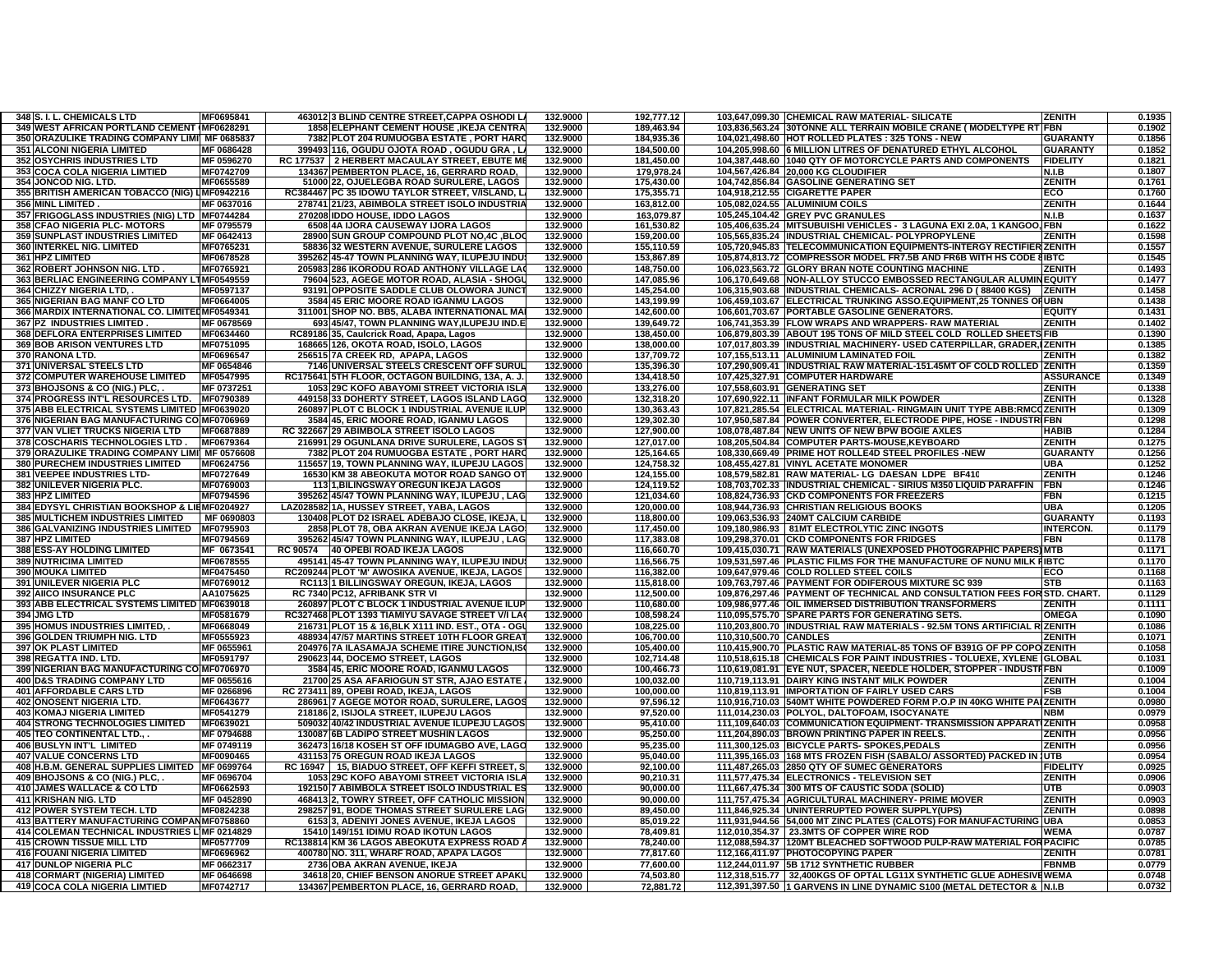| <b>420 CHIFY INVESTMENT LTD</b>                                | MF0630784              |           | 321905 37 MARINA, UNITY HOUSE 4TH FLOOR LAGO                                                      | 132.9000             | 72,225.00              | 112,463,622.50   KRAFTLINER BOARD ( UNBLEACHED                                                                      | <b>BROAD</b>     | 0.0725           |
|----------------------------------------------------------------|------------------------|-----------|---------------------------------------------------------------------------------------------------|----------------------|------------------------|---------------------------------------------------------------------------------------------------------------------|------------------|------------------|
| 421 PHARCHEM INDUSTRIES LIMITED.                               | MF 0639051             |           | 5612 PLOT J INDUSTRIAL STREET ILUPEJU. LAG                                                        | 132.9000             | 72,029.75              | 112,535,652.25 195M/TONS OF MAIZE STARCH POWDER                                                                     | ZENITH           | 0.0723           |
| 422 TOWER ALUMINIUM NIGERIA PLC.                               | MF 0554276             |           | 2002 9.OBA AKRAN AVENUE.IKEJA.LAGOS                                                               | 132.9000             | 71.600.00              | 112.607.252.25 IINDUSTRIAL MACHINERY- POLISHING MACHINE                                                             | <b>ZENITH</b>    | 0.0719           |
|                                                                |                        |           |                                                                                                   |                      |                        |                                                                                                                     |                  |                  |
| <b>423 UAC OF NIG PLC</b>                                      | MF0724616              |           | 341 NIGER-HOUSE 1-5 ODUNLAMI STREET                                                               | 132.9000             | 69,754.14              | 112,677,006.39 ORANGE CONCENTRATES, APPLE CONCENTRATES, BLAQUBN                                                     |                  | 0.0700           |
| 424 CORMART (NIGERIA) LIMITED                                  | MF 0646697             |           | 34618 20. CHIEF BENSON ANORUE STREET APAK                                                         | 132.9000             | 69,727.41              | 112,746,733.80 5,760KGS OF FCL FUNGICIDES                                                                           | <b>WEMA</b>      | 0.0700           |
| <b>425 PZ INDUSTRIES PLC</b>                                   | MF 0678657             |           | RC 693 45/47 TOWN PLANNING WAY, ILUPEJU INDU                                                      | 132.9000             | 69,647.18              | 112,816,380.98 IMPORTATION OF FILMS - INDUSTRIAL RAW MATERIAL FOFSB                                                 |                  | 0.0699           |
| 426 AGARY INVESTMENT LTD.                                      | MF 0695735             |           | 312179 40 OJUELEGBA ROAD SURULERE LAGOS                                                           | 132.9000             | 69,585.00              | 112,885,965.98 PORTABLE GASOLINE GENERATING SET TIGER BRAND 22ZENITH                                                |                  | 0.0699           |
| 427 VISTA INTERNATIONAL LIMITED.                               | MF0696105              |           | 208914 PLOT 44 JIMOH ODUTOLA STREET SURULE                                                        | 132.9000             | 67,745.20              | 112,953,711.18 WHITE LINEDI CHIPBOARD 300 GSM SIZE 36 X 49                                                          | ZENITH           | 0.0680           |
| 428 SOCIETY OF ST PAUL.                                        | MF 0555672             |           | 7712 31, ROTIMI WILLIAMS AVENUE OLD BODIJA                                                        | 132.9000             | 67,200.00              | 113,020,911.18 VARIOUS RELIGIOUS & EDUCATIONAL BOOKS                                                                | <b>ZENITH</b>    | 0.0675           |
|                                                                |                        |           |                                                                                                   |                      |                        |                                                                                                                     |                  |                  |
| <b>429 COCA COLA NIGERIA LIMTIED</b>                           | MF0742711              |           | 134367 PEMBERTON PLACE, 16, GERRARD ROAD,                                                         | 132.9000             | 64,885.00              | 113,085,796.18 1.000 KG QUININE HYDROCHLORIDE                                                                       | N.I.B            | 0.0651           |
| <b>430 SONA BREWERIES PLC</b>                                  | MF 0673672             |           | RC 22949 NCWS HOUSE PC 14 AHMED ONIBUDO STR                                                       | 132.9000             | 64,636.20              | 113,150,432.38 AUTOCLAVE STEAM STERILIZER (BREWERY EQUIPMENT) MTB                                                   |                  | 0.0649           |
| <b>431 MULTICHEM INDUSTRIES LIMITED</b>                        | MF0690808              |           | 130408 PLOT D2, ISRAEL ADEBAJO CLOSE, OFF LA                                                      | 132.9000             | 63,350.00              | 113,213,782.38 10,000 KGS OF PHTHALOCYANIN BLUE PK                                                                  | <b>EQUIT</b>     | 0.0636           |
| 432 ROYAL UNITED (NIG) LTD                                     | MF 0686876             |           | 146132 PLOT 88, AJOSE ADEOGUN STREET, VICTO                                                       | 132.9000             | 62,943.00              | 113,276,725.38 2362 PIECES OF NEW SUMITOMO TYRES OF VARIOUS SIZEGUARANTY                                            |                  | 0.0632           |
| <b>433 COCA COLA NIGERIA LIMTIED</b>                           |                        |           | 134367 PEMBERTON PLACE, 16, GERRARD ROAD,                                                         |                      |                        | 113,338,421.58 500 UNT DIET COKE P2A & 500 UNT DIET COKE P2B                                                        |                  | 0.0619           |
|                                                                | MF0742724              |           |                                                                                                   | 132.9000             | 61,696.20              |                                                                                                                     | N.I.B            |                  |
| <b>434 AJUBA NIGERIA LTD</b>                                   | MF0696834              |           | 367057 46 NNAMDI AZIKIWE DRIVE, EBUTE-METTA                                                       | 132.9000             | 61,258.90              | 113,399,680.48 AGRICULTURAL MACHINERY- AGRICULTURAL GRINDING IZENITH                                                |                  | 0.0615           |
| 435 COCA COLA NIGERIA LIMTIED                                  | MF0742723              |           | 134367 PEMBERTON PLACE, 16, GERRARD ROAD,                                                         | 132.9000             | 61,200.00              | 113,460,880.48 81,600 KG PURIFIED PHOSPHORIC ACID CODEX 85%                                                         | N.I.B            | 0.0614           |
| 436 NIGERIAN BAG MANUFACTURING COIMF0706957                    |                        |           | 3584 45, ERIC MOORE ROAD, IGANMU LAGOS                                                            | 132.9000             | 60,351.27              | 113,521,231.75 49.50 MT OF LOW DENSITY POLYETHYLENE EXTRUSION                                                       | <b>IFBN</b>      | 0.0606           |
| <b>437 VALUE CONCERNS LTD.</b>                                 | MF 0751256             |           | 431153 NO 75, OREGUN ROAD, IKEJA. LAGOS                                                           | 132.9000             | 60,000.00              | 113,581,231.75 INSTANT FULL CREAM MILK POWDER                                                                       | <b>ZENITH</b>    | 0.0602           |
| 438 T.O ADAWUOFOR & CO LIMITED                                 | MF 0059910             |           | 362803 6A IKPEOHA, BY 24 AKALANNA STREET, AB                                                      | 132.9000             | 59,800.00              | 113,641,031.75   650 BAGS OF DRIED FISH HEADS & FISH WASTE                                                          | <b>FBNMB</b>     | 0.0600           |
| <b>439 NUPLAS INDUSTRIES LIMITED</b>                           | MF 0662122             |           | 85800 6 KOLAWOLE SHONIBARE ST, APAKUN IND                                                         | 132.9000             | 58,880.40              | 113,699,912.15 PVC FLEXIBLE FILM                                                                                    | <b>FBNMB</b>     | 0.0591           |
|                                                                |                        |           |                                                                                                   |                      |                        |                                                                                                                     |                  |                  |
| 440 FRANCIS FISHERIES & AGRO ALLIED MF 0647320                 |                        |           | 139123 50B,IJAGUN ROAD IJEBU ODE                                                                  | 132.9000             | 58,612.48              | 113,758,524.63   50MTS OF FISH CONCENTRATES IN PELLETS                                                              | <b>WEMA</b>      | 0.0588           |
| 441 SUNSIM INDUSTRIAL CO LTD                                   | MF0641970              |           | 103090 61 IGA IDUNGARAN ST IDUMOTA LAGOS                                                          | 132.9000             | 58,265.00              | 113,816,789.63 BABY STROLLERS                                                                                       | ZENITH           | 0.0585           |
| 442 UNIQUE PHARMACEUTICAL LIMITED MF0664091                    |                        |           | 75681 11, FATAI ATERE WAY, MATORI LAGOS                                                           | 132.9000             | 57,366.00              | 113,874,155.63 VARIOUS RAW MATERIALS (MEPHYL SALICYLAPE BP 98; JUBA                                                 |                  | 0.0576           |
| 443 DANTATA & SAWOE CONSTRUCTION MF 0346367                    |                        |           | RC 18876 SOUTHERN EXPRESSWAY, OPPOSITE CENT                                                       | 132.9000             | 56,729.92              | 113,930,885.55 1 BHS PUSH FEEDER FOR CRUSHING PLANT, I FEEDING HOBL                                                 |                  | 0.0569           |
| 444 S. I. L. CHEMICALS LTD                                     | MF0673498              |           | 463012 3 BLIND CENTRE STREET, CAPPA OSHODI L.                                                     | 132.9000             | 56,328.60              | 113,987,214.15 CHEMICAL RAW MATERIAL- SODIUM BICARBONATE                                                            | ZENITH           | 0.0565           |
| 445 WAHUM PACK CO. LTD.                                        | MF0758864              |           | 14694 2, ADENIYI JONES AVENUE IKEJA. LAGOS                                                        | 132.9000             | 55,924.60              | 114,043,138.75   INDUSTRIAL RAW MATERIAL-N 542 TONS OF SEMI CHEMI(ZENITH                                            |                  | 0.0561           |
|                                                                |                        |           |                                                                                                   |                      |                        |                                                                                                                     |                  |                  |
| <b>446 ZENITH PLASTICS INDUSTRY</b>                            | MF0609716              |           | 3475 KM16 ABA EXPRESSWAY PORTHARCOURT                                                             | 132.9000             | 55,872.00              | 114,099,010.75 PLASTIC RAW MATERIAL-168 MT OF DIOCTYL PHTHALAT ZENITH                                               |                  | 0.0561           |
| <b>447 SEWAK INTERNATIONAL CO. LTD</b>                         | MF0790876              |           | RC60231 126 EHI ROAD, ABA                                                                         | 132.9000             | 55.800.00              | 114.154.810.75 600 BAGS OF DRIED FISH HEADS                                                                         | ECO              | 0.0560           |
| <b>448 BRITSUN NIGERIA LTD</b>                                 | MF0149289              |           | 187023 29 IDUMAGBO AVENUE,2ND FLOOR,LAGOS                                                         | 132.9000             | 55.219.50              | 114,210,030.25 GASOLINE GENERATING SETS                                                                             | <b>ZENITH</b>    | 0.0554           |
| 449 TRANSPHARM IND, LTD.                                       | MF0581190              |           | RC196361 58 AROLOYA STREET LAGOS.                                                                 | 132.9000             | 55.110.00              | 114,265,140.25 590,000 BOTTLES OF GENTARAD AND BELTACOL OF EYE/OMEGA                                                |                  | 0.0553           |
| 450 LOVLEEN TOYS INDUSTRIES LIMITED MF 0697746                 |                        |           | 34444 35/37 GBOLADE ADEBANJO STREET, ILUPE                                                        | 132.9000             | 54,088.00              | 114,319,228.25   8UNITS OF CREW AIR COMPRESSOR & CHILLER                                                            | <b>WEMA</b>      | 0.0543           |
|                                                                |                        |           |                                                                                                   |                      |                        |                                                                                                                     |                  |                  |
| 451 GREY DE KOUROUN NIG. LTD.                                  | MF0655581              |           | 152493 22 HAPPY HOME AVE. KIRIKIRI, APAPA, LA                                                     | 132.9000             | 52,920.00              | 114,372,148.25 TALC POWDER-RAW MATERIAL FOR COSMETICS                                                               | ZENITH           | 0.0531           |
| <b>452 KIMO HOME DEPOT LTD</b>                                 | MF0601994              |           | 385786 133, HAPPY HOME AV.KIRIKIRI IND.EST., LA                                                   | 132.9000             | 52,737.58              | 114,424,885.83 UNGLAZED& GLAZZED PORCELAIN WAIR                                                                     | <b>ZENITH</b>    | 0.0529           |
| 453 JONCOD NIG. LTD.                                           | MF 0940178             |           | 51000 22, OJUELEGBA ROAD SURULERE, LAGOS                                                          | 132.9000             | 52,060.00              | 114,476,945.83 AGRICULTURAL MACHINERY - PRIME MOVER                                                                 | ZENITH           | 0.0523           |
| 454 FOREVER LIVING PRODUCTS (NIG.) L AA0543834                 |                        |           | 333835 16, AJANAKU STREET, AWUSE ESTATE, OPI                                                      | 132.9000             | 48,634.34              | 114,525,580.17 ROYALTY DUE ON RIGHT TO DISTRIBUTE ALOE VERA PR                                                      | <b>ZENITH</b>    | 0.0488           |
| <b>455 UNILEVER NIGERIA PLC</b>                                | BA050/200421           |           | RC11311 BILLINGSWAY, OREGUN, LAGOS                                                                | 132.9000             | 46.603.80              | 114,572,183.97 SUNSILK SHAMPOO                                                                                      | ECO              | 0.0468           |
|                                                                |                        |           |                                                                                                   |                      |                        |                                                                                                                     |                  |                  |
|                                                                |                        |           |                                                                                                   |                      |                        |                                                                                                                     |                  |                  |
| 456 BHOJSONS & CO. NIG.PLC                                     | MF 0280649             |           | 1053 29C KOFO ABAYOMI ST. V/ISLAND                                                                | 132.9000             | 46,097.74              | 114,618,281.71 RUBBER FOOTBALLS                                                                                     | <b>REGENT</b>    | 0.0463           |
| <b>457 SWISS PHARMA NIGERIA LIMITED</b>                        | MF 0694003             |           | 16806 14, GERARD ROAD IKOYI LAGOS                                                                 | 132.9000             | 45,936.20              | 114,664,217.91 20,880PCS SUPRADYN CAPSULES                                                                          | <b>WEMA</b>      | 0.0461           |
| <b>458 FOUANI NIGERIA LIMITED</b>                              | MF0696305              |           | 400780 NO. 311, WHARF ROAD, APAPA LAGOS                                                           | 132.9000             | 45,328.75              | 114,709,546.66 INDUSTRIAL RAW MATERIAL- EUCABOARD                                                                   | ZENITH           | 0.0455           |
| 459 BATTERY MANUFACTURING CO.NIG.LMF 0603068                   |                        |           | RC 6153 3, ADENIYI JONES AVENUE, IKEJA LAGOS.                                                     | 132.9000             | 44,769.28              | 114,754,315.94 KRAFTLINES BOARD                                                                                     | <b>CHARTERED</b> | 0.0449           |
|                                                                |                        |           |                                                                                                   |                      |                        |                                                                                                                     |                  |                  |
| 460 NIGERIAN ALUMINIUM EXTRUSIONS LIMF0617485                  |                        |           | 11515 31/37, APAPA OSHODI EXPRESS WAY, OSHO                                                       | 132.9000             | 44.325.58              | 114.798.641.52 BURNERS FOR GAS CONVERSION                                                                           | <b>UBA</b>       | 0.0445           |
| <b>461 SEYDEL INDUSTRIES LIMITED</b>                           | MF0749952              |           | 168326 #3, BLIND CENTRE STREET, CAPPA, OSHODI                                                     | 132.9000             | 43.986.44              | 114,842,627.96   PLASTIC RAW MATERIALS - POLYOL                                                                     | <b>ZENITH</b>    | 0.0442           |
| 462 AVIATION DEVELOPMENT COMPANY  AA1335296                    |                        |           | 67499 84. OPEBI ROAD. IKEJA, LAGOS                                                                | 132.9000             | 43,710.80              | 114,886,338.76 NOVEMBER 2004 MAINTENANCE RESERVES ON AIRCRAFTACCESS                                                 |                  | 0.0439           |
| <b>463 VISTA INT'L LTD</b>                                     | MF 703888              |           | 208914 PLOT 44, BLOCK I, JIMOH ODUTOLA STREE                                                      | 132.9000             | 43,351.69              | 114,929,690.45 1/5 & 2/5 COATED PAPER IN SHEETS                                                                     | <b>GUARANTY</b>  | 0.0435           |
| 464 BHOJSONS & CO (NIGERIA) PLC                                | MF 0696702             |           | RC 1053 29C KOFO ABAYOMI STREET, VICTORIA ISL                                                     | 132.9000             | 42,757.59              | 114,972,448.04 INDIAN INCENSE                                                                                       | EIB              | 0.0429           |
|                                                                |                        |           |                                                                                                   |                      |                        |                                                                                                                     |                  |                  |
| 465 WEST ARICAN PORTLAND CEMENT PIMF0675258                    |                        |           | 1858 ELEPHANT CEMENT HOUSE, ALAUSA IKEJA                                                          | 132.9000             | 42,287.60              | 115,014,735.64 REFABAUXITE 85LCC REFRACTORY BRICKS FOR CEMENTUBA                                                    |                  | 0.0425           |
| 466 MINDONG YIHUA (NIG) COY LTD                                | MF0641713              |           | 462039 NO 1A DAKAR ROAD, APAPA, LAGOS                                                             | 132.9000             | 41,985.00              | 115,056,720.64 AGRICUTURAL MACHINERY SPARES-ALTERNATORS                                                             | ZENITH           | 0.0421           |
| 467 SUNIL (NIG.) LTD.                                          | MF0451414              |           | 78796 9, CREEK ROAD APAPA, APAPA LAGOS                                                            | 132.9000             | 41,652.00              | 115,098,372.64  INDUSTRIAL CHEMICAL- LOTTE DEASAN PETROCHEMICA ZENITH                                               |                  | 0.0418           |
| 468 DE-UNITED FOOD INDUSTRIES LIMITEMF0615621                  |                        | RC 229723 | <b>DE-UNITED FOOD INDUSTRIES LIMITED 40.</b>                                                      | 132.9000             | 41,436.00              | 115,139,808.64 SEASONING FOR SPECIALISED AND FRANCHISED FOODS FCMB                                                  |                  | 0.0416           |
| <b>469 COCA COLA NIGERIA LIMTIED</b>                           | MF0742715              |           | 134367 PEMBERTON PLACE, 16, GERRARD ROAD,                                                         | 132.9000             | 41,031.08              | 115,180,839.72 5,000 KG NEUTRAL CLOUDIFIER ODO45700                                                                 | N.I.B            | 0.0412           |
| 470 PZ INDUSTRIES LIMITED.                                     | MF 0678570             |           | 693 45/47, TOWN PLANNING WAY, ILUPEJU INDUS                                                       | 132.9000             | 41,017.20              | 115,221,856.92 INDUSTRIAL RAW MATERIAL FOR SOAP- FLOW WRAPS                                                         | <b>ZENITH</b>    | 0.0412           |
| <b>471 OBIKINGS INDUSTRIES LIMITED</b>                         | MF0193340              |           |                                                                                                   | 132.9000             | 41,009.20              |                                                                                                                     | <b>EQUITY</b>    | 0.0412           |
|                                                                |                        |           | 602346 NO. 4, ST. PATRICK'S CHURCH ROAD, ALAB.                                                    |                      |                        | 115,262,866.12 VIDEO CD PLAYER, STABILIZERS                                                                         |                  |                  |
| <b>472 MARIO FISHERIES</b>                                     | MF0220088              |           | 49869 46 SHOBOWALE STREET OFF AKILO ROAD                                                          | 132.9000             | 40,921.60              | 115,303,787.72 FISH (43.2KG SABALO, 14.4KG CARPA FISH)                                                              | UTB              | 0.0411           |
| 473 QUARTERMASTERS LIMITED                                     | MF0659716              |           | 290553 120, BODE THOMAS STREET, SURULERE, LA                                                      | 132.9000             | 40,455.45              | 115,344,243.17 1 SET OF TAJIMA TFHX-2C1508 - 8 HEADS, 15 NEEDLES, EIEQUITY                                          |                  | 0.0406           |
| <b>474 SKEIN NIGERIA LIMITED</b>                               | MF0643716              |           | 50351 76, ADENIRAN OGUNSANYA STREET SURUL                                                         | 132.9000             | 40.368.20              | 115,384,611.37 ARMSTRONG CEILING MATERIAL (2 X 40 FCL) - PRIMA DUNZENITH                                            |                  | 0.0405           |
| 475 TECHVAART ENGINEERING LIMITED MF 0949152                   |                        |           | 274787 13 CREEK ROAD, APAPA, LAGOS                                                                | 132.9000             | 40,330.50              | 115,424,941.87 BRAND NEW TYRES                                                                                      | <b>GUARANTY</b>  | 0.0405           |
| 476 MOORE ENTERPRISES NIG. LTD.                                | MF-0650259             |           | RC64748 124 HERBERT MACAULAY STREET EBUTE                                                         | 132.9000             | 40,042.28              | 115,464,984.16 SPRINT PRIMA SURFACER, LACQUER, HARDNER AND UNDBL                                                    |                  | 0.0402           |
|                                                                |                        |           |                                                                                                   |                      |                        |                                                                                                                     |                  |                  |
| 477 JAYKAY CARPET INDUSTRIES LIMITE MF 0472400                 |                        |           | RC 202814 NO 38/39 SHARADA INDUSTRIAL ESTATE, P                                                   | 132.9000             | 40,000.00              | 115,504,984.16 IMPORTATION OF INDUSTRIAL MACHINERY FOR CARPET INAL                                                  |                  | 0.0402           |
| 478 BATTERY MANUFACTURING COMPANMF0603087                      |                        |           | 6153 3, ADENIYI JONES AVENUE, IKEJA LAGOS                                                         | 132.9000             | 39,990.00              | 115,544,974.16 NATURAL MANGANESE DIOXIDE MOANDA                                                                     | <b>UBA</b>       | 0.0401           |
| <b>479 MAGCHEM NIG. LIMITED</b>                                | MF 0707943             |           | 462888 PLOT 9 KOLEX AVENUE,AJAO ESTATE,ISOL                                                       | 132.9000             | 38,987.00              | 115,583,961.16 ARTIFICIAL RESIN - HD FILM PF150                                                                     | ZENITH           | 0.0391           |
| <b>480 MALLAM UMAR YAHAYA</b>                                  | AA1094526              |           | A0288663 1A, ILADO CLOSE, IKOYI, LAGOS                                                            | 132.9000             | 37.611.00              | 115,621,572.16 SCHOOL FEES - UNIVERSITY OF BUCKINGHAM - MR ALIYUFBN                                                 |                  | 0.0378           |
| 481 UNIQUE PHARMACEUTICAL LIMITED MF0675367                    |                        |           | 75681 11, FATAI ATERE WAY, MATORI LAGOS                                                           | 132.9000             | 36,660.00              | 115,658,232.16 13,000 X 100 PIECES DISPOSABLE SYRINGES                                                              | UBA              | 0.0368           |
|                                                                |                        |           |                                                                                                   | 132.9000             | 36,349.00              |                                                                                                                     | <b>PRUDENT</b>   | 0.0365           |
| 482 JETOS MANUFACTURING COMPANY IMF0544752                     |                        |           | 473901 8, ITAPEJU STREET, APAPA, LAGOS                                                            |                      |                        | 115,694,581.16 FANS AND FAN ACCESSORIES                                                                             |                  |                  |
| 483 Henry & Henry Limited                                      | MF0064846              |           | RC174210 14, Bajulaiye Street, Idumota, Lagos                                                     | 132.9000             | 36,189.00              | 115,730,770.16 Gas Cooker in CKD Form                                                                               | Int. Trust       | 0.0363           |
| 484 ASJAY & COMPANY NIG. LIMITED                               | MF0659246              |           | 305537 B122, ALABA INTERNATIONAL MARKET, OJ                                                       | 132.9000             | 35,336.00              | 115,766,106.16 NEW ELECTRONICS - SPLIT AIR CONDITION, MICRO WAVE EQUITY                                             |                  | 0.0355           |
| 485 SANKIN INDUSTRIES NIGERIA LIMITEIMF0676438                 |                        |           | 377254 62, TOWN PLANNING WAY ILUPEJU LAGOS                                                        | 132.9000             | 35,000.00              | 115,801,106.16 50 ADMT PREMIUM QUALITY BLEACHED, SOFTWOOD KRAUBA                                                    |                  | 0.0351           |
| <b>486 PZ INDUSTRIES PLC</b>                                   | MF0794560              |           | 693 45/47 TOWN PLANNING WAY ILUPEJU LAGO                                                          | 132.9000             | 34,816.70              | 115,835,922.86   PETROLEUM JELLY (INDUSTRIAL RAW MATERIAL)                                                          | <b>BROAD</b>     | 0.0350           |
| 487 P.Z. INDUSTRIES PLC                                        | MF 0794555             | RC 693    | 45/47 TOWN PLANNING WAY, ILUPEJU IND.                                                             | 132.9000             | 34,551.01              | 115,870,473.87 GLASS BOTTLE - INDUSTRIAL RAW MATERIALS                                                              | <b>TRANS</b>     | 0.0347           |
| <b>488 ELEME PETROCHEMICALS CO LTD</b>                         | MF 0824922             |           | RC 121777 ELEME PETROCHEMICAL COMPLEX, PORT                                                       | 132.9000             |                        |                                                                                                                     |                  | 0.0337           |
|                                                                |                        |           |                                                                                                   |                      | 33,617.85              | 115,904,091.72  IMPORTATION OF SPARE PARTS FOR RECIPROCATING COFSB                                                  |                  |                  |
| <b>489 ULYSSES NIGERIA LIMITED</b>                             | MF0603719              |           | 100725 227, APAPA ROAD, IGANMU INDUSTRIAL ES                                                      | 132.9000             | 32,760.00              | 115,936,851.72 REFINED NAPHATHALENE                                                                                 | UBA              | 0.0329           |
| 490 SUNFLAG NIGERIA LTD.<br>491 Vanleer Containers Nigeria Plc | MF0666157<br>MF0391407 |           | 2651 PLOT 37/39, IGANMU IND. AREA IGANMU,SU<br>RC501 1, Alapata Road, Off Dockyard Road, Apapa, I | 132.9000<br>132.9000 | 32,754.66<br>32,700.00 | 115,969,606.38 BEARINGS, GEAR PUMP, BUSH, PLUG MODULES - SPARE PZENITH<br>116,002,306.38 Colled Rolled Steel Sheets | <b>NAMBL</b>     | 0.0329<br>0.0328 |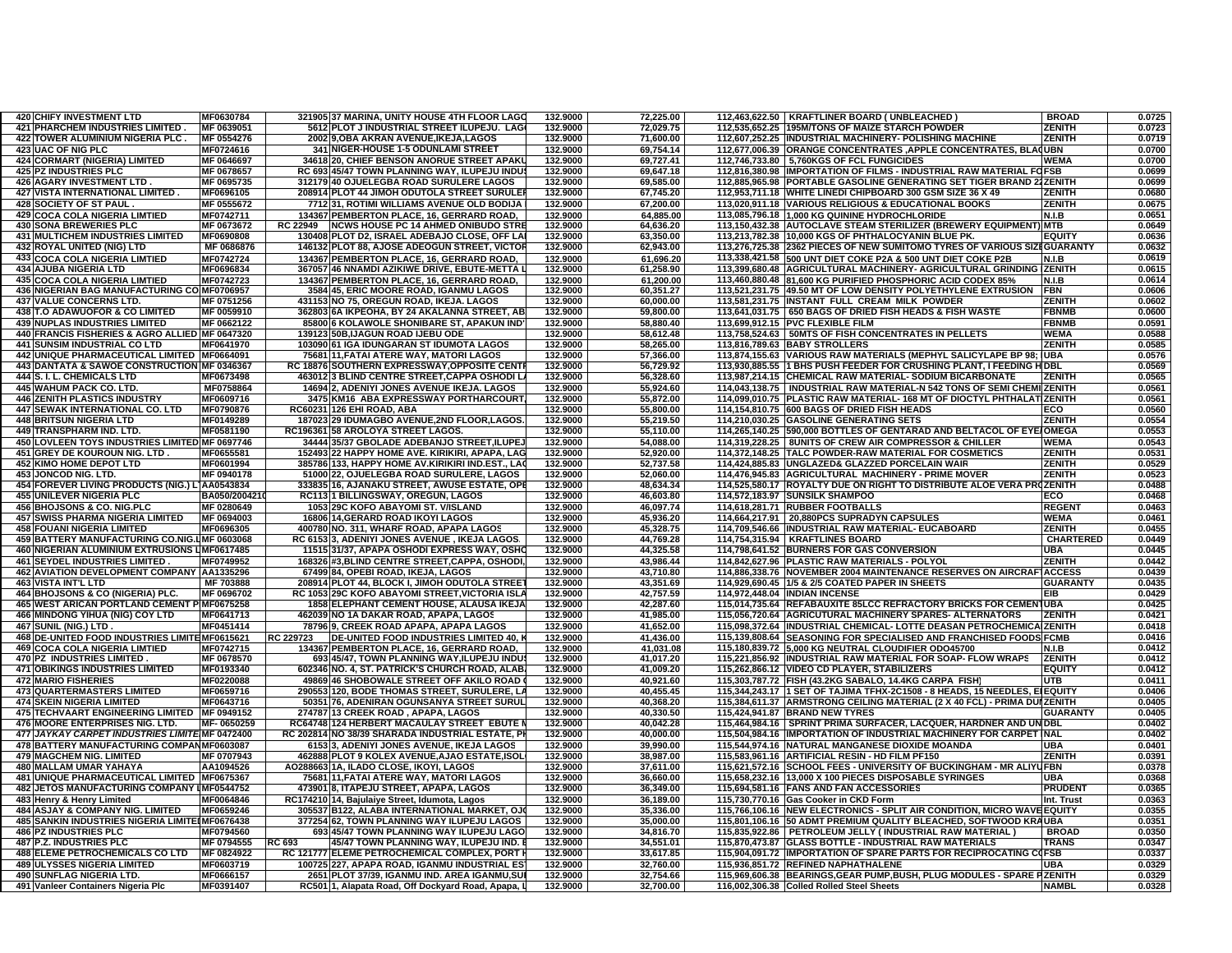| 492 HPZ LIMITED                                 | MF0794579  | 395262 45/47 TOWN PLANNING WAY, ILUPEJU, LAG     | 132.9000 | 32,654.00 |                         | 116,034,960.38 WINDOW TYPE AIR CONDITIONER                                 | FBN              | 0.0328 |
|-------------------------------------------------|------------|--------------------------------------------------|----------|-----------|-------------------------|----------------------------------------------------------------------------|------------------|--------|
| 493 GREAT AJIBAIYE INDUSTRIES NIG LTIMF0389569  |            | RC47791 PAPER HOUSE, AJASEPO RD, OFFA GARAG      | 132.9000 | 32,370.00 |                         | 116,067,330.38 PAYMENT FOR INDUSTRIAL MACHINERY FOR PRODUCTIOSTB           |                  | 0.0325 |
| 494 KUNIMED PHARMA CHEMICALS LTD IMF 0601199    |            | 12313011 ADELANWA STR OFF MORTUNE AVE VALI       | 132.9000 | 31.700.00 |                         | 116.099.030.38 ESSENTIAL PHARMACEUTICAL PRODUCTS AS PER PROFIZENITH        |                  | 0.0318 |
| <b>495 MOJEC INTERNATIONAL LIMITED</b>          | MF 0698842 | 71416 244/246 APAPA OSHODI EXPRESSWAY.CELE       | 132.9000 | 31,680.00 |                         | 116,130,710.38   12UNITS OF 300KVA 11/0.415 KV DISTRIBUTION TRANSFOWEMA    |                  | 0.0318 |
| <b>496 STANDARD FLOUR MILLS LIMITED</b>         | MF0765325  | RC50325 15 CREEK ROAD, APAPA, LAGOS              | 132.9000 | 31,355.70 |                         | 116.162.066.08 SUPER GEAR MOTORS                                           | ECO              | 0.0315 |
| <b>497 PZ INDUSTRIES PLC</b>                    | MF0794562  | 693 45/47 TOWN PLANNING WAY ILUPEJU LAGO         | 132.9000 | 31,126.37 |                         | 116,193,192.45   TECHNICAL WHITE OIL (INDUSTRIAL RAW AMATERIAL)            | <b>BROAD</b>     | 0.0312 |
| 498 O.C HONNIES LTD                             | MF0942760  | 439834 BLK 12, SUITE 22 SURA SHOPPING. COMPLI    | 132.9000 | 30,630.00 |                         | 116,223,822.45   MASTIC PAINTERS FILLINGS(E2-LITE AUTO BODY FILLER ZENITH  |                  | 0.0307 |
| <b>499 MAGCHEM NIG. LIMITED</b>                 | MF 0707932 | 462888 PLOT 9 KOLEX AVENUE, AJAO ESTATE, ISOL    | 132.9000 | 29,283.63 |                         | 116,253,106.08 CHEMICAL RAW MATERIAL- ARTIFICIAL RESIN - HD FILM EZENITH   |                  | 0.0294 |
| 500 LOTUS PLASTICS LIMITED                      | MF 0651008 | 189434 PLOT 999C, DANMOLE STREET, OFF ADEOL.     | 132.9000 | 28,953.98 |                         | 116,282,060.06 INDUSTRIAL MACHINERIES AND RAW MATERIALS                    | МВС              | 0.0291 |
| 501 KAZOGA NIGERIA LTD                          | MF0281156  | RC73563 56 PALM AVENUE MUSHIN, LAGOS STATE.      | 132.9000 | 28,500.00 |                         | 116,310,560.06 RAW MWTERIALS : COLOURED PRINTING PAPER IN SHEE DBL         |                  | 0.0286 |
| 502 VISTA INTERNATIONAL LIMITED.                | MF0637942  | 208914 PLOT 44 JIMOH ODUTOLA STREET SURULE       | 132.9000 | 28.366.97 |                         | 116.338.927.03 1101 REELS WRITING & PRINTING PAPER- RAW MATERIALSZENITH    |                  | 0.0285 |
| 503 BALMORAL INDUSTRIES LIMITED                 | MF 0688478 | 238124 AIICO PLAZA, 2ND FLOOR AFRIBANK STRE      | 132.9000 | 28,000.00 |                         | 116.366.927.03 PARAFIN WAX                                                 | GUARANTY         | 0.0281 |
| 504 F. U. OKAGBA IND LTD                        | MF 0613650 | RC 447489 75A, OZOMAGALA STREET, ONITSHA, ANAM   | 132.9000 | 27,890.00 |                         | 116,394,817.03 IMPORTATION OF GLASS SHEETS AND LANTERN GLOBESFSB           |                  | 0.0280 |
| 505 COCA COLA NIGERIA LIMTIED                   | MF0742719  | 134367 PEMBERTON PLACE, 16, GERRARD ROAD.        | 132.9000 | 27.660.00 |                         | 116,422,477.03 20,000 KG TRISODIUM CITRATE GRANULAR                        | N.I.B            | 0.0278 |
| 506 PZ INDUSTRIES NIGERIA PLC                   | MF0678646  | 693 45/47 TOWN PLANNING WAY, ILUPEJU LAGO        | 132.9000 | 27,352.50 |                         | 116,449,829.53 SYNTHENTIC CAMPHOR BP - INDUSTRIAL RAW MATERIAL UBA         |                  | 0.0275 |
| 507 ZARTECH AGRIC LT'D                          | MF0553338  | 27322 OFF SEVEN UP ROAD OLUYOLE IND. ESTAT       | 132.9000 | 27,268.11 |                         | 116,477,097.64 CHEMICAL RAW MATERIAL-FERROUS SULPHATE, COPPERZENITH        |                  | 0.0274 |
| 508 CROYDON LIMITED                             | MF0731458  | 215917 72 , BODE THOMAS STREET, SURULERE, LA     | 132.9000 | 27,027.81 |                         | 116,504,125.45 RADIO CASSETTE RECORDER                                     | <b>ACCESS</b>    | 0.0271 |
| 509 ELESON INDUSTRIES (NIGERIA) LIMIT MF0940073 |            | 229734 NO 46 NEW MARKET ROAD ONITSHA ANMAI       | 132.9000 | 26,800.00 |                         | 116.530.925.45 ESSENTIAL RAW MATERIAL FOR INDUSTRY IFCL 8000 KILIZENITH    |                  | 0.0269 |
|                                                 |            |                                                  |          |           |                         |                                                                            |                  |        |
| 510 ASTRAL WATERS LTD.                          | MF0068472  | 361171 58 AKANBI ONITIRI CLOSE, SURULERE LAG     | 132.9000 | 26,774.00 |                         | 116,557,699.45   WATER DISPENSERS- 256 PCS B5CH (HOT & COLD), 10 PC ZENITH |                  | 0.0269 |
| 511 KRISHAN NIG. LTD                            | MF 0642379 | 468413 2, TOWRY STREET, OFF CATHOLIC MISSION     | 132.9000 | 26,689.05 |                         | 116,584,388.50 AGRICUTURAL MACHINERY - ALTERNATORS FOR CORN GZENITH        |                  | 0.0268 |
| 512 EIB INTERNATIONAL BANK PLC                  | AA 0816533 | RC 82241 PLOT 5, IKEJA COMMERCIAL SCHEME, ALA    | 132.9000 | 26,569.40 |                         | 116,610,957.90 PAYMENT FOR COMPREHENSIVE MAINTENANCE OF HP SIEIB           |                  | 0.0267 |
| 513 RMAITI NIG. LIMITED                         | MF0637363  | 496197 NO 11/13 WAREHOUSE ROAD, APAPA. LAGO      | 132.9000 | 26,253.99 |                         | 116,637,211.89 CERAMIC TILES                                               | ZENITH           | 0.0264 |
| 514 KARESHMA INTERNATIONAL LTD                  | MF0687817  | RC27056 18 OBUN-EKO STREET LAGOS                 | 132.9000 | 25,228.02 | 116,662,439.91 PADLOCKS |                                                                            | ETB              | 0.0253 |
| 515 YIFA NIGERIA LIMITED.                       | MF0642430  | 333987 33, KOFO ABAYOMI STREET VICTORIA ISLA     | 132.9000 | 24,900.00 |                         | 116,687,339.91 GENERATING SET                                              | ZENITH           | 0.0250 |
| 516 THE SUN PUBLISHING                          | MF0944448  | 406519 2 COSCHARIS STREET, KIRIKIRI, APAPA LA    | 132.9000 | 24,009.65 |                         | 116,711,349.56 RAW MATERIAL-PRINTING - ISOPOPYL ALCOHOL, EUROFIZENITH      |                  | 0.0241 |
| 517 P.Z. INDUSTRIES PLC                         | MF 0794556 | 45/47 TOWN PLANNING WAY, ILUPEJU IND.<br>RC 693  | 132.9000 | 23,929.70 |                         | 116,735,279.26 THERMOBONDED - INDUSTRIAL RAW MATERIALS                     | TRANS            | 0.0240 |
| <b>518 AMTRONIC INVESTMENT LIMITED</b>          | MF0703220  | RC489579 15, AGORO STREET, IDUMOTA, LAGOS        | 132.9000 | 23,349.00 |                         | 116,758,628.26 RADIO CASSETTE RECORDERS                                    | <b>DBL</b>       | 0.0234 |
| 519 MULTICHEM INDS LIMITED.                     | MF 0611675 | 130408 PLOT D2, ISREAL ADEBANJO CLOSE IKEJA      | 132.9000 | 23,040.00 |                         | 116,781,668.26   120MTS OF SODA ASH DENSE                                  | <b>WEMA</b>      | 0.0231 |
| 520 CRYSTAL INTERNATIONAL LIMITED               | MF0734830  | 390703 81 IKORODU ROAD LAGOS NIGERIA             | 132.9000 | 22.988.00 |                         | 116,804,656.26 11,250 PCS OF GRANITE TILES ASST CLRS                       | <b>INTERCON.</b> | 0.0231 |
| 521 NU-LYN INT'L LTD                            | MF0630794  | 175014 SUITE B4 & B5 FESTAC PLAZA 24TH ROAD I    | 132.9000 | 22.940.00 |                         | 116.827.596.26   MAGNESIUM CARBONATE                                       | <b>BROAD</b>     | 0.0230 |
| 522 AVIATION DEVELOPMENT COMPANY  AA1335297     |            | 67499 84, OPEBI ROAD, IKEJA, LAGOS               | 132.9000 | 22.500.00 |                         | 116,850,096.26 LEASE RENTAL FOR PERIOD 16 ON AIRCRAFT B737:200 M ACCESS    |                  | 0.0226 |
| 523 OK SWEET                                    | MF0612236  | 216477 7A ILASAMAJA SCHEME ITIRE JUNCTION.IS     | 132.9000 | 22,500.00 |                         | 116,872,596.26 15,000KGS PRINTED WRAPPER FOR SWEETS.                       | <b>ZENITH</b>    | 0.0226 |
| <b>524 OK SWEETS CO</b>                         | MF-0717514 | RC-066667 7A ILASAMAJA IND SCHEME, ITIRE JUNCTIO | 132.9000 | 22,500.00 |                         | 116,895,096.26 PRINTED WRAPPER FOR SWEETS                                  | <b>DBL</b>       | 0.0226 |
| 525 WHITEHALL MULTINATIONAL LTD                 | MF0639756  | 381376 71A MARINE ROAD APAPA LAGOS               | 132.9000 | 21,555.00 |                         | 116,916,651.26 ELECTRIC FAN PARTS - CHOKES SWITCHES                        | <b>ZENITH</b>    | 0.0216 |
| <b>526 ADLER PRODUCTS LTD</b>                   | MF0559224  | 35557 2, INDEPENDENT STREET OPEBILAGOS           | 132.9000 | 21,402.00 |                         | 116,938,053.26 PHARMACEUTICALS- CALCIMAX TABLETS                           | <b>ZENITH</b>    | 0.0215 |
| 527 KARESHMA INTERNATIONAL LTD                  | MF0687873  | RC27056 18 OBUN EKO STREET LAGOS                 | 132.9000 | 21.340.06 |                         | 116,959,393.32 TABLE TENNIS BALL                                           | ETB              | 0.0214 |
| 528 HAMADA ENTERPRISES NIG. LTD.                | MF0655571  | 106434 13 ONIRU STREET APAPA LAGOS               | 132.9000 | 21.187.36 |                         | 116.980.580.68 PEDIGREE DOG FOOD                                           | ZENITH           | 0.0213 |
| 529 WEST ARICAN PORTLAND CEMENT PIMF0675257     |            | 1858 ELEPHANT CEMENT HOUSE, ALAUSA IKEJA         | 132.9000 | 20.761.37 |                         |                                                                            |                  | 0.0208 |
|                                                 |            |                                                  |          |           |                         | 117,001,342.05 REFRACORUND 95LSS REFRACTORY CONCRETE FOR CEIUBA            |                  |        |
| 530 P.Z. INDUSTRIES PLC                         | MF 0678564 | RC 693<br>45/47 TOWN PLANNING WAY. ILUPEJU IND.  | 132.9000 | 20,456.30 |                         | 117.021.798.35 POLYPROPYLENE - INDUSTRIAL RAW MATERIALS                    | TRANS            | 0.0205 |
| 531 FIDSON HEALTH CARE LTD                      | MF0737864  | RC 267435 215-219 IKORODU ROAD, OBANIKORO, LAG   | 132.9000 | 20,315.00 |                         | 117,042,113.35 ROOP CAPS WITH EPE LINERS (FOR PHARMACEUTICAL U INDO        |                  | 0.0204 |
| <b>532 ECOMAX MEDIA TECHNOLOGY</b>              | MF0595069  | 376587 PLOT 471C AKIN LAGUDA DRIVE OFF ADEN      | 132.9000 | 20,000.00 |                         | 117,062,113.35 CHEMICAL RAW MATERIAL- POLYCARBONATE RESIN                  | <b>ZENITH</b>    | 0.0201 |
| <b>533 EVANGEL BOOKSHOP</b>                     | MF 0703251 | RC 32776 12 BOTSWANA CRESCENT BARNAWA, KAD       | 132.9000 | 20,000.00 |                         | 117,082,113.35 PRINTED CHRISTIAN LITERATURE BOOKS                          | DBL              | 0.0201 |
| 534 K K PRODUCTS LIMITED                        | MF 0662028 | 92068 3RD FLOOR, 15 IDOLUWO STREET, LAGOS        | 132.9000 | 20,000.00 |                         | 117,102,113.35 WATER FILTER AND BATTERY TERMINAL CLIP                      | <b>FBNMB</b>     | 0.0201 |
| 535 KANISHA INVESTMENT LTD                      | MF0577574  | RC330624 6 IJORA CAUSEWAY IJORA LAGOS            | 132.9000 | 19,720.00 |                         | 117,121,833.35 NEW GAS COOKERS, OVEN                                       | <b>PACIFIC</b>   | 0.0198 |
| 536 ISHA VENTURES LIMITED                       | MF0800635  | 242713 10, IDOLUWO STREET IDUMOTA LAGOS          | 132.9000 | 19,710.00 |                         | 117,141,543.35 PADLOCKS & LOCKS                                            | <b>ZENITH</b>    | 0.0198 |
| 537 OMUYA JOSHUA OZIGI                          | AA 1276766 | A0906540 PLOT 107, GIDADO IDRIS STREET, WUYE DI  | 132.9000 | 19,709.38 |                         | 117,161,252.73 SCHOOL FEES                                                 | <b>GUARANTY</b>  | 0.0198 |
| 538 KHUSHBU WATER LIMITED                       | MF 0647398 | 347845 KM 38, ABEOKUTA MOTOR RD.OTA              | 132.9000 | 19,300.00 |                         | 117,180,552.73 203KGS OF BROWN TR REMAP 98840 (VARIOUS PREPAREWEMA         |                  | 0.0194 |
| 539 SUNFLAG NIGERIA LTD.                        | MF0666161  | 2651 PLOT 37/39, IGANMU IND. AREA IGANMU,SU      | 132.9000 | 18,992.30 |                         | 117,199,545.03 LINK COMPLETE ASSEMBLY, CLIPS - SPARES OR MACHINIZENITH     |                  | 0.0191 |
| 540 K. K. PRODUCTS LIMITED                      | MF0662029  | 92068 15, IDOLUWO STREET, 3RD FLOOR, IDUMOT      | 132.9000 | 18,955.00 |                         | 117,218,500.03 KEROSENE STOVE                                              | ZENITH           | 0.0190 |
| 541 JMS NIGERIA LTD.                            | MF 0428888 | 367615 239 KOFO ABAYOMI STREET VICTORIA ISLA     | 132.9000 | 18,800.00 |                         | 117,237,300.03 ELECTRICAL SWITCHES                                         | ZENITH           | 0.0189 |
| 542 FIDSON HEALTHCARE LTD.                      | MF0581233  | RC267435 215/219, IKORODU ROAD, OBANIKORO LAGO   | 132.9000 | 17,600.00 |                         | 117,254,900.03 55,000 PACKS OF CIPROFLOXACIN INJECTION.                    | OMEGA            | 0.0177 |
| 543 COCA COLA NIGERIA LIMTIED                   | MF0672825  | 134367 PEMBERTON PLACE, 16, GERRARD ROAD,        | 132.9000 | 17,266.20 |                         | 117,272,166.23 8,131 KG BRAZILIAN ORANGE ESSENTIAL OIL                     | <b>N.I.B</b>     | 0.0173 |
| <b>544 SAALAQ ENTERPRISES</b>                   | MF0555466  | 957968 212A MURI OKUNOLA STREET VICTORIA IS      | 132.9000 | 17,000.00 |                         | 117,289,166.23 HAND TOOLS- SPANNER, CHISEL AND MALLET                      | ZENITH           | 0.0171 |
| 545 WATERCREST INV. LTD                         | MF 0794080 | 409380 5 ADEPELE STR. OFF MEDICAL ROAD, IKEJ.    | 132.9000 | 16,000.00 |                         | 117,305,166.23 650 VA OFFLINE UNINTERRUPTED POWER SUPPLY COMPIZENITH       |                  | 0.0161 |
| 546 SATKARTAR INDUSTRIES NIGERIA LTMF0687875    |            | RC457239 59 TAPA STREET IJESHATEDO LAGOS         | 132.9000 | 15,289.15 |                         | 117,320,455.38 HURRICANE LANTERN                                           | ETB              | 0.0153 |
| 547 DR O. S. MONSURO                            | AA1023810  | A0466188 SHELL PET. DEC. CO. 21/22, MARINA, LAGO | 132.9000 | 15,000.00 |                         | 117,335,455.38 SCHOOL FEES - ACADEMY OF ART UNIVERSITY - OLUSEGFBN         |                  | 0.0151 |
| <b>548 SAMBON GROUP OF COMPANIES</b>            | MF 0695051 | 9433 SHOP 26 AGBAMABIWON LANE ODUNADE            | 132.9000 | 14.546.10 |                         | 117.350.001.48 AUTO SPARES-TAPS COCKS, VALVES AND BALLS                    | <b>ZENITH</b>    | 0.0146 |
| <b>549 BLACKWELL SAFARI LIMITED</b>             | AA 1044522 | RC325069 SPECTRUM HOUSE, RING ROAD IBADAN, O     | 132.9000 | 13,981.15 |                         | 117.363.982.63 PAYMENT FOR JOURNAL SUBSCRIPTION                            | DBL              | 0.0140 |
| 550 SUSHIRA LIMITED                             | MF0633732  | RC600206 34 IDUMAGBO AVENUE LAGOS                | 132.9000 | 13.781.00 |                         | 117.377.763.63 HURRICANE LANTERNS                                          | <b>CITIZENS</b>  | 0.0138 |
|                                                 |            |                                                  |          |           |                         |                                                                            |                  |        |
| 551 GENERAL B. M. LIMITED.                      | MF0764080  | 15556 12/14 AERODROME ROAD, APAPA-LAGOS          | 132.9000 | 12,787.82 |                         | 117,390,551.45 UNGLAZED VITRIFIED MOSAIC TILES                             | <b>ZENITH</b>    | 0.0128 |
| 552 OWOAJE ADEBANJO MICHAEL                     | AA1325442  | <b>CENTRAL BANK OF NIGERIA LAGOS</b>             | 132.9000 | 12,266.61 |                         | 117,402,818.06 SCHOOL FEES                                                 | <b>AFRI</b>      | 0.0123 |
| 553 NUTRICIMA LIMITED                           | MF0794551  | 495141 45-47 TOWN PLANNING WAY, ILUPEJU INDU     | 132.9000 | 11,792.09 |                         | 117,414,610.15   MECHANICAL SEAL FOR CONDENSATE RECOVERY UNIT (IBTC        |                  | 0.0118 |
| 554 COCA COLA NIGERIA LIMTIED                   | MF0672832  | 134367 PEMBERTON PLACE, 16, GERRARD ROAD.        | 132.9000 | 11.772.80 |                         | 117,426,382.95 20,800 KG CARAMEL COLOUR #052                               | N.I.B            | 0.0118 |
| 555 FIDSON HEALTH CARE LTD                      | MF0661754  | RC 267435 215-219 IKORODU ROAD, OBANIKORO, LAG   | 132.9000 | 11,250.00 |                         | 117,437,632.95 FERROUS FUMARATE (PHARMACEUTICAL FORMUATION)                | <b>INDO</b>      | 0.0113 |
| 556 STRIDDE HANJO                               | AA0729467  | 3543260553 INTL BREWERIES PLC ILESA OSUN         | 132.9000 | 10.868.00 | 117,448,500.95 PHR      |                                                                            | AFRI             | 0.0109 |
| 557 B.O. ILUANUGO & CO LTD.                     | MF0941320  | 165842 30 DOCEMO STREET IDUMOTA LAGOS            | 132.9000 | 10,047.50 |                         | 117,458,548.45 PVC ELECTRICAL TAPE                                         | <b>ZENITH</b>    | 0.0101 |
| 558 CRYSTAL INTERNATIONAL LIMITED               | MF0681974  | 390703 81 IKORODU ROAD LAGOS NIGERIA             | 132.9000 | 9,473.32  |                         | 117,468,021.77 55,000 PCS OF GRANITE TILES                                 | <b>INTERCON.</b> | 0.0095 |
| 559 EAGLE PACKAGE PRINTING LTD                  | MF 0697335 | 33618 PLOT 5, EAGLE PACKAGE RD, OFF IDI IOKO     | 132.9000 | 9,122.29  |                         | 117,477,144.06 4UNITS OF PRINTING CYLINDERS FOR ENGRAVING                  | <b>WEMA</b>      | 0.0092 |
| 560 HAMADA ENTERPRISES NIG. LTD.                | MF0751441  | 106434 N0 13 ONIRU STREET APAPA LAGOS            | 132.9000 | 9,050.00  |                         | 117,486,194.06 SPORTS EQUIPMENT-THREADMILL AND TUMMY TRIMMER ZENITH        |                  | 0.0091 |
| 561 SALENAB                                     | MF 0578024 | 57816 25, CREEK ROAD APAPA                       | 132.9000 | 9,000.00  |                         | 117,495,194.06 MEDICAL ITEMS REAGENTS 1CT MALARIA KITS                     | STD. CHART.      | 0.0090 |
| 562 UNIQUE PHARMACEUTICAL LIMITED IMF0675366    |            | 75681 11. FATAI ATERE WAY, MATORI LAGOS          | 132.9000 | 8.639.00  |                         | 117,503,833.06 COMPLETE MECHANICAL SEAL FOR GM 2A PUMP                     | <b>UBA</b>       | 0.0087 |
| 563 OLAKPE UDHEDHE EDIRIN                       | AA1044959  | A1819061 QTR 4 POLICE CANTONMENT AREA II GARK    | 132.9000 | 7,677.00  |                         | 117,511,510.06 SCHOOL FEES REMITTANCE FOR OLAKPE U                         | <b>DBL</b>       | 0.0077 |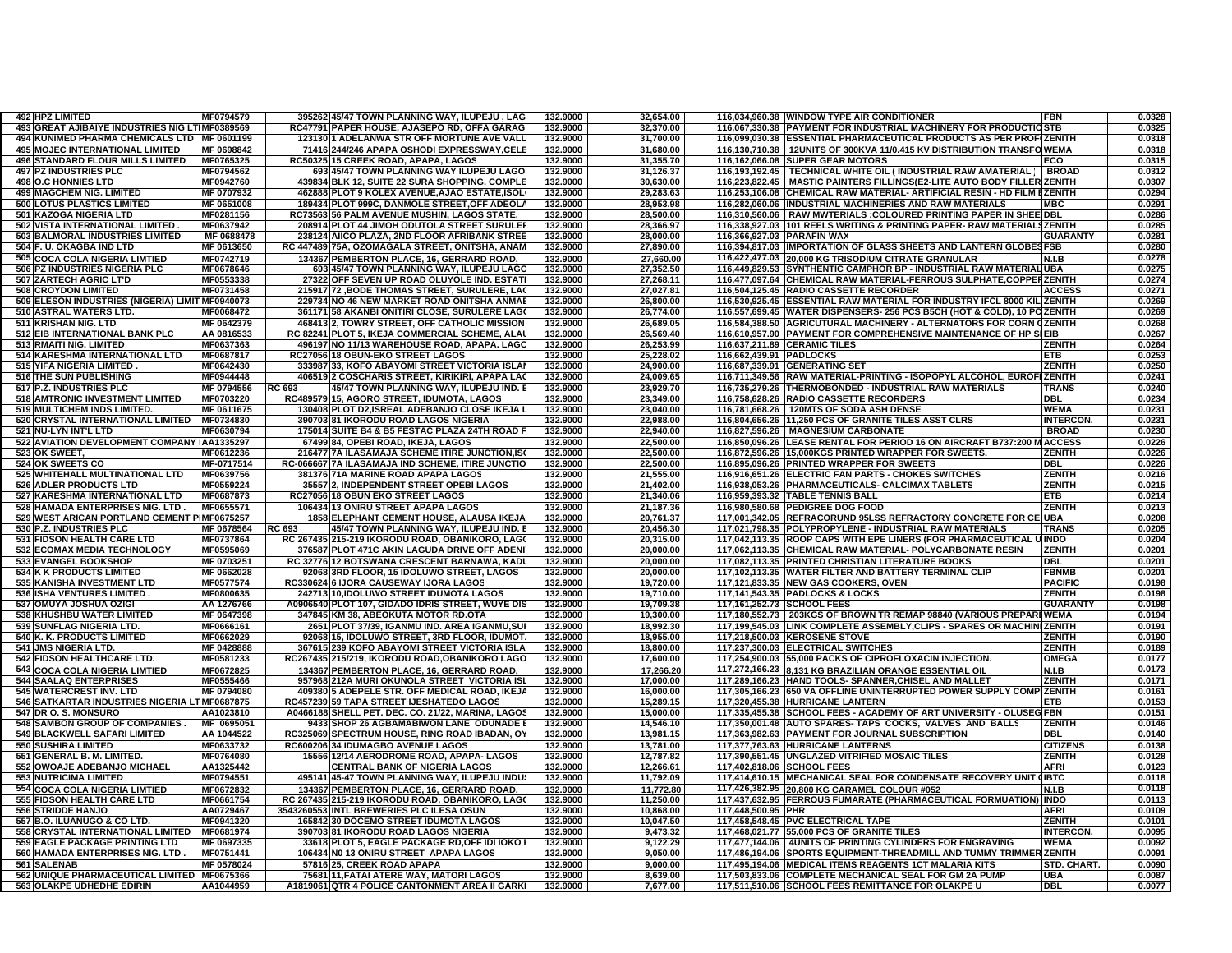| 564 POPOOLA STEPHEN OLATUNDE                    | AA1060332  |                | C343788 16 GERRARD ROAD, IKOYI, LAGOS                  | 132.9000 | 7,500.00     |                            | 117,519,010.06 PAYMENT OF SCHOOL FEES TO ILLINOIS INSTITUTE OF THIBTC              |                               | 0.0075 |
|-------------------------------------------------|------------|----------------|--------------------------------------------------------|----------|--------------|----------------------------|------------------------------------------------------------------------------------|-------------------------------|--------|
| <b>565 AQUILLA VENTURES LIMITED</b>             | MF 0457473 | RC 113.194     | AQUILLA VENTURES LIMITED NO9 OKOYA S                   | 132.9000 | 6,992.00     |                            | 117,526,002.06 INDOOR ANTENNA                                                      | <b>FCMB</b>                   | 0.0070 |
| 566 SPACE WORLD INT'L AIRLINE NIG. LT AA1008920 |            |                | RC373910 26, OBAFEMI AWOLOWO WAY IKEJA,LAGOS           | 132.9000 | 6,750.00     |                            | 117,532,752.06 PILOT SIMULATOR TRAINING PROGRAMME.                                 | <b>OMEGA</b>                  | 0.0068 |
| 567 LEVENTIS FOODS LIMITED                      | MF0672957  |                | 358599 IDDO HOUSE, IDDO LAGOS                          | 132.9000 | 6.749.62     |                            | 117,539,501.68 NEW SPARE PARTS FOR BAKERY MACHINE                                  | N.I.B                         | 0.0068 |
| <b>568 MAUREEN O IHONOR</b>                     | AA 0735036 |                | A 1435185 24, AKINWUNMI STREET, MENDE, MARYLAN         | 132.9000 | 6.000.00     |                            | 117,545,501.68 PAYMENT OF SCHOOL FEES                                              | <b>FSB</b>                    | 0.0060 |
| 569 MURAKONDA VENKATA RAMATAH                   | AA1387796  |                | Z1065715 JOF IDEAL FAMILY FARMS LTD, 6/7, INDUST       | 132.9000 | 6.000.00     |                            | 117,551,501.68 PERSONAL HOME REMITTANCE                                            | <b>FIB</b>                    | 0.0060 |
| 570 LSA INVESTMENT LTD                          | MF0565755  |                | RC 421803 37, NIGER STREET, KANO                       | 132.9000 | 5,880.00     |                            | 117,557,381.68 CHROME SULPHATE (INDUSTRIAL CHEMICALS)                              | <b>INDO</b>                   | 0.0059 |
| 571 JINIE SCHOOLS                               | AA1044862  |                | RC 393327 NO 1-10 MOZAMBIQUE ROAD, BARNAWA, K          | 132.9000 | 5,636.82     |                            | 117,563,018.50 TUITION FEES FOR OLU-EGBUNIWE QUEENETTE.                            | <b>DBL</b>                    | 0.0057 |
| 572 GREENER PASTURES NIGERIA LIMITEMF0507819    |            |                | 73175 80, AGODOKOME STREET ISALE-EKO IDUM              | 132.9000 | 5,507.50     | 117,568,526.00 CANDLES     |                                                                                    | <b>ZENITH</b>                 | 0.0055 |
| 573 HAMADA ENTERPRISES NIG. LTD.                | MF0750898  |                | 106434  13 ONIRU STREET APAPA LAGOS                    | 132.9000 | 5,437.50     |                            | 117,573,963.50 GROCERIES- DOLLY'S KETCHUP MUSTARD                                  | ZENITH                        | 0.0055 |
| <b>574 STRIDDE HANJO</b>                        | AA0729466  |                | 3543260553 INTL BREWERIES PLC ILESA OSUN               | 132.9000 | 5.434.00     | 117,579,397.50 PHR         |                                                                                    | <b>AFRI</b>                   | 0.0055 |
| 575 EIB INTERNATIONAL BANK PLC                  | AA 0816531 |                | RC 82241 PLOT 5, IKEJA COMMERCIAL SCHEME, ALA          | 132.9000 | 5.175.00     |                            | 117,584,572.50 CONSULTANCY FEE(ANNUAL FINANCIAL RATING)                            | <b>EIB</b>                    | 0.0052 |
| 576 EBENEZER O.KOYEJO                           | AA 0535848 |                | A 8408163 235 IKORODU ROAD, ILUPEJU LAGOS              | 132.9000 | 5.000.00     |                            | 117,589,572.50 SCHOOL FEES                                                         | <b>MTB</b>                    | 0.0050 |
|                                                 |            |                |                                                        |          |              |                            |                                                                                    | <b>NAMBI</b>                  |        |
| 577 NCR Nigeria Plc                             | AA1205018  |                | RC751 6, Broad Street, Lagos                           | 132.9000 | 4,727.89     |                            | 117,594,300.39 Payment for Media Sales                                             |                               | 0.0047 |
| 578 GOLDEN SILK IND. (NIG.) LTD                 | MF 0597163 |                | 428339 5A, BLOCK 2 HOWSON WRIGHT ESTATE, OR            | 132.9000 | 4,600.00     |                            | 117,598,900.39 PVC PROFILES, ACCESSORIES FOR WINDOW                                | ZENITH                        | 0.0046 |
| 579 NWANKPA MAUREEN CHINONSO                    | AA1317590  |                | A0733180 NO. 3 NJEPU STR SATELLITE TOWN LAGOS          | 132.9000 | 4,600.00     |                            | 117,603,500.39 TUITION FEES                                                        | <b>AFRI</b>                   | 0.0046 |
| <b>580 ETCO NIGERIA LIMITED</b>                 | MF0408457  |                | 3457 14 CREEK ROAD APAPA LAGOS                         | 132.9000 | 4,526.22     |                            | 117,608,026.61 SWITCHES AND SOCKETS                                                | <b>AFRI</b>                   | 0.0045 |
| 581 PUTHENPURAYIL KRISHAN NAIR ANILAA1303540    |            |                | A6168616 JOF IDEAL FAMILY FARMS LTD, 6/7, INDUST       | 132.9000 | 4,500.00     |                            | 117,612,526.61 PERSONAL HOME REMITTANCE                                            | FIB                           | 0.0045 |
| 582 OMA-OGBU & ASSOCIATES                       | AA1085039  |                | RC161275 12, GLOVER STREET, LAGOS                      | 132.9000 | 4.180.00     |                            | 117,616,706.61 TUITION FEES                                                        | <b>ASSURANCE</b>              | 0.0042 |
| 583 ETCO NIG LTD                                | MF0615344  | <b>RC 3457</b> | ETCO NIGERIA LTD. 14 CREEK ROAD P.O. B                 | 132.9000 | 3,753.23     |                            | 117,620,459.84 ELECTRICAL ACCESSORIES                                              | <b>FCMB</b>                   | 0.0038 |
| 584 MRS OMOTAYO OLUBUNMI AYOTUNDAA1023151       |            |                | A0551124 FIRST BANK OF NIG PLC, 35, MARINA, LAGO       | 132.9000 | 3,486.75     |                            | 117,623,946.59 SCHOOL FEES 0- UNIVERSITY OF MARYLAND EASTERN SIFBN                 |                               | 0.0035 |
| 585 ETCO NIGERIA LIMITED                        | MF0408562  |                | RC3457 14 CREEK ROAD, APAPA, LAGOS                     | 132.9000 | 3,072.37     |                            | 117,627,018.96 ROOF EXTRACTOR UNIT                                                 | <b>BOND</b>                   | 0.0031 |
| 586 FIRST SPINNERS PLC                          | MF 0546667 |                | 55724 PLT 67, IKORODU IND. ESTATE, LAGOS               | 132.9000 | 2,994.32     |                            | 117,630,013.28 SPAREPARTS FOR BLOW ROOM MACHINERY                                  | <b>REGENT</b>                 | 0.0030 |
| <b>587 ADEBOYE AKINWUNMI AKINADE</b>            | AA1010187  |                | A1049156 BLOCK 35, FLAT 3, MARYLAND ESTATE, MA         | 132.9000 | 2,992.00     |                            | 117,633,005.28 PAYMENT OF TUITION FEES.                                            | <b>EQUITY</b>                 | 0.0030 |
| 588 HENRY VESTER NIGERIA LIMITED                | MF0163320  |                | RC73043 125, BORNU WAY, EBUTE METTA, LAGOS             | 132.9000 | 2.625.00     | 117.635.630.28 ILC CHARGES |                                                                                    | <b>ASSURANCE</b>              | 0.0026 |
| 589 OLUSANYA BEATRICE                           | AA0990606  |                | A1565352 5 WALE ONITIRI COLE STREET LEKKI PHAS         | 132.9000 | 2.000.00     |                            | 117,637,630.28   PERSONAL TRAVEL ALLOWANCE                                         | <b>BROAD</b>                  | 0.0020 |
| <b>590 DAPO SUNMBOYE</b>                        | AA 1084825 |                | A 1894960   2ND AVENUE, 204 ROAD, HOUSE 19, FESTA      | 132.9000 | 1,963.50     |                            | 117,639,593.78 PERSONAL TRAVEL ALLOWANCE                                           | <b>FIDELITY</b>               | 0.0020 |
| 591 AL-MAKURA NIGERIA LTD                       | MF 0514216 |                | RC 19359 1 NILE STREET MAITAMA MINISTER'S HILL         | 132.9000 | 1,587.75     |                            | 117,641,181.53 WASHING SYSTEM MOD TUNNEL G5/240                                    | <b>LION</b>                   | 0.0016 |
| 592 ADEGBITE ADEWALE MICHAEL                    | AA1062769  |                | A1752038 EAGLE PACKAGE ROAD, OTA, OGUN STATE           | 132.9000 | 1,500.00     | 117,642,681.53 PTA         |                                                                                    | <b>PRUDENT</b>                | 0.0015 |
| <b>593 AINA CATHERINE A</b>                     | AA1325443  |                | A2466657 NO 1 OLUWASEUN STR AGBDO RD IJU AGE           | 132.9000 | 1,293.23     |                            | 117,643,974.76 SCHOOL FEES                                                         | <b>AFRI</b>                   | 0.0013 |
| <b>594 PACIFIC BANK LTD</b>                     | AA1422407  |                | RC148332 1704 ADETOKUNBO ADEMOLA STR. VICTOR           | 132.9000 | 1,098.77     |                            | 117,645,073.53 PAYMENT FOR SWIFTNET FIN SERVICES                                   | <b>PACIFIC</b>                | 0.0011 |
| 595 CLIMAX CONSULTANTS LTD                      | MF0 577586 |                | RC 404488 59 CAMPBELL STREET LAGOS                     | 132.9000 | 1,082.42     |                            | 117,646,155.95 OFFSHORE CHARGES ON LETTER OF CREDIT                                | <b>PACIFIC</b>                | 0.0011 |
| 596 ETCO NIG LTD                                | MF0687704  | <b>RC 3457</b> | ETCO NIGERIA LTD. 14 CREEK ROAD P.O. E                 | 132.9000 | 1,069.49     | 117,647,225.44 VALVES      |                                                                                    | <b>FCMB</b>                   | 0.0011 |
| <b>597 OMNIK LIMITED</b>                        | MF0530233  |                | RC209397 586 IKORODU ROAD KOSOFE KETU LAGOS            | 132.9000 | 750.00       |                            | 117,647,975.44   MEDIUM DENSITY POLYETHYLENE EXTRUSION METALLO (ETB                |                               | 0.0008 |
| 598 International Trust Bank Plc.               | AA1022043  |                |                                                        | 132.9000 | 675.00       |                            | 117,648,650.44 SWIFTNET Security Fee                                               |                               | 0.0007 |
|                                                 |            |                | RC42672 ICON House, 6th Floor, Idejo Street, V/I, Lago |          |              |                            |                                                                                    | Int. Trust<br>FIB             |        |
| 599 AYANTUGA O A                                | AA 0816529 |                | A0058436 7 BANKOLE STREET PEDRO SHOMOLU LAG            | 132.9000 | 600.00       |                            | 117,649,250.44 SCHOOL FEES                                                         |                               | 0.0006 |
| 600 TADECO INDUSTRIAL ENTERPRISES IMF0658712    |            |                | RC84536 21, KOSOKO STREET, LAGOS                       | 132.9000 | 370.00       | 117,649,620.44 LC CHARGES  |                                                                                    | <b>ASSURANCE</b>              | 0.0004 |
| 601 BON-CEE INVESTMENT LIMITED                  | MF0279636  |                | RC187573 1ST AVENUE, PLOT 56, FECTAC TOWN, LAG         | 132.9000 | 260.00       | 117,649,880.44 LC CHARGES  |                                                                                    | <b>ASSURANCE</b>              | 0.0003 |
| <b>602 NIRON SERVICES LTD</b>                   | MF0577696  |                | RC116658 341 IPONRI SHOPPING CENTRE SURULERE           | 132.9000 | 200.97       |                            | 117,650,081.41 SHORTFALL ON BECO FILTER SHEET ENDURA - FILTER SI PACIFIC           |                               | 0.0002 |
| 603 JMG LTD                                     | MF0573456  |                | RC327468 PLOT 1393 TIAMIYU SAVAGE STREET V/I LA        | 132.9000 | 147.07       |                            | 117,650,228.48 16 NEW MASSEY FERGUSON DIESEL GENERATING SET.(SOMEGA                |                               | 0.0001 |
| 604 ONU ODILI                                   | AA1046125  |                | A1856666 6 ALAHAJI BASHORUN ST SW IKOYI LAGOS          | 132.9000 | 100.00       |                            | 117,650,328.48   (R.I.C.S) MEMBERSHIP RENEWAL 2005                                 | <b>INTERCON</b>               | 0.0001 |
| <b>605 OKUPE ADEBOLAJI</b>                      | AA 0438170 |                | A0826760 18, MOOR ROAD, YABA, LAGOS                    | 132.9000 | 95.00        |                            | 117,650,423.48 APPLICATION FEES                                                    | <b>GUARANTY</b>               | 0.0001 |
| 606 GENERAL B. M. LIMITED.                      | MF 0751138 |                | 15556 12/14 AERODROME ROAD, APAPA- LAGOS               | 132.9000 | 37.86        |                            | 117,650,461.34 CERAMIC TILES(SHORTFALL                                             | <b>ZENITH</b>                 | 0.0000 |
| 607 INTERNATIONAL ENAMELWARE IND UMF0469574     |            |                | 4446 KM 5 ONITSHA OWERRI RD ONITSHA ANAM               | 132.8900 | 1,684,000.00 |                            | 119,334,461.34 PRIME STEEL BILLETS 4000MT                                          | <b>AFRI</b>                   | 1.6904 |
| 608 ALO ALUMINIUM MFG.CP.LTD.                   | MF0138320  |                | 154276 KLM 1.NKPOR/UMUOJI ROAD.NKPOR.ONITS             | 132.8900 | 977,550.00   |                            | 120.312.011.34 ALUMINIUM COILS                                                     | <b>FBN</b>                    | 0.9812 |
| 609 NIGERIAN BREWERIES PLC                      | AA 0993530 |                | 613 1, ABEBE VILLAGE ROAD, IGANMU, LAGOS               | 132.8900 | 687,864.13   |                            | 120,999,875.47 INTERIM PAYMENT FOR BREWERY CONSTRUCTION                            | <b>MBC</b>                    | 0.6905 |
| 610 FAREAST MERCANTILE CO.LTD                   | MF 0618384 |                | RC 1104   13 FATAI ATERE WAY MATORI, LAGOS             | 132.8900 | 629,369.43   |                            | 121,629,244.90 TIGER RAZOR BLADES                                                  | <b>MTB</b>                    | 0.6317 |
| 611 LOUIS CARTER INDUSTRIES LIMITED MF 0441493  |            |                | RC 131114   17 OGUI ROAD ENUGU, ENUGU STATE            | 132.8900 | 383,250.00   |                            | 122,012,494.90 2600 CASES OF UNMANUFACTURED LEAF TOBACCO                           | <b>FIDELITY</b>               | 0.3847 |
| 612 FAREAST MERCANTILE CO.LTD                   | MF 0737917 |                | RC 1104 721, ADETOKUMBO ADEMOLA ST, V/I, LAGO          | 132.8900 | 326,151.11   |                            | 122,338,646.01   RICE, FISH HEAD & KODAK PAPER                                     | <b>CHARTERED</b>              | 0.3274 |
| 613 MIDLAND GALVANIZING                         | MF 0576685 |                | 18220 KM 10, ABEOKUTA - LAGOS EXPRESS WAY              | 132.8900 | 294,294.78   |                            | 122,632,940.79 200MT ZINC METAL INGOTS 99.99 PCT ZN TYPICAL(ZN2)- INZENITH         |                               | 0.2954 |
| 614 UNIVERSAL NIG. IND COY. LTD.                | MF 0672148 |                | 5558 18 WEMPCO ROAD OGBA SCHEME IKEJA LA               | 132.8900 | 269,500.00   |                            | 122,902,440.79 INDUSTRIAL RAW MATERIALS - 150,000 SHEETS                           | <b>ZENITH</b>                 | 0.2705 |
| 615 FAREAST MERCANTILE CO. LTD                  | MF-0703376 |                | RC1104 PLOT 721 ADETOKUMBO ADEMOLA STREE               | 132.8900 | 267,654.14   |                            | 123,170,094.93 9792 CARTONS OF FRISOLAC H, FRISOCREM RICE AND FRDBL                |                               | 0.2687 |
| 616 FAREAST MERCANTILE CO. LTD                  | MF-0703767 |                | RC1104 PLOT 721 ADETOKUMBO ADEMOLA STREET              | 132.8900 | 259,042.64   |                            | 123,429,137.57 VARIOUS KODAK PRODUCTS, EDGE PAPER, CAMERA FILIDBL                  |                               | 0.2600 |
| 617 FAREAST MERCANTILE CO. LTD                  | MF-0703379 |                | RC1104 PLOT 721 ADETOKUMBO ADEMOLA STREET              | 132.8900 | 185,758.48   |                            | 123,614,896.05 5000 BAGS OF STOCKFISH HEADS                                        | DBL                           | 0.1865 |
| 618 FAREAST MERCANTILE CO. LTD                  | MF-0701627 |                | RC1104 PLOT 721 ADETOKUMBO ADEMOLA STREET              | 132.8900 | 153,409.89   |                            | 123,768,305.94 1861 SETS OF SAMSUNG COLOR TV                                       | DBL                           | 0.1540 |
| 619 W.J. Bush & Co. (Nig) Ltd                   | MF0685334  |                | RC966 168, Mission Road, Kano, Nigeria                 | 132.8900 | 137,312.00   |                            | 123,905,617.94 204.82 Tons Inedible Bleached Tallow (Raw Material)                 | <b>NAMBL</b>                  | 0.1378 |
| 620 PROMASIDOR NIG. LTD - RB                    | MF0638507  |                | RC203123 14 GERARD ROAD IKOYI LAGOS                    | 132.8900 | 137,080.00   |                            | 124,042,697.94 ODORIFFEROUS SUBSTANCES                                             | <b>ETB</b>                    | 0.1376 |
| 621 Airfrance                                   | AA 0395939 |                | 999F , Idejo /Danmole Street, Victoria Island, L       | 132.8900 | 125,977.81   |                            | 124,168,675.75   Remittance Of Excess Proceeds From Sale Of Air Tickets (O Capital |                               | 0.1265 |
|                                                 |            |                |                                                        |          |              |                            |                                                                                    |                               |        |
| <b>622 MARBLTE NIGERIA LTD</b>                  | MF 0673677 | <b>RC 5062</b> | 13 FATAI ATERE WAY MATORI, LAGOS                       | 132.8900 | 115,729.16   |                            | 124,284,404.91 IGNIS FREEZERS                                                      | <b>NTB</b><br><b>GUARANTY</b> | 0.1162 |
| 623 MTN NIGERIA COMMUNICATIONS LIMI MF 0736818  |            |                | 395010 30 AFRIBANK STREET, VICTORIA ISLAND, L          | 132.8900 | 115,180.02   |                            | 124,399,584.93 3X DW/V 1200 - 4EPC 1 AND OTHER GSM EQUIPMENT                       |                               | 0.1156 |
| 624 DUNLOP NIGERIA PLC                          | MF0668133  |                | 2736 OBA AKRAN AVENUE IKEJA                            | 132.8900 | 99,000.00    |                            | 124,498,584.93 TN314 BLADDERS, TN313 BLADDERS                                      | <b>AFRI</b>                   | 0.0994 |
| 625 TANORTH TANNERY LIMITED                     | MF 0651607 |                | 187917 PLOT 70, SHARADA PHASE 3, KANO                  | 132.8900 | 78.125.00    |                            | 124,576,709.93 VARIOUS TANNING CHEMICALS                                           | <b>MBC</b>                    | 0.0784 |
| 626 Fareast Mercantile                          | MF 0758793 |                | RC 1104 721, Adetokunbo Ademola Street, Victoria Islar | 132.8900 | 71,333.43    |                            | 124,648,043.36 Noritsu Qss - Kodak Brand (Film For Printing)                       | Capital                       | 0.0716 |
| <b>627 NECHTRACO NIGERIA LIMITED</b>            | MF0549822  |                | 82236 NO. 10, IDUMAGBO AVENUE, LAGOS                   | 132.8900 | 57.810.00    |                            | 124,705,853.36 VARIOUS WALL CLOCKS.                                                | <b>EQUITY</b>                 | 0.0580 |
| 628 OCEAN FISHERIES EXP.PRO.FACTORIMF 0623749   |            |                | RC 18923 25, CREEK RD, APAPA, LAGOS.                   | 132.8900 | 54.501.01    |                            | 124,760,354.37   TRAWLER REFURBISHMENT EQUIP.                                      | <b>CHARTERED</b>              | 0.0547 |
| 629 INTER - SWASTIK NIG. LTD                    | MF 0601140 |                | 375429 3RD FLOOR 39/41, DOCEMO ST IDUMOTA L/           | 132.8900 | 53,092.84    |                            | 124,813,447.21 AGRICULTURAL MACHINERY - CORN GRINDING MILL WITHZENITH              |                               | 0.0533 |
| 630 E.C ECHE INVESTMENT LTD                     | MF0738340  |                | 175240 ZONE 8 NO 5 MAIN MARKET NKWO NNEWI A            | 132.8900 | 50,000.00    |                            | 124,863,447.21   FAIRLY USED MOTORCYCLES                                           | <b>BROAD</b>                  | 0.0502 |
| 631 FAREAST MERCANTILE CO LTD                   | MF 0635809 |                | RC 1104 PLOT 721, ADETOKUNBO ADEMOLA STREE             | 132.8900 | 44,931.59    |                            | 124,908,378.80 IMPORTATION OF 120 CARTONS NACET STAINLESS RAZO FSB                 |                               | 0.0451 |
| 632 FAREAST MERCANTILE CO LTD                   | MF 0362638 |                | RC 1104 PLOT 721, ADETOKUNBO ADEMOLA STREE             | 132.8900 | 44,488.54    |                            | 124,952,867.34 IMPORTATION OF 116 FRIGIDAIRE COOKERS                               | FSB                           | 0.0447 |
| <b>633 CHURCHGATE NIG LTD</b>                   | MF 0546768 |                | 10406 PLT PC 30 AFRIBANK ST. V/ISLAND                  | 132.8900 | 40,364.36    |                            | 124,993,231.70 INSULATION MAT.- SPAREPARTS                                         | <b>REGENT</b>                 | 0.0405 |
| 634 THE BUNCHES INTERNATIONAL LIMITIMF0648915   |            |                | 315782 13 PALM AVENUE OF LADIPO STREET MUSH            | 132.8900 | 38.760.00    |                            | 125.031.991.70 34MT OF WHITE PRINTING PAPER BOARD IN SHEETS FOR INTERCON           |                               | 0.0389 |
| <b>635 NIGERITE LIMITED</b>                     | MF0462992  |                | 1894 41, OBA AKRAN AVENUE, IKEJA                       | 132.8900 | 26,472.60    |                            | 125,058,464.30 IMPORTATION OF 15 MT NORSOLENE S95 FOR INDUSTRIAISTD. CHART.        |                               | 0.0266 |
|                                                 |            |                |                                                        |          |              |                            |                                                                                    |                               |        |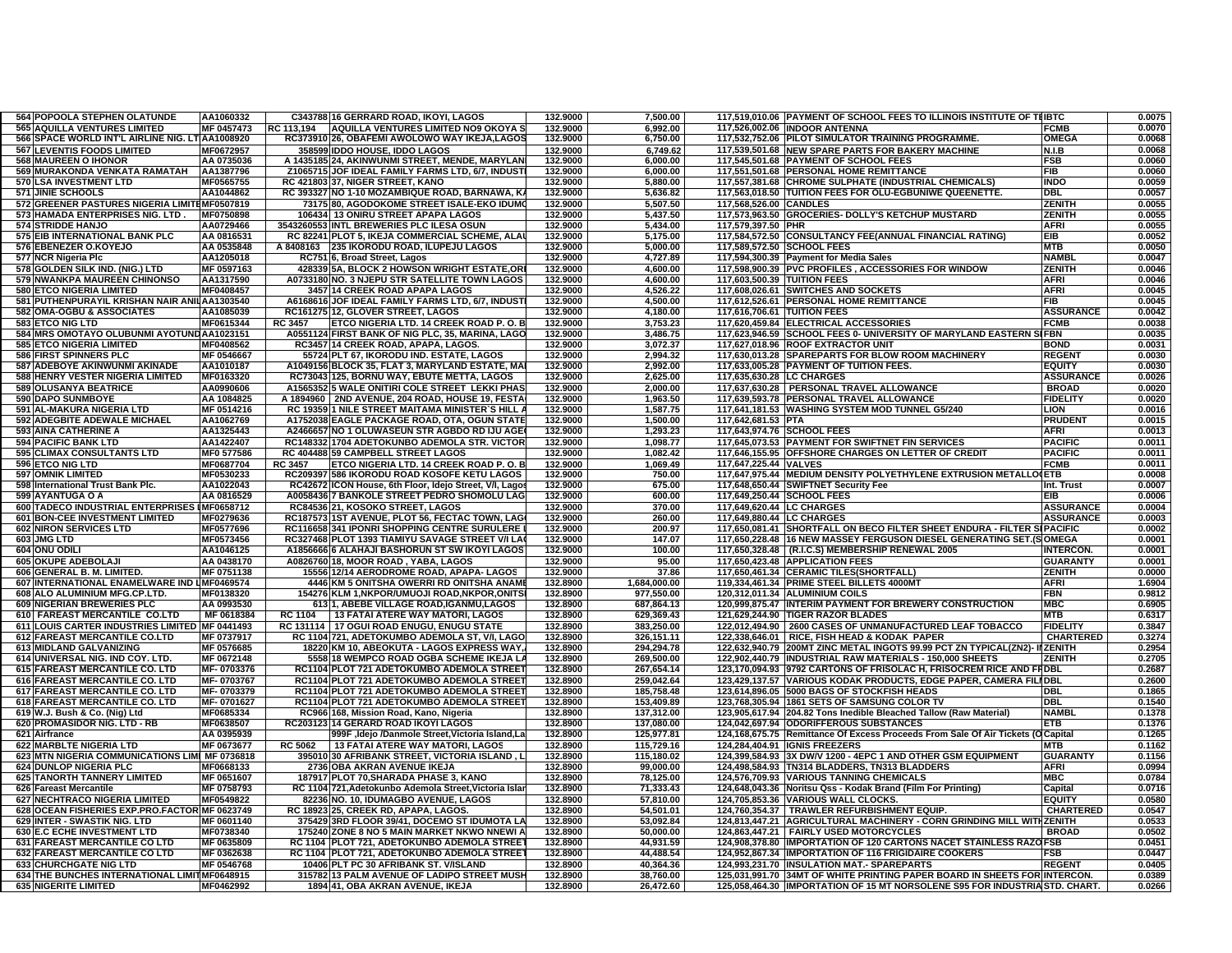| 636 VARDAN NIGERIA LTD.                                               | MF0790432               |           | 403924 12 OKOYA STREET IDUMOTA LAGOS                                     | 132.8900         | 22.840.00              |                          | 125,081,304.30 ELECTRIC BLENDER AND JUICER                                                                   | <b>ZENITH</b>    | 0.0229                   |
|-----------------------------------------------------------------------|-------------------------|-----------|--------------------------------------------------------------------------|------------------|------------------------|--------------------------|--------------------------------------------------------------------------------------------------------------|------------------|--------------------------|
| 637 RHODIA NIGERIA LIMITED                                            | MF 0285470              |           | 177129 32B, LADIPO OLUWOLE AVENUE, IKEJA IND                             | 132.8900         | 20,700.00              |                          | 125,102,004.30 RHODOPAS CHEMICALS                                                                            | <b>MBC</b>       | 0.0208                   |
| 638 Fareast Mercantile Limited                                        | MF0635806               |           | RC1104 721, Adetokunbo Ademola Street, V/Island, La                      | 132.8900         | 19,031.25              |                          | 125,121,035.55 800 Sets of Samsung Audio                                                                     | <b>NAMBL</b>     | 0.0191                   |
| 639 XHS NIGERIA LIMITED                                               | MF 0617840              |           | RC 284533 12-14 FATAI ATERE WAY MATORI SCHEME                            | 132.8900         | 16.065.00              |                          | 125,137,100.55 ROLLS OF ENG PAPERS(CONSUMABLES FOR XEROX OFF EIB                                             |                  | 0.0161                   |
| <b>640 VARDAN NIGERIA LTD.</b>                                        | MF0601173               |           | 403924 12 OKOYA STREET IDUMOTA LAGOS                                     | 132.8900         | 14.560.00              |                          | 125.151.660.55 ELECTRIC PRESSING IRON                                                                        | ZENITH           | 0.0146                   |
| 641 S.A.RILWAN RILWANE CO                                             | MF 0546189              |           | 75206 69, SHOLANKE ST. AKOKA, LAGOS                                      | 132.8900         | 12,348.00              |                          | 125,164,008.55 CAPILLUS HIV 1+2 RAPID LATEX ASSAY                                                            | <b>REGENT</b>    | 0.0124                   |
| 642 SPINTEX MILLS NIG. LTD.                                           | MF 0749989              |           | 6864 PLOT 37/38/39 IGANMU IND. EST ORILE IGA                             | 132.8900         | 9,231.01               |                          | 125,173,239.56 TEXTILE MACHINERY - DRIVE SHAFT AND RINGS                                                     | <b>ZENITH</b>    | 0.0093                   |
| 643 SAI MIRRA NIGERIA LIMITED                                         | MF0730951               |           | 420,359 2, BATHURST ROAD, GRA APAPA LAGOS                                | 132.8900         | 5,000.00               |                          | 125,178,239.56 PURCHASE OF PHARMACEUTICAL PRODUCTS                                                           | STD. CHART.      | 0.0050                   |
| 644 FAREAST MERCANTILE CO. LTD                                        | MF-0703383              |           | RC1104 PLOT 721 ADETOKUMBO ADEMOLA STREE                                 | 132.8900         | 4,407.55               |                          | 125,182,647.11 ACCESSORIES FOR AUTOMATIC PHOTOGRAPHIC PRINT MDBL                                             |                  | 0.0044                   |
| <b>645 NIGERIA PIPES LTD</b>                                          | MF0204050               |           | 14318 PLOT 30/31A SHARADA IND EST PHASE 1                                | 132.8900         | 53.73                  |                          | 125,182,700.84 UPVC PIPE-SPARE PARTS FOR PIPES INDUSTRY(SHORTFAUBN                                           |                  | 0.0001                   |
|                                                                       |                         |           |                                                                          |                  |                        |                          |                                                                                                              |                  |                          |
| 646 FLOUR MILLS OF NIGERIA PLC                                        | MF0488848               |           | 2343 2 OLD DOCK ROAD, APAPA, LAGOS                                       | 132.8800         | 2.490.888.42           |                          | 127,673,589.26 11,955.308 METRIC TONS OF U.S. NO. 2 HARD RED WINTERIBTC                                      |                  | 2.5001                   |
| 647 FLOUR MILLS OF NIG PLC                                            | MF0672178               | 2434      | <b>2 OLD DOCK ROAD APAPA LAGOS</b>                                       | 132.8800         | 1,642,683.08           |                          | 129,316,272.34 7888 M/TON RED WINTER WHEAT IN BULK                                                           | UBN              | 1.6488                   |
| <b>648 PENTAC INTERNATIONAL LTD</b>                                   | MF0505936               |           | RC449416 16 OLABISI STREET, ILUPEJU, LAGOS                               | 132.8800         | 460,000.00             |                          | 129,776,272.34 PAYMENT FOR THAILONG GRAIN PARBOILED RICE 10% BI                                              | <b>STB</b>       | 0.4617                   |
| 649 STANDARD INDUSTRIAL DEV.CO. LTDMF0672105                          |                         |           | 6668 18, WEMPCO ROAD, OGBA SCHEME, LAGOS                                 | 132.8800         | 409,084.10             |                          | 130,185,356.44 HOT ROLLED STEEL COILS                                                                        | FBN              | 0.4106                   |
| 650 GEEPEE INDS. NIG LTD                                              | MF 0697341              |           | 38910 35/37 GBOLADE ADEBAJO STREET ILUPEJU                               | 132.8800         | 205,700.00             |                          | 130,391,056.44 RAW MATERIAL-170 MT OF LINEAR LOW DENSITY POLYE ZENITH                                        |                  | 0.2065                   |
| <b>651 AFCOTT NIG PLC</b>                                             | MF0606876               |           | 75289 PLOT 122-132 OSHODI APAPA EXP.WAY                                  | 132.8800         | 185,480.00             |                          | 130,576,536.44 MAHINDRA TRACTORS,CYPERDICOT,CYPERMETHRIN                                                     | <b>UBN</b>       | 0.1862                   |
| 652 STANDARD INDUSTRIAL DEVELOPMEMF-0653953                           |                         |           | RC6668 18, WEMPCO ROAD, PLOT 1A, BLOCK D, OG                             | 132.8800         | 176,441.00             |                          | 130,752,977.44 HOT ROLLED STEEL COILS.                                                                       | DBL              | 0.1771                   |
| 653 PERPECTUAL INDUSTRIES LTD                                         | MF0170234               |           | 4700838, ITAPEJU STREET APAPA LAGOS                                      | 132.8800         | 117,940.00             |                          | 130,870,917.44 CHOKES AND FRAMES FOR FLOURESENT LIGHTING                                                     | <b>ZENITH</b>    | 0.1184                   |
| <b>654 SMADA COMM. STORES</b>                                         | MF 0794065              |           | 134436 37 SUNMOLA STREET, MENDE MARYLAND                                 | 132.8800         | 70,000.00              |                          | 130,940,917.44 RAW MATERIALS FOR PRINTING INDUSTRY                                                           | <b>ZENITH</b>    | 0.0703                   |
| <b>655 PROMASIDOR NIG LTD</b>                                         | MF 0611081              |           | 203123 23 WHARF ROAD APAPA LAGOS                                         | 132.8800         | 68,511.80              |                          | 131,009,429.24   10, KGS OF SUPERSEAL TEABAG FILTER PAPER                                                    | <b>WEMA</b>      | 0.0688                   |
| 656 SUNFLAG STEEL NIGERIA LIMITED                                     | MF 0666164              |           | RC 350431 PLOTS 37/39 IGANMU INDUSTRIAL ESTATE                           | 132.8800         | 67.556.00              |                          | 131.076.985.24 SPARE PARTS FOR STEEL ROLLING MILLS                                                           | EIB              | 0.0678                   |
| <b>657 NEXANS KABEL METAL</b>                                         | MF0601574               |           | 4816 28, HERRY CARR STREET,INDUSTRIAL EST                                | 132.8800         | 55,491.26              |                          | 131,132,476.50 NON-ALLOYED STEEL COATED WITH ZINC                                                            | <b>ZENITH</b>    | 0.0557                   |
| 658 O. M. SIMONS NIGERIA LIMITED                                      | MF0547015               |           | RC124825 9, ALHAJI TOKUNBO ALLI STREET, OFF TO'                          | 132.8800         | 55,440.00              |                          | 131,187,916.50 DICALCIUM PHOSPHATE                                                                           | <b>ASSURANCE</b> | 0.0556                   |
| <b>659 THERAPEUTIC LABS LIMITED</b>                                   | MF0674819               |           | RC 24732 372. IKORODU ROAD, MARYLAND, LAGOS                              | 132.8800         | 31,250.00              |                          | 131,219,166.50 FERROUS SULPHATE TABLETS (PHARMACEUTICAL PRODINDO                                             |                  | 0.0314                   |
| 660 NYCIL LIMITED                                                     | MF0711673               |           | RC 27148 24, TALABI STR. OFF ADENIYI JONES AVEN                          | 132.8800         | 29.763.93              |                          | 131,248,930.43 POLYVINL ALCOHOL (CHEMICALS)                                                                  | <b>INDO</b>      | 0.0299                   |
| <b>661 TRUSCO INDUSTRIES LIMITED</b>                                  | MF 0752452              |           | 85658 KM 6, HADEIJA ROAD, KANO                                           | 132.8800         | 27,060.00              |                          | 131,275,990.43 BLOWING AGENTS                                                                                | <b>MBC</b>       | 0.0272                   |
|                                                                       |                         |           |                                                                          |                  |                        |                          |                                                                                                              |                  |                          |
| 662 MEGATRADE NIG. LTD.                                               | MF0581022               |           | RC188273 221, APAPA ROAD, IGANMU, LAGOS                                  | 132.8800         | 20,754.50              |                          | 131,296,744.93 PYTHON BRAND CHINESE BIAS TRUCK TYRES, TUBES ANIOMEGA                                         |                  | 0.0208                   |
| <b>663 WESTERN METAL PRODUCTS</b>                                     | MF0672111               |           | 25381 18, WEMPCO ROAD, OGBA SCHEME IKEJA                                 | 132.8800         | 16,039.22              |                          | 131,312,784.14 INDUSTRIAL MACHINERY AND SPARE PARTS                                                          | N.I.B            | 0.0161                   |
| 664 MAHASHIV KRIPA LIMITED                                            | MF0529920               |           | RC346519 MCLVER HOUSE 61 MARINA LAGOS                                    | 132.8800         | 13,671.87              |                          | 131,326,456.01 TEA SET, DINNER SET                                                                           | ETB              | 0.0137                   |
| 665 TAOFISEK IBRAB NIGERIA LIMITED                                    | MF0785401               |           | 511487 16 OGUNBOWALE STREET IIASAMAJA, LAC                               | 132.8800         | 11,000.00              |                          | 131,337,456.01 VAT DYE STUFF CHEMICAL PACKED IN 25KG DRUMS.                                                  | <b>INTERCON</b>  | 0.0110                   |
| 666 AVON CROWNCAPS & CONTAINERS (I MF 0628596                         |                         |           | 22940 22A MUSA YAR'ADUA STREET, V/I, LAGOS                               | 132.8800         | 3,250.00               |                          | 131,340,706.01 INDUSTRIAL MACHINERY DIES & SPARES                                                            | <b>GUARANTY</b>  | 0.0033                   |
| 667 CHI PHARMACEUTICALS LIMITED                                       | MF 0486670              | RC 32283  | <b>20 CHIEF BENSON ANORUE STREET AJAO</b>                                | 132.8800         | 1.281.32               |                          | 131.341.987.33 VACCINES FOR HUMAN MEDECINE (HUMULIN)                                                         | МТВ              | 0.0013                   |
| <b>668 INTERCONTINENTAL DIST.LTD</b>                                  | MF0486976               | 52583     | PLOT 2 NO 3 LADIPO OLUWOLE STREET                                        | 132.8800         | 1,262.29               |                          | 131,343,249.62 MIXTURES OF ODORIFEROUS SUBSTANCES OF A KIND USUBN                                            |                  | 0.0013                   |
| 669 BUREAUFAX TECHNOLOGIES LTD                                        | MF 0471192              |           | RC 110654 191 HERBERT MACAULAY STR, ADEKUNLE                             | 132.8800         | 622.99                 |                          | 131,343,872.61 NEW CHEQUE ENCODING MACHINES                                                                  | MTB              | 0.0006                   |
| 670 BHOJSONS & CO. NIG.PLC                                            | MF 0204584              |           | 1053 29C KOFO ABAYOMI ST. V/ISLAND                                       | 132.8800         | 192.05                 | 131,344,064.66 SHORTFALL |                                                                                                              | <b>REGENT</b>    | 0.0002                   |
|                                                                       |                         |           |                                                                          |                  |                        |                          |                                                                                                              |                  |                          |
|                                                                       |                         |           |                                                                          |                  |                        |                          |                                                                                                              | <b>WEMA</b>      |                          |
| 671 SUNSHINE OIL&CHEM DEV.CO.LTD.                                     | MF 0023888              |           | 261871 PLOT 2, BLK A&B SALIMONU STREET NEW I                             | 132.8700         | 392,000.00             |                          | 131,736,064.66   500MTS OF SODIUM TRIPOLYPHOSPHATE                                                           |                  | 0.3934                   |
| <b>672 ASSOCIATED MATCH IND LIMITED</b>                               | MF0645403               |           | 7979 PLOT 38 ELEYELE INDUSTRIAL LAYOUT IBA                               | 132.8700         | 144.237.37             |                          | 131.880.302.03 230 MT WHITE OUTER MULTIBOARD                                                                 | <b>INTERCON</b>  | 0.1448                   |
| 673 JOF NIGERIAN LTD                                                  | MF 0758764              |           | RC 217096 16/18, OYEFESO STR, OBANIKORO, LAGOS.                          | 132.8700         | 87,143.52              |                          | 131,967,445.55 COLOURING MATTER                                                                              | <b>CHARTERED</b> | 0.0875                   |
| 674 J O F NIG LTD                                                     | MF0758757               |           | 217096 16/18 OYEFESO STREET OBANIKORO                                    | 132.8700         | 61,258.29              |                          | 132,028,703.84 23MT ONION FLAVOUR, ANTISTATIC FILTER                                                         | <b>UBN</b>       | 0.0615                   |
| 675 PROCTER & GAMBLE NIGERIA LTD.                                     | MF0489835               |           | 180434 ALL SEASONS PLAZA, LATEEF JAKANDE                                 | 132.8600         | 132,890.77             |                          | 132,161,594.61 CAST POLYPROPYLENE USED FOR VICKS PRODUCTION                                                  | N.I.B            | 0.1334                   |
| 676 PROCTER & GAMBLE NIGERIA LTD.                                     | MF0489819               |           | 180434 ALL SEASONS PLAZA, LATEEF JAKANDE                                 | 132.8600         | 95,956.60              |                          | 132,257,551.22 ALWAYS ULTRA CORE                                                                             | <b>N.I.B</b>     | 0.0963                   |
| 677 PROCTER & GAMBLE NIGERIA LTD.                                     | MF0742162               |           | 180434 ALL SEASONS PLAZA, LATEEF JAKANDE                                 | 132.8600         | 73,592.43              |                          | 132,331,143.65 CPM FILM USED FOR ALWAYS PRODUCTION                                                           | N.I.B            | 0.0739                   |
| 678 MICHELIN TYRE SERVICES COMPANY MF 0076884                         |                         |           | 2475 PLOT 2A, IJORA CAUSEWAY, IJORA, LAGOS                               | 132.8600         | 26,464.98              |                          | 132,357,608.63 TYRES, WHEELS AND ACCESSORIES                                                                 | MBC              | 0.0266                   |
| 679 PROCTER & GAMBLE NIGERIA LTD.                                     | MF0742165               |           | 180434 ALL SEASONS PLAZA, LATEEF JAKANDE                                 | 132.8600         | 21,724.44              |                          | 132,379,333.07 ANTIWRINKLE/CORE INTEGRITY INNER CUFF USED FOR                                                | N.I.B            | 0.0218                   |
| 680 PROCTER & GAMBLE NIGERIA LTD.                                     | MF0488443               |           | 180434 ALL SEASONS PLAZA, LATEEF JAKANDE                                 | 132.8600         | 10,732.94              |                          | 132,390,066.01 WORKSHOP TOOLS                                                                                | N.I.B            | 0.0108                   |
|                                                                       |                         |           |                                                                          |                  | 132,390,066.01         |                          |                                                                                                              |                  | 132.9131                 |
|                                                                       |                         |           |                                                                          |                  |                        |                          |                                                                                                              |                  |                          |
| <u>IB. UNSUCCESSFUL BIDS</u>                                          |                         |           |                                                                          |                  |                        |                          |                                                                                                              |                  |                          |
| 681 WHIZ OIL LTD                                                      | MF0662218               |           | 87588 4, POKOBROS IND. AVENUE OFF ATANI ROA                              | 132.8500         | 171,327.50             |                          | 132,561,393.51 WHIZ SUPER OIL TREATMENT                                                                      | -BN              | $\overline{7}$           |
| 682 WHIZ OIL LTD                                                      | MF0662220               |           | 87588 4, POKOBROS IND. AVENUE OFF ATANI ROA                              | 132.8500         | 137.824.00             |                          | 132,699,217.51 80 PIECES OF WHIZ ELECTRONIC COMPUTER DISPENSINGFBN                                           |                  |                          |
| <b>683 GLASSFORCE LIMITED</b>                                         | MF 0274616              |           | 424859 PLOT 1684, SANUSI FAFUNWA, V/I, LAGOS                             | 132.8500         | 75,632.14              |                          | 132,774,849.65 SODIUM SULPHATE, CALCINED ALUMINA & IRON OXYDESGUARANTY                                       |                  | $\overline{\phantom{a}}$ |
| 684 NIGERIAN BALL-POINT PEN INDUSTRIMF0702893                         |                         |           | 10744 ISRAEL ADEBAJO CLOSE IKEJA INDUSTRIA                               | 132.8500         | 57,868.00              |                          | 132,832,717.65 POLYSTRENE CRISTAL INJECTION GPPS GP-RAW MATERZENITH                                          |                  | 7                        |
| 685 POKOBROS GROUP W/A LTD.                                           | MF0523111               |           | 130577 4, POKOBROS IND. AVENUE OFF ATANI ROA                             | 132.8500         | 57,500.00              |                          | 132,890,217.65 250MT OF BROKEN RICE                                                                          | FBN              | 7                        |
| 686 NIGERIAN BALL-POINT PEN INDUSTRIMF0702894                         |                         |           | 10744 ISRAEL ADEBAJO CLOSE IKEJA INDUSTRIA                               | 132.8500         | 34.440.00              |                          | 132,924,657.65 INDUSTRIAL RAW MATERIALS - GPPS SC206                                                         | <b>ZENITH</b>    | $\overline{7}$           |
| 687 NICE TOP PAPER INDUSTRIES LIMITE MF0481353                        |                         |           | RC101739 KM 1, ABUJA EXPRESSWAY, KADUNA                                  | 132.7500         | 34.350.00              |                          | 132,959,007.65 TISSUE PAPER CONVERTING MACHINE                                                               | <b>ASSURANCE</b> |                          |
|                                                                       |                         |           |                                                                          |                  | 568,941.64             |                          |                                                                                                              |                  |                          |
| C. DISQUALIFIED BIDS                                                  |                         |           |                                                                          |                  |                        |                          |                                                                                                              |                  |                          |
| 688 Fareast Mercantile                                                | <b>MF 707774</b>        |           | RC 1104 721, Adetokunbo Ademola Street, Victoria Isla                    | 132.89           | 160,249.62             |                          | 133,119,257.27 Bags Of Stockfish Heads                                                                       | Capital          |                          |
| 689 P.Z. INDUSTRIES PLC                                               | MF 678567               | RC 693    | 45/47 TOWN PLANNING WAY, ILUPEJU IND.                                    | 132.90           | 38,417.31              |                          | 133,157,674.58 SMV GLASS VIALS - INDUSTRIAL RAW MATERIALS                                                    | <b>TRANS</b>     |                          |
| <b>690 VITASIA IMPEX LIMITED</b>                                      | MF 0594505              |           | RC 398037 37. KOFO ABAYOMI STREET, PAPA LAGOS                            | 133.00           | 21.000.00              |                          | 133.178.674.58 PHARMACEUTICALS DRUGS - NOVOTONE MULTIVITAMIN IGUARDIAN                                       |                  | $\overline{\phantom{a}}$ |
| <b>691 VITASIA IMPEX LIMITED</b>                                      | MF 0594505              |           | RC 398037 37, KOFO ABAYOMI STREET, PAPA LAGOS                            | 133.00           | 16.800.00              |                          | 133,195,474.58 PHARMACEUTICALS DRUGS - NOVOTONE MULTIVITAMIN GUARDIAN                                        |                  | $\overline{2}$           |
| 692 DENIL INDUSTRIES LTD                                              | MF0727316               |           | RC 251070 MARTINS STREET LAGOS                                           | 132.91           | 60,000.00              |                          | 133,255,474.58 RAW MAT. FOR EXERCISE BOOKS                                                                   | HABIB            | 3                        |
| 693 AKLE BROT.LTD                                                     | MF0787852               |           | 1554 14E BELLO ROAD KANO KANO                                            | 132.91           | 62,795.70              |                          | 133,318,270.28 1500 CP CLASSIC KNAPSACK SPRAYES                                                              | <b>UBN</b>       | $\overline{4}$           |
|                                                                       |                         |           |                                                                          |                  |                        |                          |                                                                                                              |                  | $\overline{\mathbf{A}}$  |
| 694 Evans Medical Plc                                                 | AA1022036               |           | RC1161 Km 32 Lagos-Badagry Expressway, Agbara                            | 132.90           | 42,570.00              |                          | 133,360,840.28 Management Fees                                                                               | Int. Trust       |                          |
| 695 INTL FRACTIONATION & MAG. PROD IMF0671810                         |                         |           | 316372 2A ACME ROAD OGBA IKEJA LAGOS                                     | 132.90           | 62.000.00              |                          | 133,422,840.28 ACTIVATED EARTH                                                                               | <b>AFRI</b>      |                          |
| 696 JDI INVESTMENT CO. LTD                                            | AA 0735034              |           | RC 37554713. MOSAFEJO CLOSE. IKOYI, LAGOS                                | 132.90           | 192.003.18             |                          | 133.614.843.46 PAYMENT OF INTEREST ON IFC LOAN                                                               | FSB              | 4                        |
| <b>697 MAPLE PLASTIC INDUSTRIES</b>                                   | MF0569551               |           | RC 194717 26, IZE IYAMU STREET, OFF BALOGUN STRE                         | 132.88           | 175,950.00             |                          | 133,790,793.46   Payment For Bills For Collection MF 0569551-020/BA2004 00NNB BANK IN                        |                  | 4                        |
| 698 ROMSON OIL FIELD SERVICES                                         | MF 0362839              |           | RC 230228 20 CHIEF BENSON ANORUE STREET APAKI                            | 132.90           | 143,534.18             |                          | 133,934,327.64 VARIOUS ANTICOR PRODUCTS                                                                      | МТВ              | 4                        |
| 699 TOTAL NIGERIA PLC                                                 | MF 0697102              |           | 1396 4, AFRIBANK STREET, VICTORIA ISLAND, LAC                            | 132.95           | 55,529.85              |                          | 133,989,857.49 30,000UNITS OF TOPCARD CARDS                                                                  | <b>WEMA</b>      | 4                        |
| 700 DIMACON INDUSTRIES LTD                                            | MF 0579296              | RC 103651 | PLOT C69 JAY MOMOH CLOSE, AMUWO OD                                       | 133.00           | 42.000.00              |                          | 134,031,857.49 POLYESTHER RESINS                                                                             | <b>TRANS</b>     | 5                        |
| <b>701 DIMACON INDUSTRIES LTD</b><br><b>702 VEEKAY INVESTMENT LTD</b> | MF 579298<br>MF 0146220 | RC 103651 | PLOT C69 JAY MOMOH CLOSE, AMUWO OD<br>RC 51171 26 OBUN-EKO STREET, LAGOS | 133.00<br>132.93 | 40.011.52<br>70,847.24 |                          | 134.071.869.01 POLYESTHER RESINS<br>134,142,716.25   IMPORTATION OF 29,000 CRS. TOOTHPASTE 50 CMS., 5,00 NAL | <b>TRANS</b>     | 5<br>6                   |